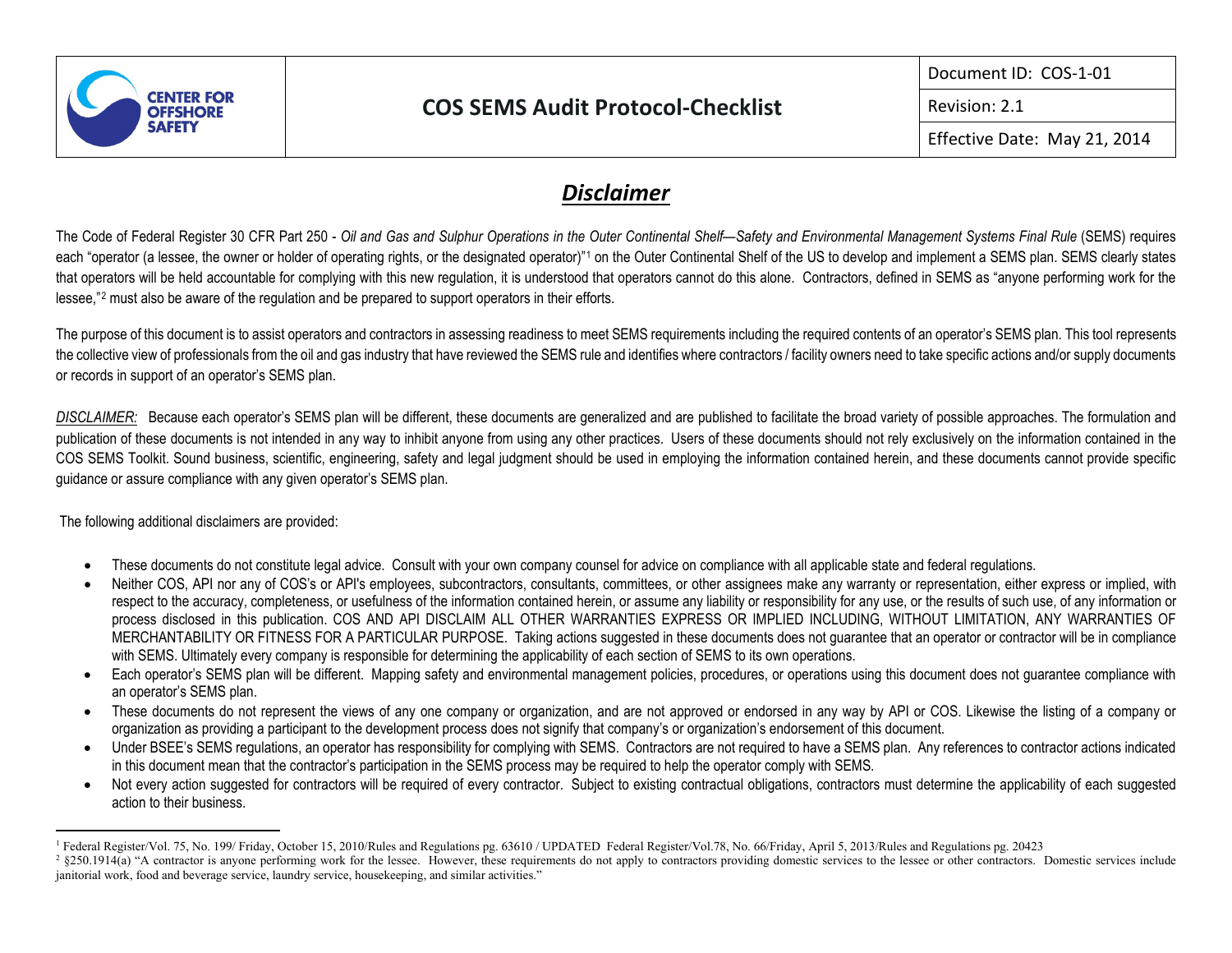• Although a contractor may have a SEMS plan in place, 30 CFR 250 does not require contractors to have a SEMS plan.

The developers of these documents invite contractors and operators alike to use them as tools for helping with evaluation of a company's readiness to assess SEMS requirements. They may also assist in identifying gaps in a company's current policies, procedures or documentation.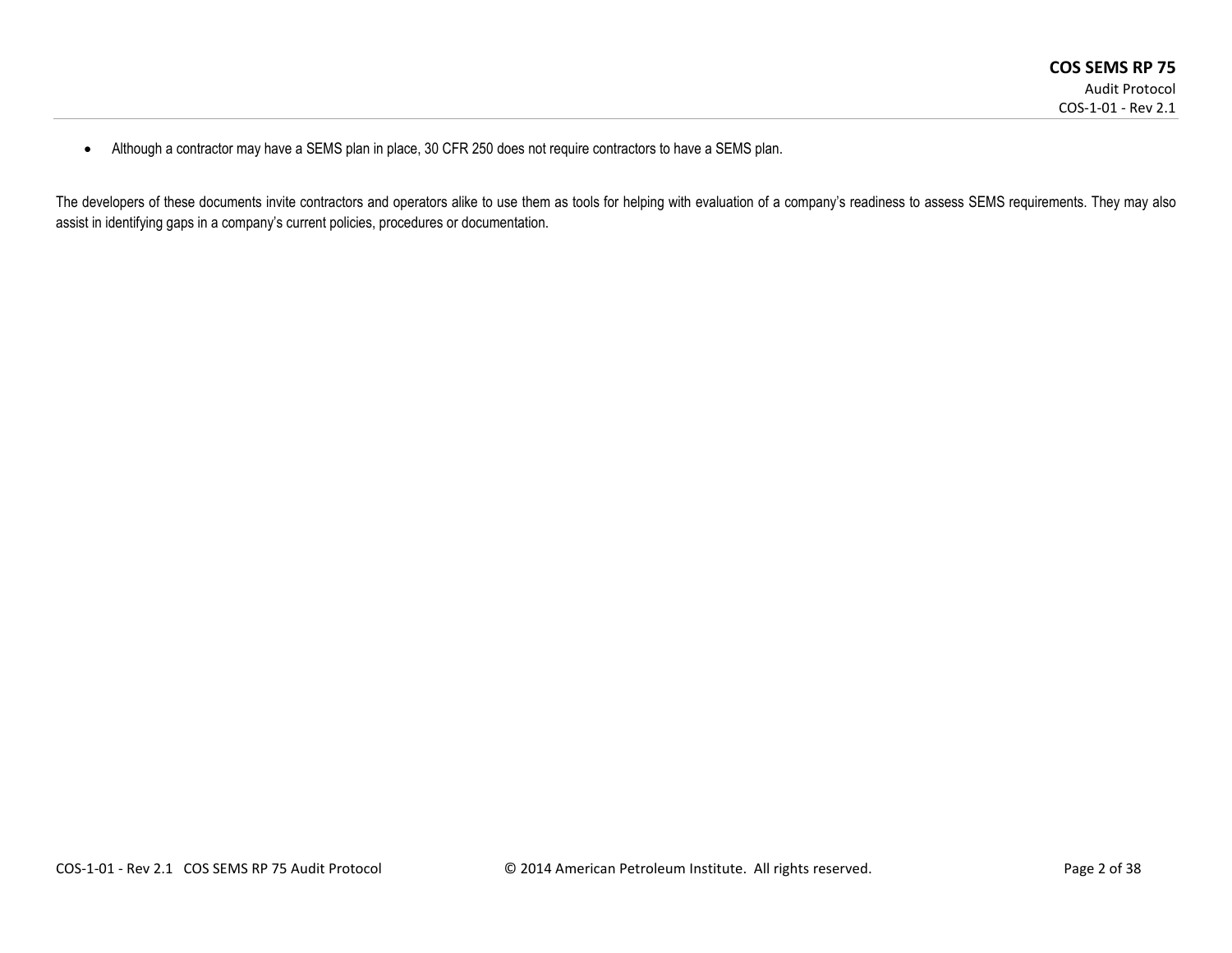### *Element I: General*

| ID | Question                                                                                                                                                                                                                                                                                                                                                                                                                                                                                                                                                                                                                                                               | Reference                            |
|----|------------------------------------------------------------------------------------------------------------------------------------------------------------------------------------------------------------------------------------------------------------------------------------------------------------------------------------------------------------------------------------------------------------------------------------------------------------------------------------------------------------------------------------------------------------------------------------------------------------------------------------------------------------------------|--------------------------------------|
|    | 10 Has a safety and environmental management system (SEMS) been<br>(a) developed? Y_N_N/A_<br>(b) implemented? Y_N_N/A_<br>(c) maintained? Y_N_N/A_                                                                                                                                                                                                                                                                                                                                                                                                                                                                                                                    | RP 75 1<br>§250.1900                 |
|    | 20 REMOVED AND RESERVED - NO QUESTIONS ADDED                                                                                                                                                                                                                                                                                                                                                                                                                                                                                                                                                                                                                           |                                      |
|    | 30 Has management ensured that goals and performance measures are established for the SEMS?                                                                                                                                                                                                                                                                                                                                                                                                                                                                                                                                                                            | RP 75 1 - 1.2.2(b)<br>\$250.1909(a)  |
|    | 40 Do the safety and environmental objectives, goals and performance measures address the following:<br>(a) a commitment to continuous improvement? Y_N_N/A_<br>(b) responsibilities for achieving objectives and goals at each relevant function and level of the<br>organization? Y N N/A<br>$(c)$ specific means and timeframe by which the goals and objectives are to be achieved?<br>$Y \tN N/A$<br>$(d)$ performance measures established to gauge safety and environmental performance?<br>Y N N/A<br>$(e)$ an internal program established and implemented to communicate the safety and<br>environmental objectives, goals and performance measures? Y N N/A | RP 75 1 - 1.2.3                      |
|    | 50 Has a management representative been appointed that is responsible for establishing, implementing and maintaining the SEMS?                                                                                                                                                                                                                                                                                                                                                                                                                                                                                                                                         | $RP 75 1 - 1.2.2(c)$<br>§250.1909(b) |
|    | 60 Have management representatives been designated who are responsible for reporting to management on the performance of the<br>SEMS program?                                                                                                                                                                                                                                                                                                                                                                                                                                                                                                                          | RP 75 1 - 1.2.2(d)<br>§250.1909(c)   |
|    | 70 Is the SEMS program reviewed at least annually, to determine if it continues to be suitable, adequate and effective?                                                                                                                                                                                                                                                                                                                                                                                                                                                                                                                                                | RP 75 1 - 1.2.2(e)<br>§250.1909(d)   |
|    | 80 Did the SEMS program review document the need for changes to policy, objectives and other elements of the SEMS based on:<br>(a) audit program results? Y_N_N/A_<br>(b) changing circumstances? Y_N_N/A_                                                                                                                                                                                                                                                                                                                                                                                                                                                             | $RP 75 1 - 1.2.2(e)$<br>§250.1909(d) |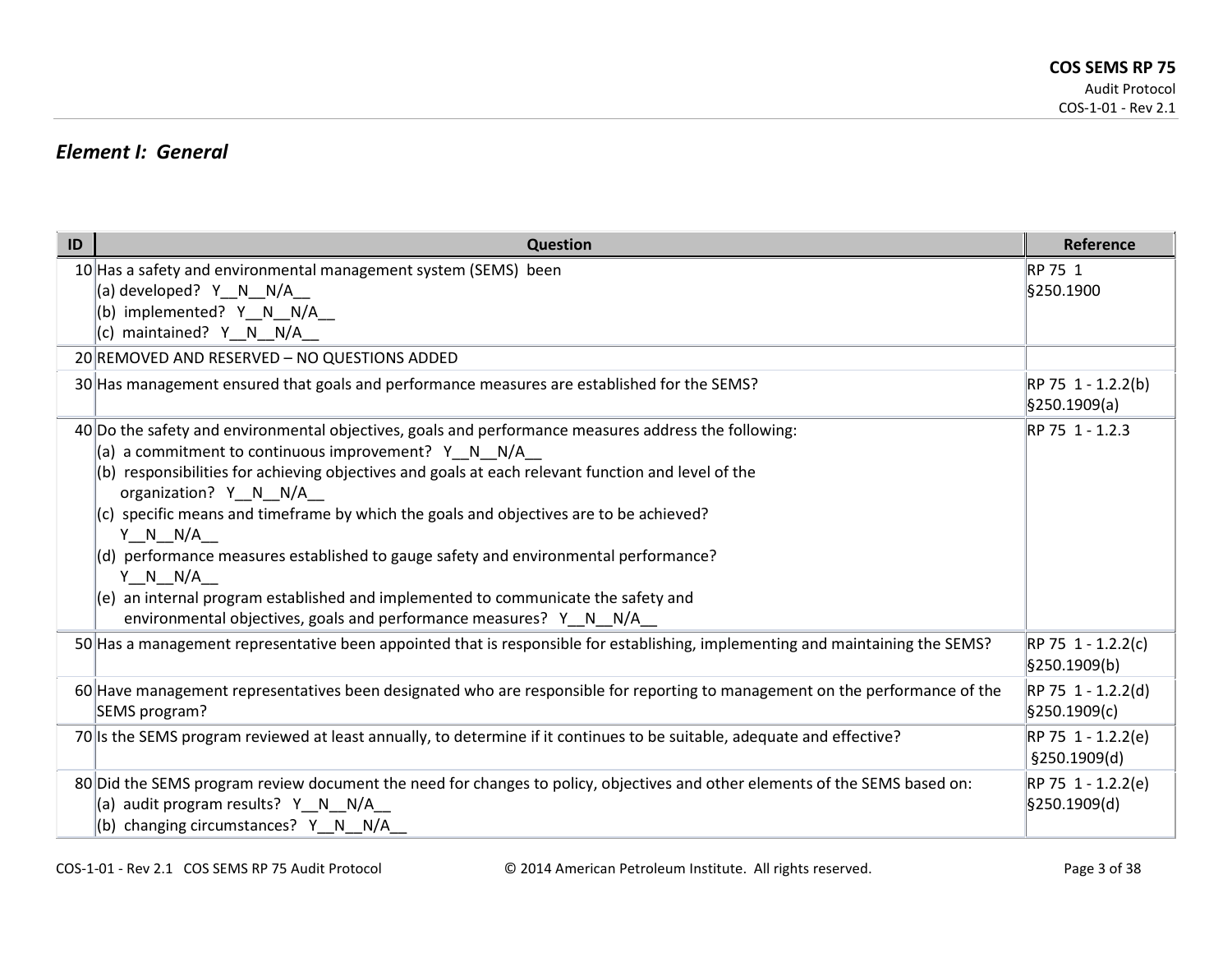| ID | Question                                                                                                                                                                                                                                                                                                          | Reference                                         |
|----|-------------------------------------------------------------------------------------------------------------------------------------------------------------------------------------------------------------------------------------------------------------------------------------------------------------------|---------------------------------------------------|
|    | (c) a commitment to continual improvement? $Y \ N \ N/A$                                                                                                                                                                                                                                                          |                                                   |
|    | 90 Has a written description of the safety and environmental policies been developed and endorsed by management?                                                                                                                                                                                                  | RP 75 1 - 1.2.2(f)<br>§250.1909(e)                |
|    | 100 Has a written description of the organizational structure been developed and endorsed by management?                                                                                                                                                                                                          | RP 75 1 - 1.2.2(f)<br>§250.1909(e)                |
|    | 110 Does the written description of the organizational structure define the responsibilities, authorities and lines of communication<br>required to implement the SEMS program?                                                                                                                                   | RP 75 1 - 1.2.2(f)<br>§250.1909(e)                |
|    | 120 Are personnel utilized with expertise in<br>(a) identifying safety hazards? Y N N/A<br>(b) environmental impacts? $Y \tN N/A$<br>(c) optimizing operations? Y_N_N/A_<br>(d) developing safe work practices? Y_N_N/A_<br>(e) developing training programs? Y N N/A<br>$(f)$ investigating incidents? Y N N/A   | $RP 75 1 - 1.2.2(g)$<br>§250.1909(f)              |
|    | 130 Are facilities designed, constructed, maintained, monitored and operated in a manner compatible with applicable<br>(a) industry codes? Y N N/A<br>(b) consensus standards? $Y \ N \ N/A$<br>(c) generally accepted practices? Y N N/A<br>(d) compliance with applicable government regulations? $Y \ N \ N/A$ | RP 75 1 - 1.2.2(i)<br>$\frac{1}{2}$ \$250.1909(g) |
|    | 140 Is management of safety hazards and environmental impacts an integral part of the<br>(a) design? Y_N_N/A_<br>(b) construction? Y_N_N/A_<br>$(C)$ maintenance? $Y$ N N/A<br>$ (d)$ operation? Y N N/A<br>(e) monitoring of each facility? Y_N_N/A_                                                             | RP 75 1 - 1.2.2 (j)<br>§250.1909(h)               |
|    | 150 Have you ensured that Contractors are familiar with the SEMS program?                                                                                                                                                                                                                                         | RP 75 1 - 1.1.2                                   |
|    | 160 Have the contractors established safety and environmental policies and practices that are consistent with your SEMS program?                                                                                                                                                                                  | RP 75 1 - 1.1.2                                   |
|    | 170 Have procedures been established for the internal communication of safety and environmental information?                                                                                                                                                                                                      | RP 75 1 - 1.2.4                                   |
|    | 180 Do the internal communication procedures address communication of SEMS information between the various levels and functions<br>within the organization?                                                                                                                                                       | $RP 75 1 - 1.2.4(a)$                              |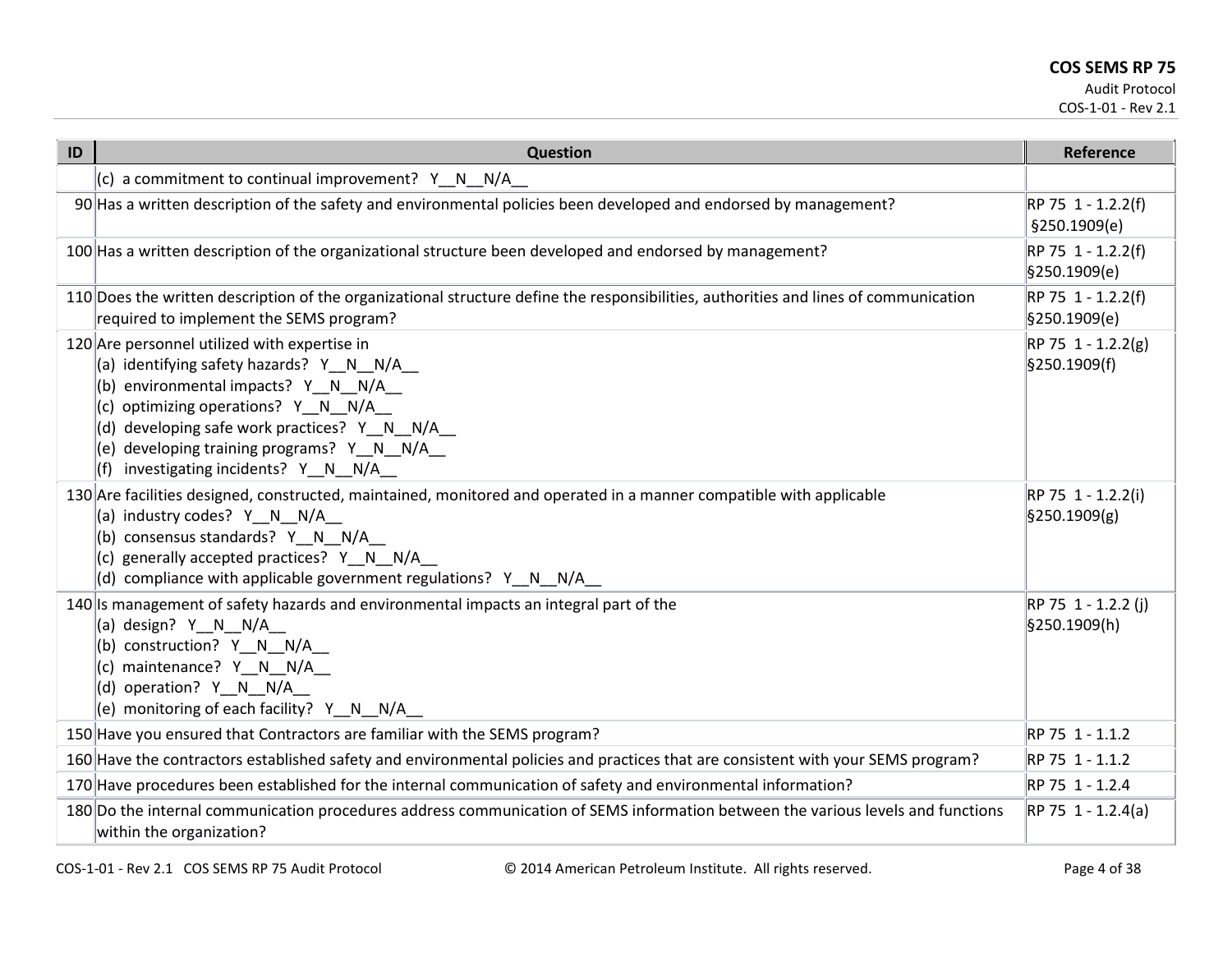| ID | <b>Question</b>                                                                                                                                                        | Reference            |
|----|------------------------------------------------------------------------------------------------------------------------------------------------------------------------|----------------------|
|    | 190 Have procedures been established for the external communication of safety and environmental information?                                                           | RP 75 1 - 1.2.4      |
|    | 200 Do the external communication procedures address receiving, documenting and responding to communications from external<br>interested parties?                      | $RP 75 1 - 1.2.4(b)$ |
|    | 210 Do the external communication procedures address communicating information relating to significant safety and environmental<br>events as well as the SEMS program? | $RP 75 1 - 1.2.4(c)$ |
|    | 220 Has a procedure been established for identifying the environmental impacts of its activities, products or services?                                                | RP 75 1 - 1.3.1.2    |
|    | 230 Has a procedure been developed for determining those environmental impacts which can be expected to have or can have<br>significant impact on the environment?     | RP 75 1 - 1.3.1.2    |
|    | 240 Does the environmental impacts analysis, at a minimum, include toxics, flammables, and other materials as identified in RP 75,<br>Sections 1.3.1.3 and 1.3.1.4?    | RP 75 1 - 1.3.1.2    |
|    | 250 Has a process / procedure been established and implemented for monitoring changes to government regulations?                                                       | RP 75 1 - 1.5.2      |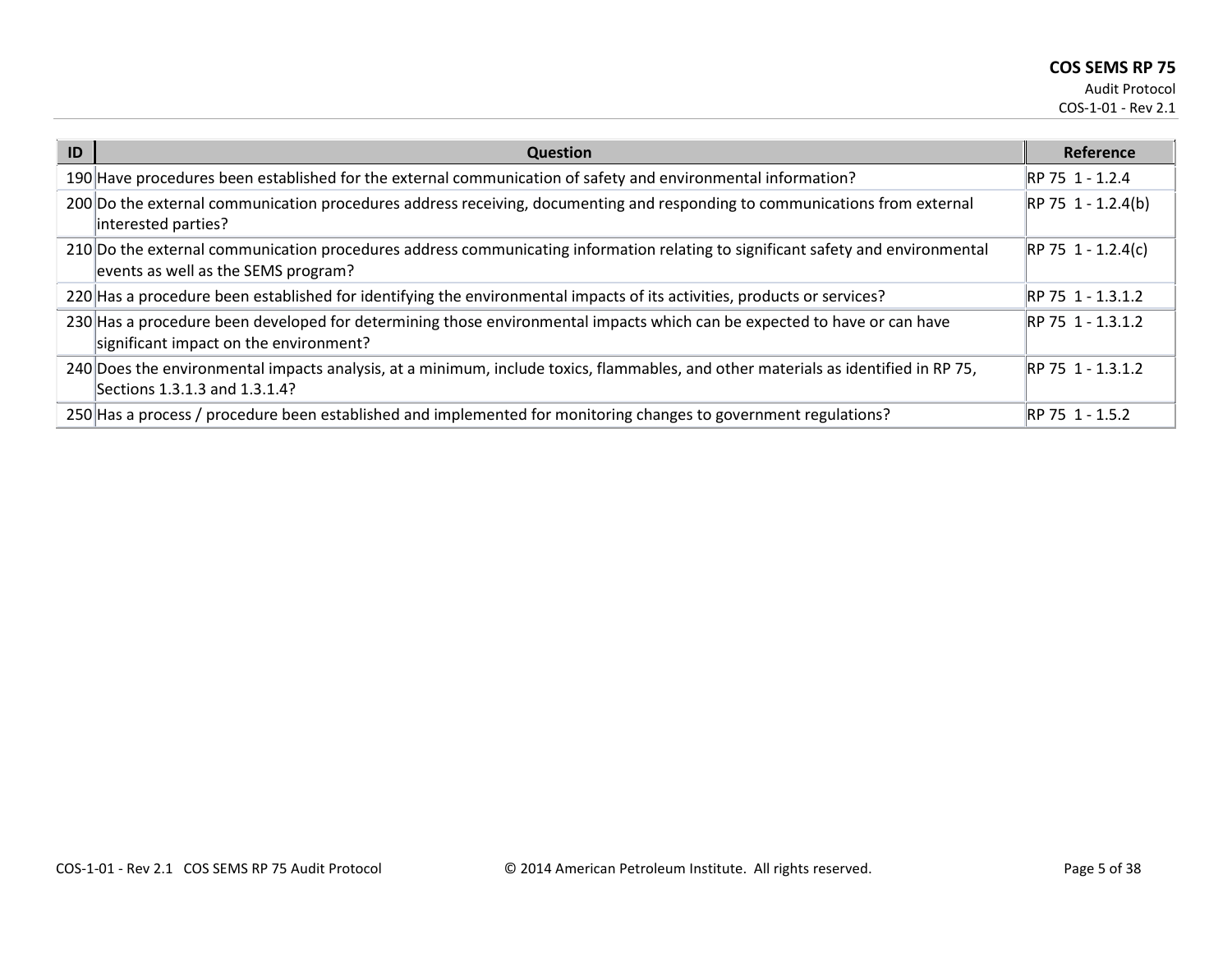## *Element II: Safety and Environmental Information*

| ID | <b>Question</b>                                                                                                                                                                                                                                                                                                                                                                                   | Reference                                         |
|----|---------------------------------------------------------------------------------------------------------------------------------------------------------------------------------------------------------------------------------------------------------------------------------------------------------------------------------------------------------------------------------------------------|---------------------------------------------------|
|    | 260 Does the SEMS program require that a compilation of safety and environmental information be developed and maintained for the<br>facility?                                                                                                                                                                                                                                                     | RP 75 2 - 2.1<br>§250.1910(a)                     |
|    | 270 Does the SEMS program safety and environmental information include all program RP 75 elements?                                                                                                                                                                                                                                                                                                | RP 75 2 - 2.1<br>$\frac{5250.1910(b)(1)}{2}$      |
|    | 280 Does the SEMS program safety and environmental information include process design information including, as appropriate, a<br>simplified process flow diagram and acceptable upper and lower limits, where applicable, for items such as temperature, pressure,<br>flow and composition?                                                                                                      | RP 75 2 - 2.2.1<br>$\frac{5250.1910(b)}{2}$       |
|    | 290 Does the SEMS program have a written requirement that<br>(a) process design information be retained for the life of the facility and available? $Y \cap N$ $N/A$<br>(b) mechanical design information be retained for the life of the facility and available?<br>$Y \quad N \quad N/A$<br>$ c $ facilities design information be retained for the life of the facility and available? Y N N/A | RP 75 2 - 2.1                                     |
|    | 300 If the original process design information no longer exists, has information been developed in conjunction with a hazards analysis in<br>sufficient detail to support the analysis?                                                                                                                                                                                                           | RP 75 2 - 2.2.2                                   |
|    | 310 If the SEMS program allows common documentation for simple or nearly identical facilities within the same area,<br>(a) does it require that site specific differences be addressed? $Y \cap N$ N/A<br>(b) does the documentation address site-specific differences in common information and<br>facilities? Y N N/A                                                                           | RP 75 2 - 2.1                                     |
|    | 320 Does the process design information include, as appropriate, a simplified process flow diagram?                                                                                                                                                                                                                                                                                               | RP 75 2 - 2.2.1<br>$\frac{5250.1910(b)}{2}$       |
|    | 330 Does the process design information, as appropriate, address acceptable upper and lower limits for items such as temperature,<br>pressure, flow and composition, where applicable?                                                                                                                                                                                                            | RP 75 2 - 2.2.1<br>$\frac{1}{2}$ [§250.1910(b)(2) |
|    | 340 Does the process design information include, where available, design material and energy balances?                                                                                                                                                                                                                                                                                            | RP 75 2 - 2.2.1                                   |
|    | 350 Does the SEMS program safety and environmental information, including mechanical design information, include, as appropriate:<br>(a) P&ID diagram? Y N N/A<br>electrical area classifications? Y_N_N/A_                                                                                                                                                                                       | RP 75 2 - 2.3.1<br>$\frac{1}{2}$ [§250.1910(b)(3) |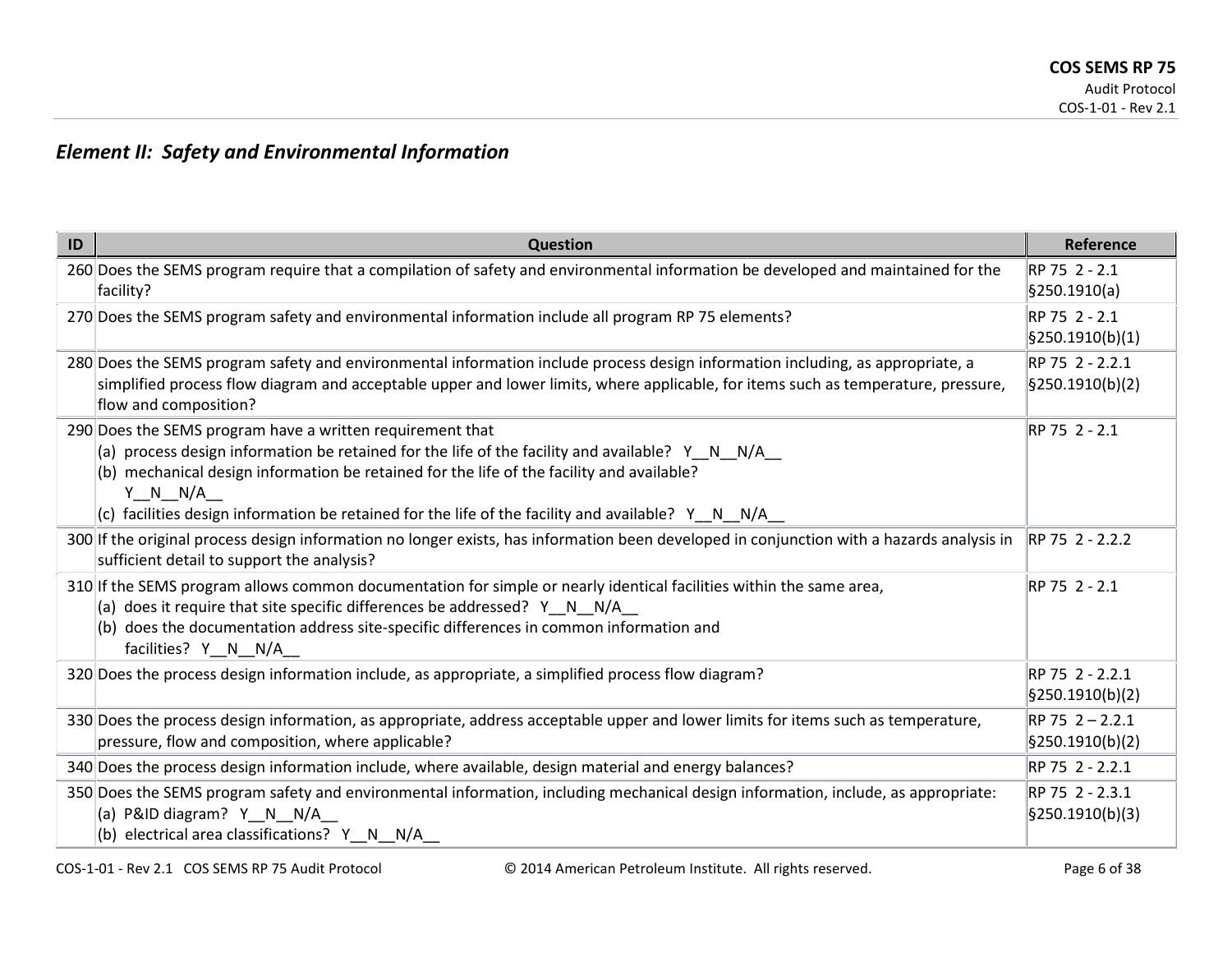| ID | <b>Question</b>                                                                                                                                                                                                                                                                                                                                                                                                                                                              | <b>Reference</b> |
|----|------------------------------------------------------------------------------------------------------------------------------------------------------------------------------------------------------------------------------------------------------------------------------------------------------------------------------------------------------------------------------------------------------------------------------------------------------------------------------|------------------|
|    | (c) equipment arrangement drawings? Y N N/A<br>design basis of the relief system? Y_N_N/A_<br>(d)<br>description of alarm systems? Y_N_N/A_<br>(e)<br>description of shutdown systems? Y_N_N/A_<br>(† )<br>description of interlock systems? Y_N_N/A_<br>(g)<br>description of well control systems<br>(h)<br>design basis for passive and active fire protection features and systems? Y_N_N/A_<br>(i)<br>design basis for emergency evacuation procedures? Y N N/A<br>l(i) |                  |
|    | 360 Does the mechanical and facility design for Mobile Offshore Units (MOU) conform to the applicable requirements of the flag state<br>and classification society?                                                                                                                                                                                                                                                                                                          | RP 75 2 - 2.3.2  |
|    | 370 Is the mechanical and facility design consistent with the applicable consensus codes and standards in effect at the time the design<br>was prepared or, in the absence of such codes and standards, recognized and generally accepted engineering practices, as well as<br>the applicable governmental regulations?                                                                                                                                                      | IRP 75 2 - 2.3.3 |
|    | 380 If the mechanical design is not consistent with applicable consensus codes and standards, or when a hazard analysis or other review RP 75 2 - 2.3.3<br>reveals that existing equipment is designed and constructed in accordance with consensus codes, standards, or practices no longer in<br>general use, is suitability of design for intended use documented?                                                                                                        |                  |
|    | 390 If the original mechanical design information no longer exists, has suitability of equipment design for intended use been verified and  RP 75 2 - 2.3.4<br>documented?                                                                                                                                                                                                                                                                                                   |                  |
|    | 400 Does the design and installation of new facilities and major modifications include consideration of human factors?                                                                                                                                                                                                                                                                                                                                                       | RP 75 2 - 2.3.5  |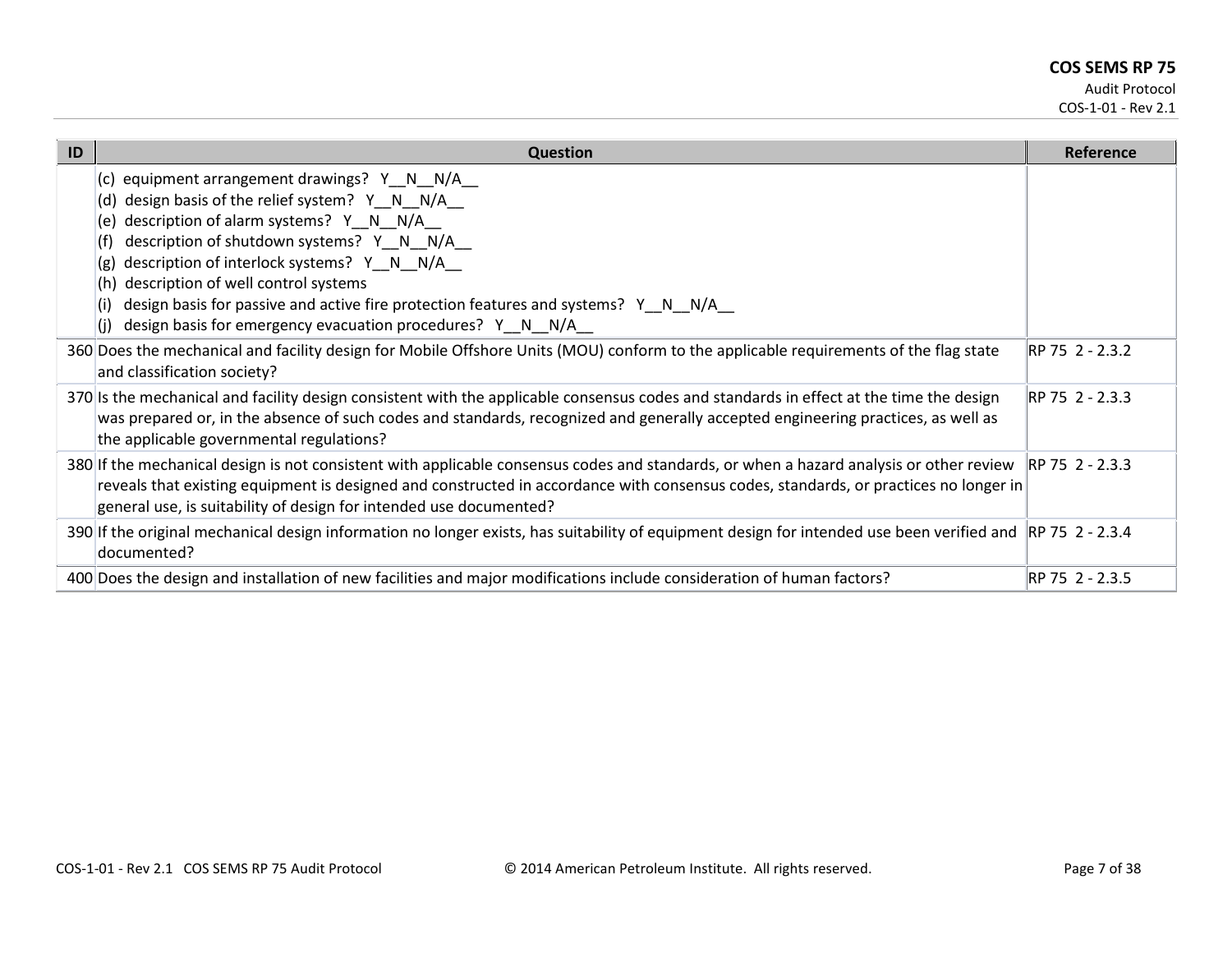### *Element III: Hazards Analysis*

| ID | Question                                                                                                                                                                                                                                                                                                                                                                                                                                                                                                                                                                                                      | Reference                                      |
|----|---------------------------------------------------------------------------------------------------------------------------------------------------------------------------------------------------------------------------------------------------------------------------------------------------------------------------------------------------------------------------------------------------------------------------------------------------------------------------------------------------------------------------------------------------------------------------------------------------------------|------------------------------------------------|
|    | 410 Does the SEMS require that a hazards analysis be performed for the facility, in order to identify and evaluate the likelihood and<br>consequences of uncontrolled releases and other safety or environmental incidents?                                                                                                                                                                                                                                                                                                                                                                                   | RP 75 3 - 3.1                                  |
|    | 420 Has a hazards analysis (facility level) been developed and implemented for all of your facilities and activities identified or discussed in RP 75 3 - 3.1<br>your SEMS?                                                                                                                                                                                                                                                                                                                                                                                                                                   | \$250.1911                                     |
|    | 430 Have JSA(s) (operations/task level) been developed and implemented for all of your facilities and activities identified or discussed in<br>your SEMS?                                                                                                                                                                                                                                                                                                                                                                                                                                                     | $RP$ 75 3 - 3.1<br>\$250.1911                  |
|    | 440 Are the hazards analyses appropriate to the complexity of the operation and do they identify, evaluate and manage the hazards<br>involved in the operation?                                                                                                                                                                                                                                                                                                                                                                                                                                               | RP 75 3<br>$\frac{1}{2}$ \$250.1911(a)         |
|    | 450 Do hazards analyses address the following:<br>(a) hazards of the operation? Y_N_N/A_<br>(b) previous incidents related to the operation being evaluated, including any incident in which an<br>Incident of Noncompliance or a civil or criminal penalty was issued? Y_N_N/A_<br>control technology applicable to the operation being evaluated? $Y \tN N/A$<br>(d) a qualitative evaluation of the possible safety and health effects on employees, and potential<br>impacts to human and marine environments, which may result if the control technology<br>fails? Y N N/A<br>(e) human factors? Y N N/A | RP 75 3 - 3.1<br>$\frac{1}{2}$ 9250.1911(a)(1) |
|    | 460 Are current analyses for each operation documented and maintained for the life of the operation at the facility? (NOTE: a complete<br>hazards analysis report, including updates, should be kept on file for the life of the facility)                                                                                                                                                                                                                                                                                                                                                                    | RP 75 3 - 3.6<br>\$250.1911                    |
|    | 470 Have the analyses been updated when an internal audit is conducted to ensure that the analyses are consistent with the current<br>operations on the facility?                                                                                                                                                                                                                                                                                                                                                                                                                                             | RP 75 3 - 3.4<br>\$250.1911                    |
|    | 480 Have locations with clusters of structurally interconnected platforms been analyzed together?                                                                                                                                                                                                                                                                                                                                                                                                                                                                                                             | RP 75 3 - 3.2.1                                |
|    | 490 For hazard analyses performed on new or modified facilities, is special consideration given to the following:<br>(a) previous experience with a similar facility? $Y \ N \ N/A$<br>(b) design circumstances, such as changes in the design team or the design itself, after the<br>project is underway? Y N N/A                                                                                                                                                                                                                                                                                           | RP 75 3 - 3.3.2                                |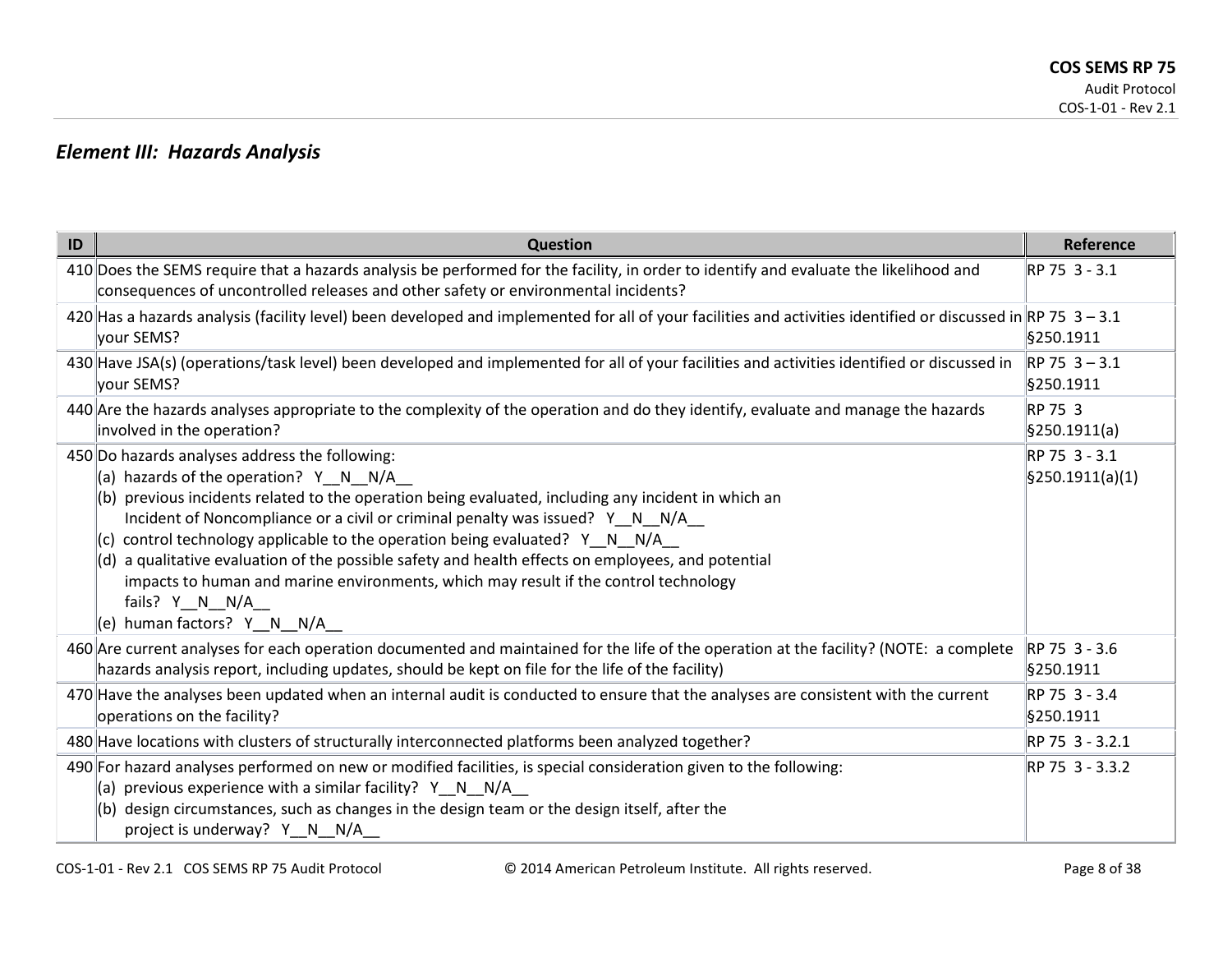| ID | Question                                                                                                                                                                                                                                                                                                                                                                                                                                                                                                                       | <b>Reference</b>                                |
|----|--------------------------------------------------------------------------------------------------------------------------------------------------------------------------------------------------------------------------------------------------------------------------------------------------------------------------------------------------------------------------------------------------------------------------------------------------------------------------------------------------------------------------------|-------------------------------------------------|
|    | (c) unusual facility location, design or configuration, equipment arrangement, or emergency<br>response considerations? Y N N/A                                                                                                                                                                                                                                                                                                                                                                                                |                                                 |
|    | (d) any findings that need to be brought to resolution before startup or that require immediate<br>attention should be clearly identified? Y_N_N/A_                                                                                                                                                                                                                                                                                                                                                                            |                                                 |
|    | (e) operating procedures and practices, including simultaneous operations guidelines?<br>$Y_N_N_N/A$                                                                                                                                                                                                                                                                                                                                                                                                                           |                                                 |
|    | 500 Has a program been established for the periodic review and updating of hazards analyses based on priority (with typical review<br>intervals ranging between 5 years for high-priority facilities and 10 years for low-priority facilities)?                                                                                                                                                                                                                                                                                | RP 75 3 - 3.4                                   |
|    | 510 Are hazards analyses performed by<br>(a) persons knowledgeable in engineering, operations, design, process, safety, environmental,<br>and other specialties as appropriate? Y_N_N/A_<br>(b) person(s) with experience in the operations being evaluated? Y_N_N/A_<br>(c) at least one person proficient in the hazards analysis methodologies being employed?<br>$Y \tN N/A$<br>$(d)$ for assessment teams consisting of only one person, that person was not involved in the<br>original design or modification? Y_N_N/A_ | RP 75 3 - 3.5<br>$\frac{1}{2}$ [§250.1911(a)(2) |
|    | 520 Have the findings of a current (initial or periodic) hazard analysis been presented in a written report that describes the hazards<br>identified and recommended mitigation actions?                                                                                                                                                                                                                                                                                                                                       | RP 75 3 - 3.6                                   |
|    | 530 Have hazards analysis recommendations been resolved and were the resolutions documented?                                                                                                                                                                                                                                                                                                                                                                                                                                   | RP 75 3 - 3.6<br>\$250.1911(a)(3)               |
|    | 540 Does the SEMS require the communication of all identified hazards and follow-up actions to appropriate personnel?                                                                                                                                                                                                                                                                                                                                                                                                          | RP 75 3 - 3.6                                   |
|    | 545 If you have simple and nearly identical facilities, such as well jackets and single well caissons, and if you have elected to perform a<br>single hazards analysis to fulfill the requirements, has verification been conducted that any site-specific deviations are addressed in<br>each of your SEMS program elements?                                                                                                                                                                                                  | $\frac{1}{2}$ [\$250.1911(a)(4)                 |
|    | 550 If the hazard analysis stipulates action or resolution before startup, or when immediate action is required, does the SEMS require<br>that such action is taken or that the hazardous conditions are otherwise remedied?                                                                                                                                                                                                                                                                                                   | RP 75 3 - 3.6                                   |
|    | 560 Does your SEMS program ensure that JSA are prepared, conducted and approved for OCS activities identified or discussed in your<br>SEMS program?                                                                                                                                                                                                                                                                                                                                                                            | $\frac{1}{2}$ 9250.1911(b)                      |
|    | NOTE: The JSA is a technique used to identify risks to personnel associated with their job activities. The JSAs are also used to<br>determine the appropriate mitigation measures needed to reduce job risks to personnel                                                                                                                                                                                                                                                                                                      |                                                 |
|    | COS-1-01 - Rev 2.1 COS SEMS RP 75 Audit Protocol<br>© 2014 American Petroleum Institute. All rights reserved.                                                                                                                                                                                                                                                                                                                                                                                                                  | Page 9 of 38                                    |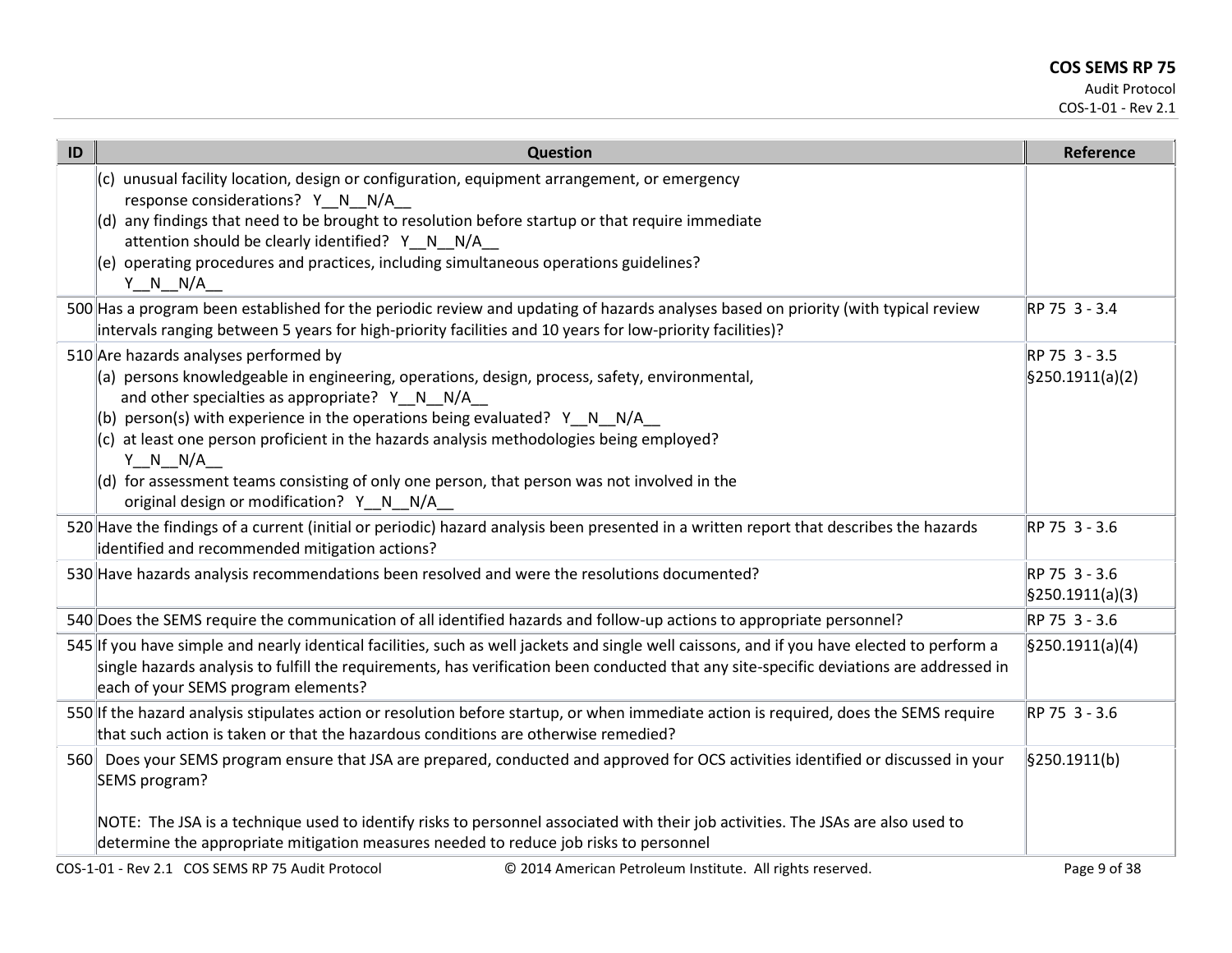| ID  | <b>Question</b>                                                                                                                                                                                                                                                                                                                                                                                                                                                                                         | Reference                |
|-----|---------------------------------------------------------------------------------------------------------------------------------------------------------------------------------------------------------------------------------------------------------------------------------------------------------------------------------------------------------------------------------------------------------------------------------------------------------------------------------------------------------|--------------------------|
|     | 565 Does your SEMS program require that JSA include all personnel involved with the job activity?                                                                                                                                                                                                                                                                                                                                                                                                       | 250.1911(b)              |
|     | 570 REMOVED AND RESERVED - NO QUESTIONS ADDED                                                                                                                                                                                                                                                                                                                                                                                                                                                           | *moved to<br>250.1928(b) |
|     | 580 Does your SEMS program require that JSAs identify, analyze and record<br>(a) the steps involved in performing a specific job? $Y \ N \ N/A$<br>(b) the existing or potential safety, health and environmental hazards associated with each step? Y N N/A<br>(c) the recommended action(s) and/or procedure(s) that will eliminate or reduce these hazards, the risk of a workplace injury or<br>illness, or environmental impacts? Y_N_N/A_                                                         | \$250.1911(b)(1)         |
| 590 | Does your SEMS program require the immediate supervisor of the crew performing the job onsite:<br>(a) conduct the JSA? Y N N/A<br>(b) sign the JSA? $Y \quad N \quad N/A$<br>(c) ensure that all personnel participating in the job understand and sign the JSA? $Y \cap N$ N/A                                                                                                                                                                                                                         | \$250.1911(b)(2)         |
|     | 593 Does your SEMS program require the individual you designate as being in charge of the facility approve and sign all JSAs before<br>personnel start the job?                                                                                                                                                                                                                                                                                                                                         | \$250.1911(b)(3)         |
|     | 595 If your SEMS program allows that a JSA for an individual recurring job is not required (where the parameters of the recurring jobs do 250.1911(b)(4)<br>not change), does your SEMS program require the person in charge of the job to consider, but not be limited to, the following<br>parameters in making this determination:<br>a)changes in personnel? Y N N/A<br>b) procedures? $Y_N_N/N_A$<br>c) equipment? $Y_N N/A$<br>d) environmental conditions associated with the job? $Y \ N \ N/A$ |                          |
|     | 597 Does your SEMS program require you to verify that all personnel, including contractors, are trained in accordance with 250.1915<br>prior to performing a job?                                                                                                                                                                                                                                                                                                                                       | 250.1911(c) <br>250.1915 |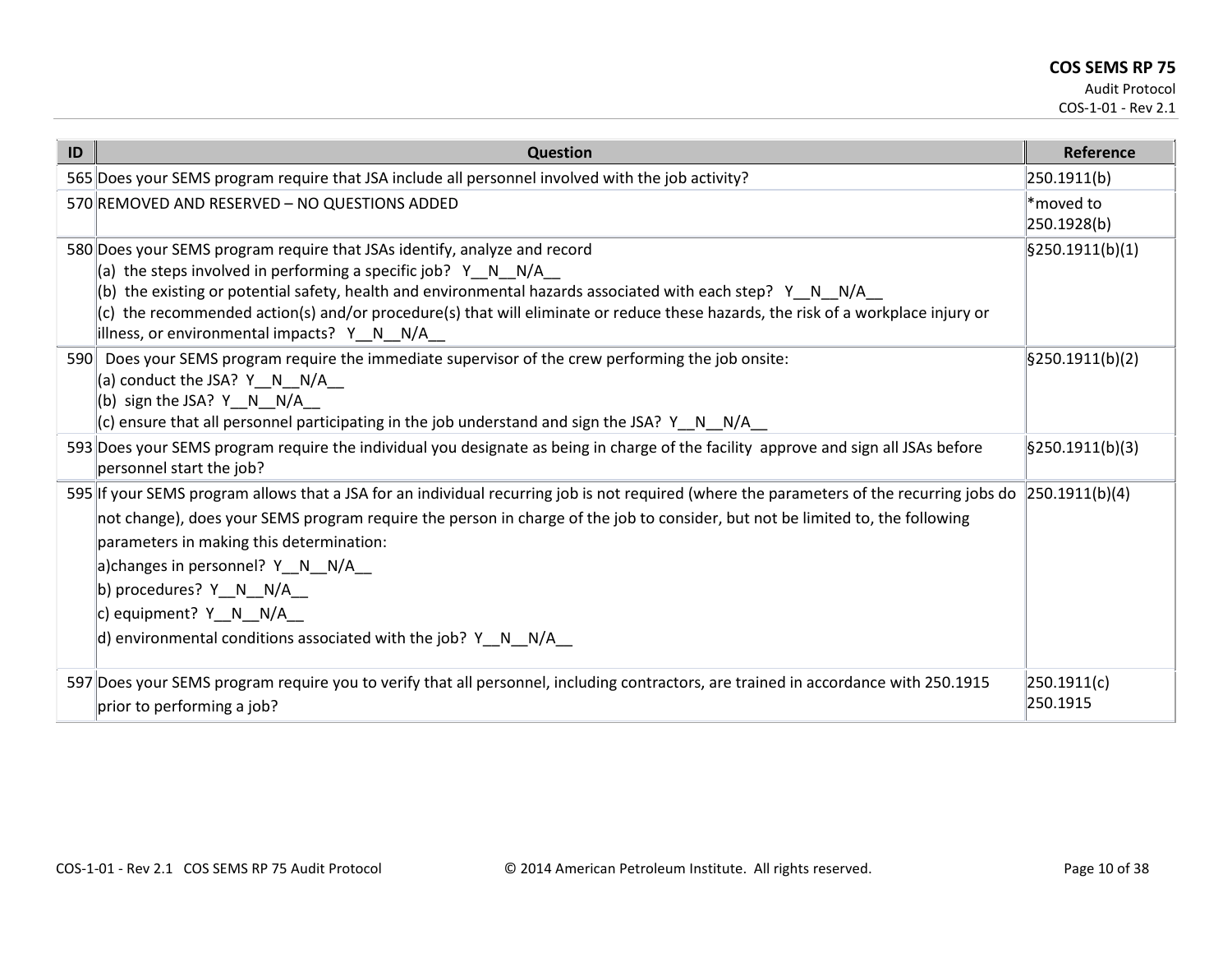## *Element IV: Management of Change*

| ID | Question                                                                                                                                                | Reference          |
|----|---------------------------------------------------------------------------------------------------------------------------------------------------------|--------------------|
|    | 600 Does the SEMS establish and implement written management of change (MOC) procedures for modifications associated with the                           | RP 75 4 - 4.2      |
|    | following:                                                                                                                                              | \$250.1912(a)      |
|    | (a) equipment? Y N N/A                                                                                                                                  |                    |
|    | (b) operating procedures? $Y \cap N$ N/A                                                                                                                |                    |
|    | $(c)$ personnel changes (including contractors) whenever there is a change in the organization or in                                                    |                    |
|    | personnel that supervise or operate the facility? Y N N/A                                                                                               |                    |
|    | (d) materials? Y N N/A                                                                                                                                  |                    |
|    | (e) operating conditions? $Y \cap N / A$                                                                                                                |                    |
|    | 610 If this facility is a new acquisition or under new management, has a screening level review been conducted and has the facility                     | RP 75 4 - 4.3      |
|    | incorporated the new organization's safety and environmental management program?                                                                        |                    |
|    | 620 Is there a plan in place to review all changes prior to implementation?                                                                             | \$250.1912(c)      |
|    | 630 Do the written management of change (MOC) procedures address the following issues, as applicable:                                                   | RP 75 4 - 4.4      |
|    | (a) the technical (process and mechanical design) basis for proposed changes? $Y \cap N$ N/A                                                            | §250.1912(d)       |
|    | (b) impact of a change on safety, health, and the coastal and marine environments, including as                                                         |                    |
|    | appropriate a hazards analysis? Y N N/A                                                                                                                 |                    |
|    | $(c)$ the effects of proposed changes on separate but unrelated upstream or downstream                                                                  |                    |
|    | facilities and on area wide emergency plans? Y_N_N/A_                                                                                                   |                    |
|    | (d) necessary time period to implement changes? $Y \cap N$ $N/A$                                                                                        |                    |
|    | (e) management approval procedures for changes? Y_N_N/A_<br>necessary revisions of the operating procedures, safe work practices, and training program? |                    |
|    | (t)<br>Y N N/A                                                                                                                                          |                    |
|    | $(g)$ communication of a proposed change and the consequences of that change to appropriate                                                             |                    |
|    | personnel? Y_N_N/A_                                                                                                                                     |                    |
|    | (h) the necessary revisions of the safety and environmental information? $Y \t N N/4$                                                                   |                    |
|    | (i) the duration of the change, if temporary? Y_N_N/A_                                                                                                  |                    |
|    | 640 Are employees, including contractors, whose job tasks will be affected by a change                                                                  | $RP 75 4 - 4.4(d)$ |
|    | (a) informed of the change prior to startup of the process or affected part of the operation?                                                           | §250.1912(e)       |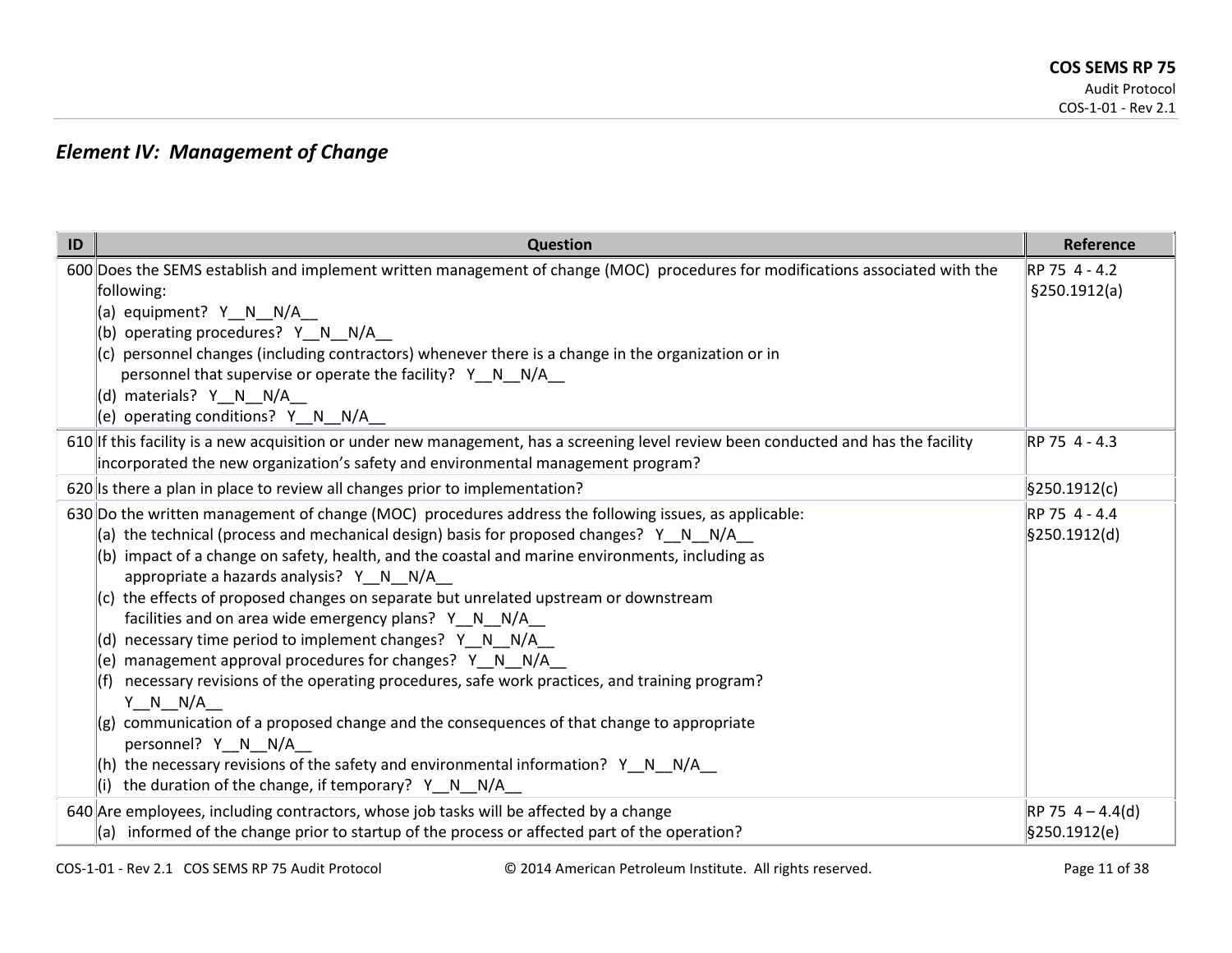| ID | <b>Question</b>                                                                                                           | Reference                   |
|----|---------------------------------------------------------------------------------------------------------------------------|-----------------------------|
|    | Y N N/A<br>(b) trained in the change prior to startup of the process or affected part of the operation?<br>Y N N/A        |                             |
|    | 650 If an MOC results in a change in the operating procedures of the SEMS program, are such changes documented and dated? | $\frac{1}{2}$ \$250.1912(f) |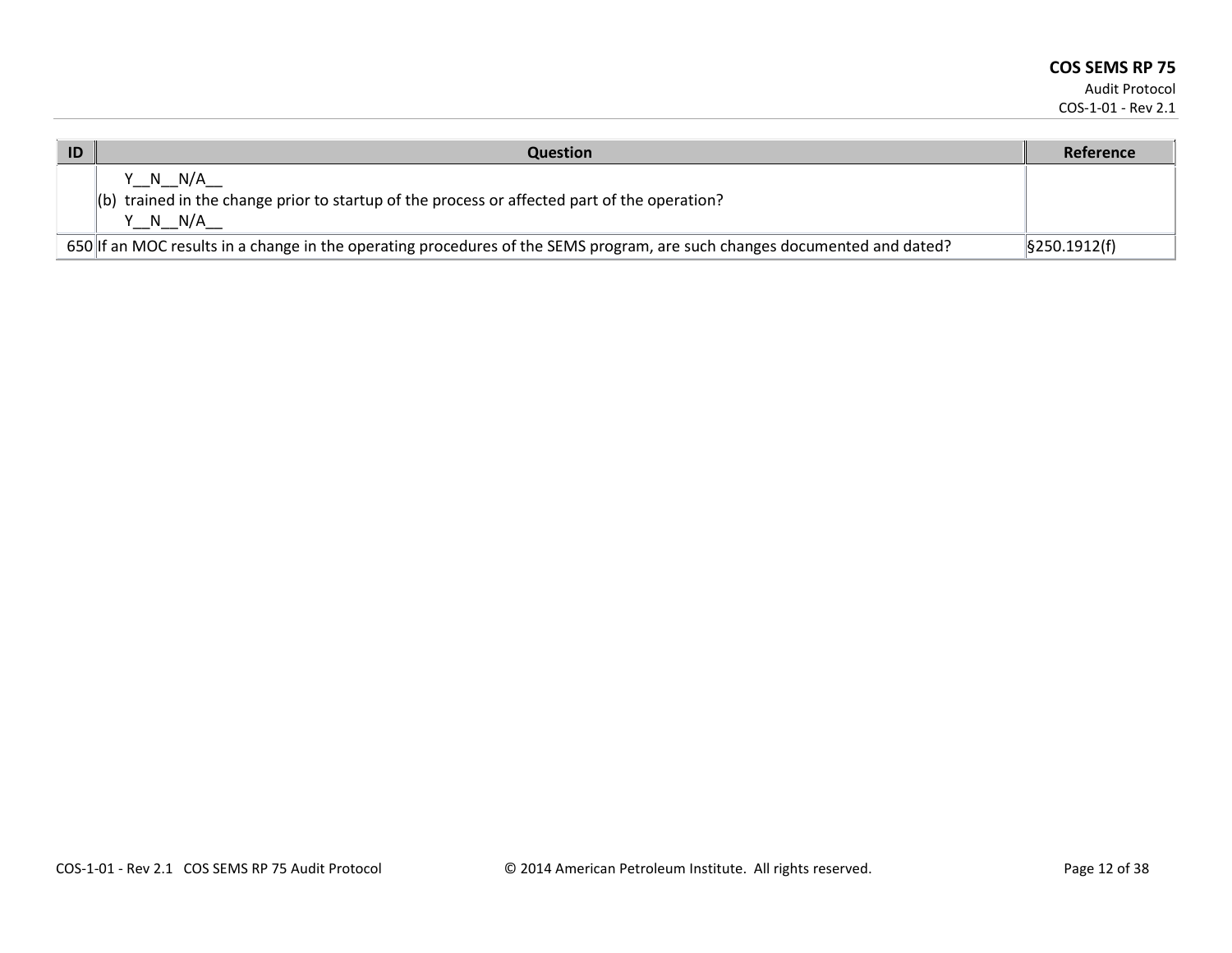## *Element V: Operating Procedures*

| 660 Does the SEMS program include requirements for written facility operating procedures designed to enhance efficient, safe, and<br>RP 75 5 - 5.1<br>environmentally sound operations? Y N N/A<br>Are human factors associated with format, content, and intended use of the operating procedures considered? Y N N/A<br>670 Have written operating procedures been developed and implemented that provide instructions for conducting safe and<br>RP 75 5 - 5.1<br>environmentally sound activities involved in each operation addressed in your SEMS program?<br>§250.1913(a)<br>680 Have written operating procedures been developed and implemented which include the job title and reporting relationship of the<br>$RP 75 5 - 5.2(a)$<br>person or persons responsible for each of the facility's operating areas?<br>§250.1913(a)<br>690 Do the facility's written operating procedures include instructions that are consistent with the safety and environmental information RP 75 5 - 5.2(b-d)<br>and address the following:<br>§250.1913(a)<br>(a) initial startup? Y N N/A<br>(b) normal operations? Y_N_N/A_<br>(c) all emergency operations (including, but not limited to, medical evacuations, weather-related<br>evacuations and emergency shutdown operations)? Y_N_N/A_<br>(d) normal shutdown? Y N N/A<br>startup following a turnaround, or after an emergency shutdown? Y_N_N/A_<br>(e)<br>temporary operations? Y N N/A<br>simultaneous operations? Y N N/A<br>(g)<br>bypassing and flagging out-of-service equipment? Y_N_N/A_<br>operating limits, and safety and environmental consequences of deviating from equipment<br>(i)<br>operating limits and steps required for correcting or avoiding this deviation? Y_N_N/A_<br>properties of, and hazards presented by, the chemicals used in the operations? $Y \cap N$ N/A<br>(i)<br>(k) precautions to be taken to prevent the exposure of chemicals used in operations to personnel<br>and the environment? (The precautions must include control technology, personal protective<br>equipment, and measures to be taken if physical contact or airborne exposure occurs.) | ID | <b>Question</b> | Reference |
|---------------------------------------------------------------------------------------------------------------------------------------------------------------------------------------------------------------------------------------------------------------------------------------------------------------------------------------------------------------------------------------------------------------------------------------------------------------------------------------------------------------------------------------------------------------------------------------------------------------------------------------------------------------------------------------------------------------------------------------------------------------------------------------------------------------------------------------------------------------------------------------------------------------------------------------------------------------------------------------------------------------------------------------------------------------------------------------------------------------------------------------------------------------------------------------------------------------------------------------------------------------------------------------------------------------------------------------------------------------------------------------------------------------------------------------------------------------------------------------------------------------------------------------------------------------------------------------------------------------------------------------------------------------------------------------------------------------------------------------------------------------------------------------------------------------------------------------------------------------------------------------------------------------------------------------------------------------------------------------------------------------------------------------------------------------------------------------------------------------------------------------------------------|----|-----------------|-----------|
|                                                                                                                                                                                                                                                                                                                                                                                                                                                                                                                                                                                                                                                                                                                                                                                                                                                                                                                                                                                                                                                                                                                                                                                                                                                                                                                                                                                                                                                                                                                                                                                                                                                                                                                                                                                                                                                                                                                                                                                                                                                                                                                                                         |    |                 |           |
|                                                                                                                                                                                                                                                                                                                                                                                                                                                                                                                                                                                                                                                                                                                                                                                                                                                                                                                                                                                                                                                                                                                                                                                                                                                                                                                                                                                                                                                                                                                                                                                                                                                                                                                                                                                                                                                                                                                                                                                                                                                                                                                                                         |    |                 |           |
|                                                                                                                                                                                                                                                                                                                                                                                                                                                                                                                                                                                                                                                                                                                                                                                                                                                                                                                                                                                                                                                                                                                                                                                                                                                                                                                                                                                                                                                                                                                                                                                                                                                                                                                                                                                                                                                                                                                                                                                                                                                                                                                                                         |    |                 |           |
|                                                                                                                                                                                                                                                                                                                                                                                                                                                                                                                                                                                                                                                                                                                                                                                                                                                                                                                                                                                                                                                                                                                                                                                                                                                                                                                                                                                                                                                                                                                                                                                                                                                                                                                                                                                                                                                                                                                                                                                                                                                                                                                                                         |    |                 |           |
| Y N N/A<br>any special or unique hazards? Y_N_N/A_                                                                                                                                                                                                                                                                                                                                                                                                                                                                                                                                                                                                                                                                                                                                                                                                                                                                                                                                                                                                                                                                                                                                                                                                                                                                                                                                                                                                                                                                                                                                                                                                                                                                                                                                                                                                                                                                                                                                                                                                                                                                                                      |    |                 |           |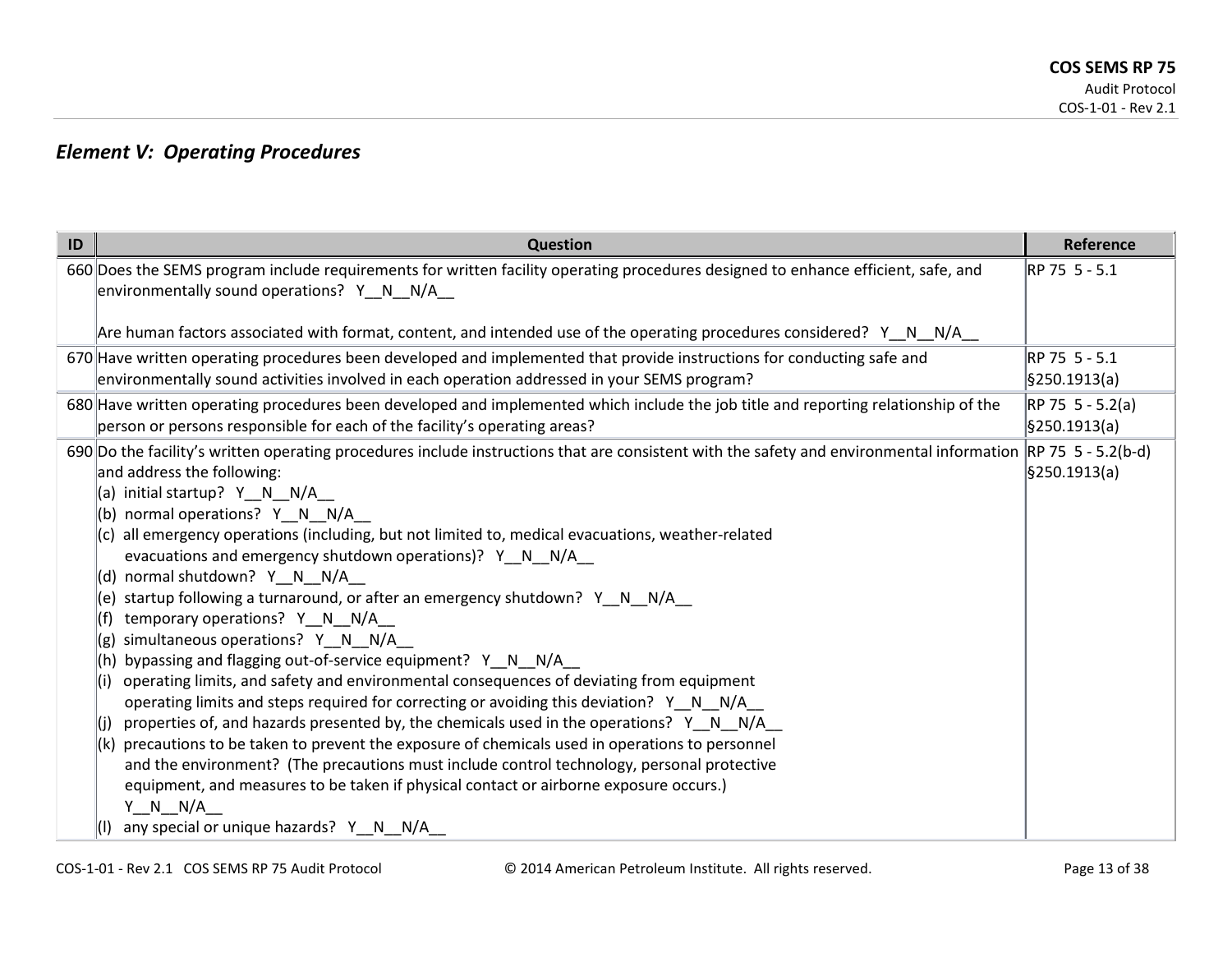| ID | <b>Question</b>                                                                                                                                                                                                                                                                                                                                                                                                                                                                                                                                                                                             | Reference                     |
|----|-------------------------------------------------------------------------------------------------------------------------------------------------------------------------------------------------------------------------------------------------------------------------------------------------------------------------------------------------------------------------------------------------------------------------------------------------------------------------------------------------------------------------------------------------------------------------------------------------------------|-------------------------------|
|    | (m) continuous and periodic discharge of hydrocarbon materials, contaminants, or undesired by-<br>products into the environment restricted by governmental limitations? $Y \cap N$ N/A<br>$(n)$ raw materials used in operations and the quality control procedures used in purchasing these<br>raw materials? Y N N/A<br>(o) control of hazardous chemical inventory? Y_N_N/A_<br>(p) impacts to the human and marine environment identified through a hazards analysis?<br>$Y \tN N/A$<br>$(q)$ any lease or concession stipulations established by the recognized governmental authority?<br>$Y \tN N/A$ |                               |
|    | 700 Are the facility's written operating procedures reviewed as part of the facility's MOC process when changes are made in facilities?                                                                                                                                                                                                                                                                                                                                                                                                                                                                     | RP 75 5 - 5.3                 |
|    | 710 Are the facility's written operating procedures accessible to all employees involved in the operations?                                                                                                                                                                                                                                                                                                                                                                                                                                                                                                 | §250.1913(b)                  |
|    | 720 Are the facility's written operating procedures reviewed at the conclusion of specified periods and as often as necessary to verify<br>that they reflect current and actual operating practices?                                                                                                                                                                                                                                                                                                                                                                                                        | RP 75 5 - 5.3<br>§250.1913(c) |
|    | 730 Does the frequency of review of the facility's written operating procedures correspond to the degree of hazard presented?                                                                                                                                                                                                                                                                                                                                                                                                                                                                               | RP 75 5 - 5.3<br>§250.1913(d) |
|    | 740 Is the review of, and any changes made to, the facility's written operating procedures documented and communicated to<br>appropriate personnel?                                                                                                                                                                                                                                                                                                                                                                                                                                                         | RP 75 5 - 5.3<br>§250.1913(e) |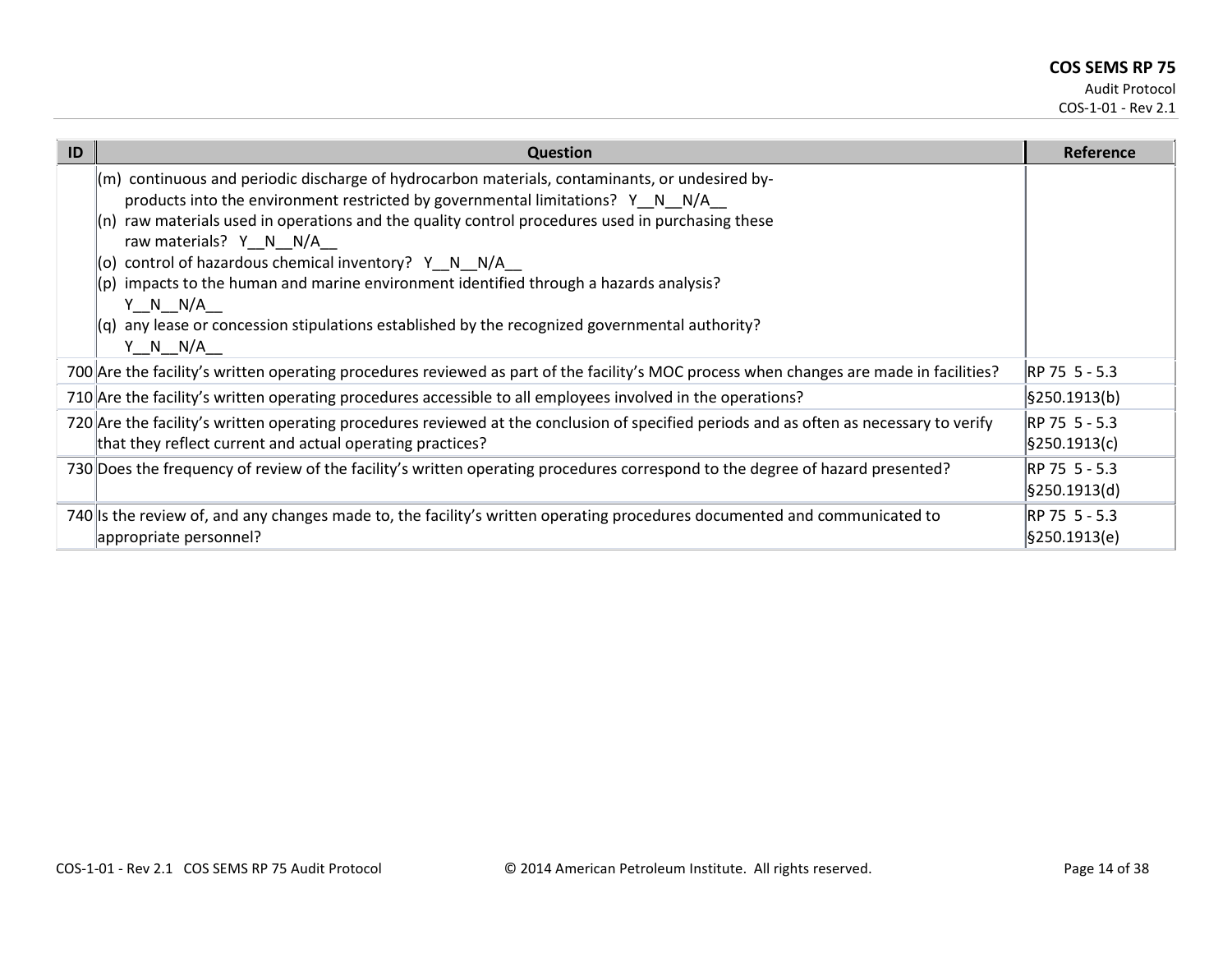## *Element VI: Safe Work Practices*

| ID | <b>Question</b>                                                                                                                                                                                                                                                                                                                                                               | Reference                       |
|----|-------------------------------------------------------------------------------------------------------------------------------------------------------------------------------------------------------------------------------------------------------------------------------------------------------------------------------------------------------------------------------|---------------------------------|
|    | 750 Does the SEMS establish and implement safe work practices designed to minimize the risks associated with operations,<br>maintenance, modification activities, and the handling of materials and substances that could affect safety or the environment?                                                                                                                   | RP 75 6 - 6.1<br>§250.1914      |
|    | 760 Are human factors considered in the development of safe work practices?                                                                                                                                                                                                                                                                                                   | RP 75 6 - 6.1                   |
|    | 770 Do safe work practices for all personnel, including contractors, provide for the safe conduct of operating, maintenance, and<br>modification activities, including simultaneous operations?                                                                                                                                                                               | RP 75 6 - 6.2                   |
|    | 780 Where applicable, do specific safe practices cover the following:<br>(a) opening of pressurized or energized equipment or piping? Y N N/A<br>(b) lockout and tagout of electrical and mechanical energy sources? Y_N_N/A_<br>(c) hot work and other work involving ignition sources? Y_N_N/A_<br>(d) confined space entry? Y_N_N/A_<br>(e) crane operations? Y_N_N/A_     | RP 75 6 - 6.2                   |
|    | 790 Is a work authorization or permit-to-work system implemented for tasks involving the following:<br>(a) opening of pressurized or energized equipment or piping? $Y \ N$ N/A<br>(b) lockout and tagout of electrical and mechanical energy sources? Y_N_N/A_<br>hot work and other work involving ignition sources? Y_N_N/A_<br>(c).<br>(d) confined space entry? Y_N_N/A_ | RP 75 6 - 6.2                   |
|    | 800 Does the permit-to-work system include provisions for adequate communication of work activities to shift change and replacement<br>personnel?                                                                                                                                                                                                                             | RP 75 6 - 6.2                   |
|    | 810 Are contractors included in these work authorizations or permit-to-work communications of work activities, regarding shift change<br>and replacement personnel, if they will perform the work or may affect or be affected by it?                                                                                                                                         | RP 75 6 - 6.2                   |
|    | 820 Do safe work practices meet the most current provisions of any applicable federal, state, or local regulations or flag state<br>requirements?                                                                                                                                                                                                                             | RP 75 6 - 6.2                   |
|    | 830 Have materials specifications, inventories, separation, confinement, and handling of toxic or hazardous materials that can affect<br>safety and environmental protection been determined, documented, and communicated to appropriate personnel?                                                                                                                          | RP 75 6 - 6.3                   |
|    | 840 Does the SEMS program document contractor selection criteria?                                                                                                                                                                                                                                                                                                             | RP 75 6 - 6.1, 6.4<br>§250.1914 |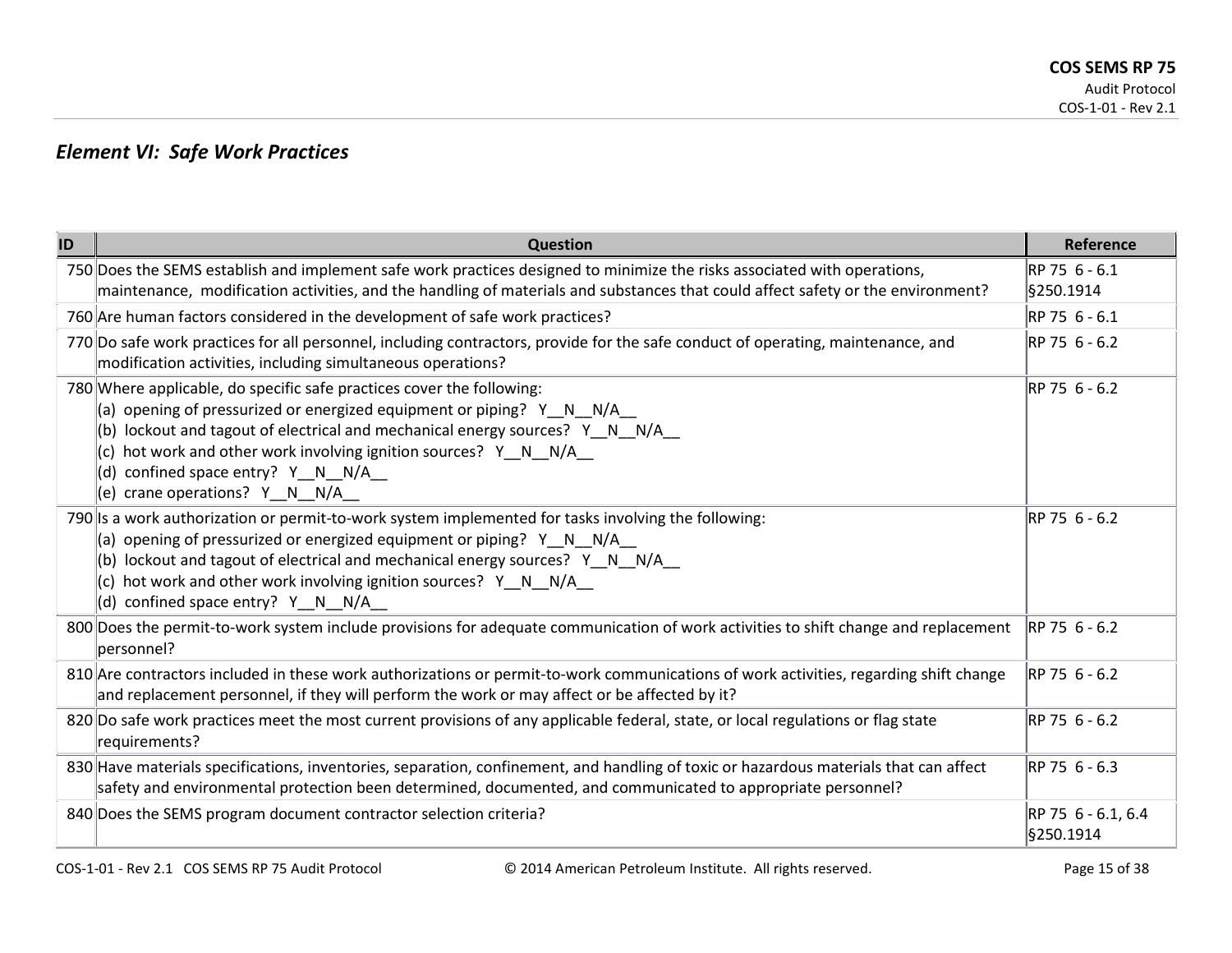| ID | Question                                                                                                                                                                                                                                                                                                                                                                                                                                                  | Reference                      |
|----|-----------------------------------------------------------------------------------------------------------------------------------------------------------------------------------------------------------------------------------------------------------------------------------------------------------------------------------------------------------------------------------------------------------------------------------------------------------|--------------------------------|
|    | 850 During selection of contractors, did you obtain and evaluate information regarding the contractors'<br>(a) safety and environmental management policies and practices? Y_N_N/A_<br>(b) selection of subcontractors? Y_N_N/A_<br>(c) safety and environmental performance? Y_N_N/A_                                                                                                                                                                    | RP 75 6 - 6.4<br>§250.1914     |
|    | 860 Have you communicated your safety and environmental management system expectations and specific requirements to<br>contractors?                                                                                                                                                                                                                                                                                                                       | RP 75 6 - 6.4                  |
|    | 870 Have you ensured contractors have their own written safe work practices?                                                                                                                                                                                                                                                                                                                                                                              | RP 75 6 - 6.1<br>§250.1914     |
|    | 880 Have you and contractor documented an agreement on appropriate contractor safety and environmental policies and practices<br>before the contractor begins work at your facilities?                                                                                                                                                                                                                                                                    | RP 75 6 - 6.1<br>§250.1914     |
|    | 890 Have you documented that contracted employees are knowledgeable and experienced in the work practices necessary to perform<br>their job in a safe and environmentally sound manner?                                                                                                                                                                                                                                                                   | §250.1914(b)                   |
|    | 900 Is documentation of each contracted employee's expertise to perform his/her job, and a copy of the contractor's safety policies and<br>procedures, available upon request?                                                                                                                                                                                                                                                                            | $\frac{1}{2}$ \$250.1914(b)    |
|    | 910 Does the SEMS include procedures that verify that contractors are conducting their activities in accordance with your SEMS<br>program?                                                                                                                                                                                                                                                                                                                | $\frac{1}{2}$ [§250.1914(c)(1) |
|    | 920 Does the SEMS include procedures and verification that contractors have the skills and knowledge to perform their assigned duties<br>and are conducting these activities in accordance with the requirements in your SEMS program?                                                                                                                                                                                                                    | $\frac{1}{2}$ [§250.1914(c)(2) |
|    | 930 Are the results of your verification for selecting contractors available upon request?                                                                                                                                                                                                                                                                                                                                                                | $\frac{1}{2}$ [§250.1914(c)(3) |
|    | 940 Does the SEMS include procedures and verification that contractor personnel understand and can perform their assigned duties for<br>activities such as, but not limited to, the following:<br>(a) installation, maintenance, or repair of equipment? $Y_N = N - N/A$<br>(b) construction, startup, and operation of your facilities? Y_N_N/A_<br>(c) turnaround operations? Y N N/A<br>(d) major renovation? Y_N_N/A_<br>(e) specialty work? Y_N_N/A_ | §250.1914(d)                   |
|    | 950 Do you perform periodic evaluations of the performance of contract employees that verifies they are fulfilling their obligations?                                                                                                                                                                                                                                                                                                                     | $\frac{1}{2}$ [§250.1914(e)(1) |
|    | 960 Do you maintain a contractor employee injury and illness log for 2 years related to the contractor's work in the operation area?                                                                                                                                                                                                                                                                                                                      | $\frac{1}{2}$ [§250.1914(e)(2) |
|    | 965 Do you include the contractor employee injury and illness information related to the contractor's work in the operation area on<br>Form BSEE-0131?                                                                                                                                                                                                                                                                                                    | $\frac{1}{2}$ [§250.1914(e)(2) |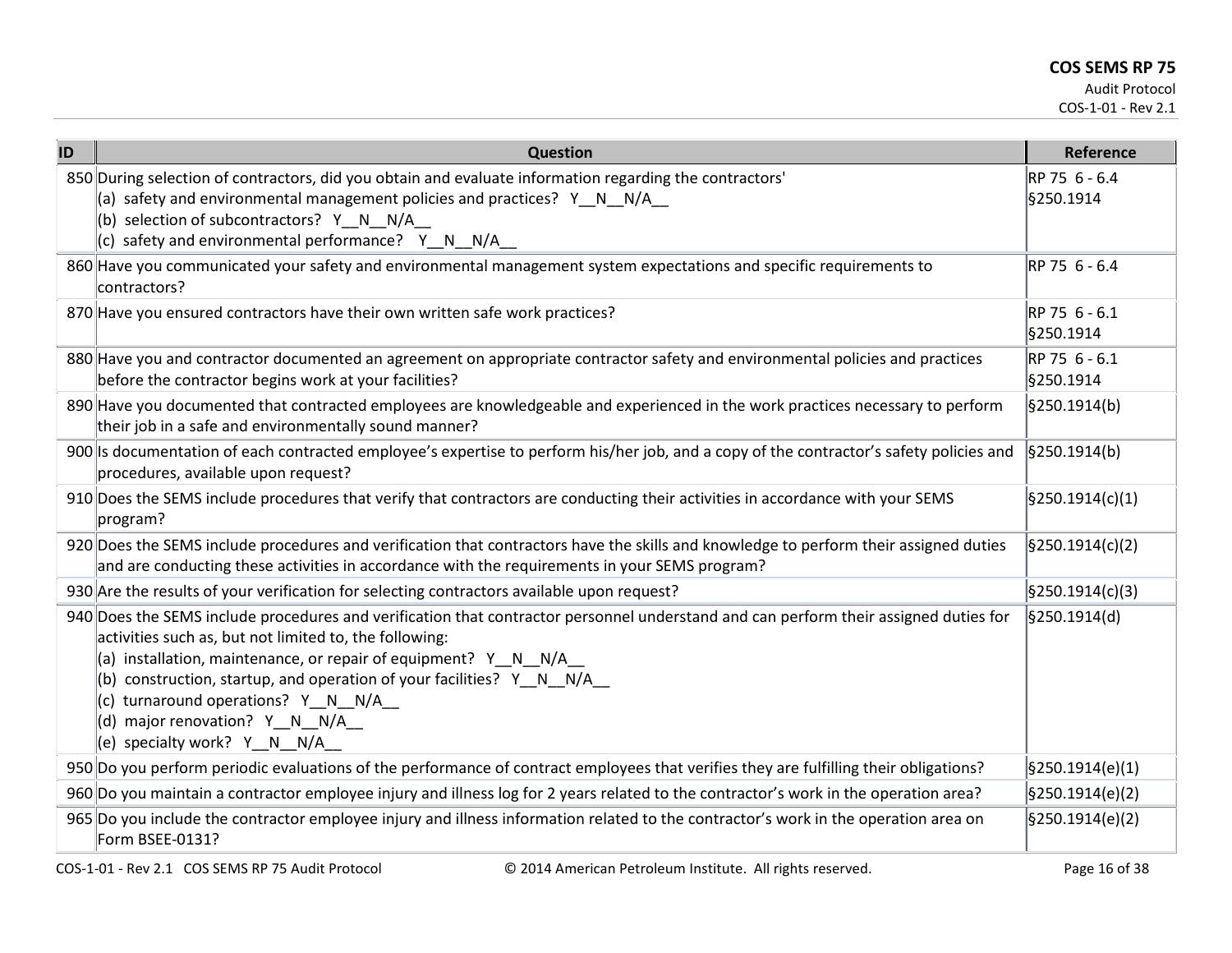| ID | <b>Question</b>                                                                                                                                                                                                                          | Reference                   |
|----|------------------------------------------------------------------------------------------------------------------------------------------------------------------------------------------------------------------------------------------|-----------------------------|
|    | 970 Have you informed its contractors of any known hazards at the facility they are working on including, but not limited to, fires,<br>explosions, slips, trips, falls, other injuries, and hazards associated with lifting operations? | $\frac{1}{2}$ \$250.1914(f) |
|    | 980 Have you developed and implemented safe work practices to control the presence, entrance, and exit of contract employees in<br>operation areas?                                                                                      | $\frac{1}{2}$ \$250.1914(g) |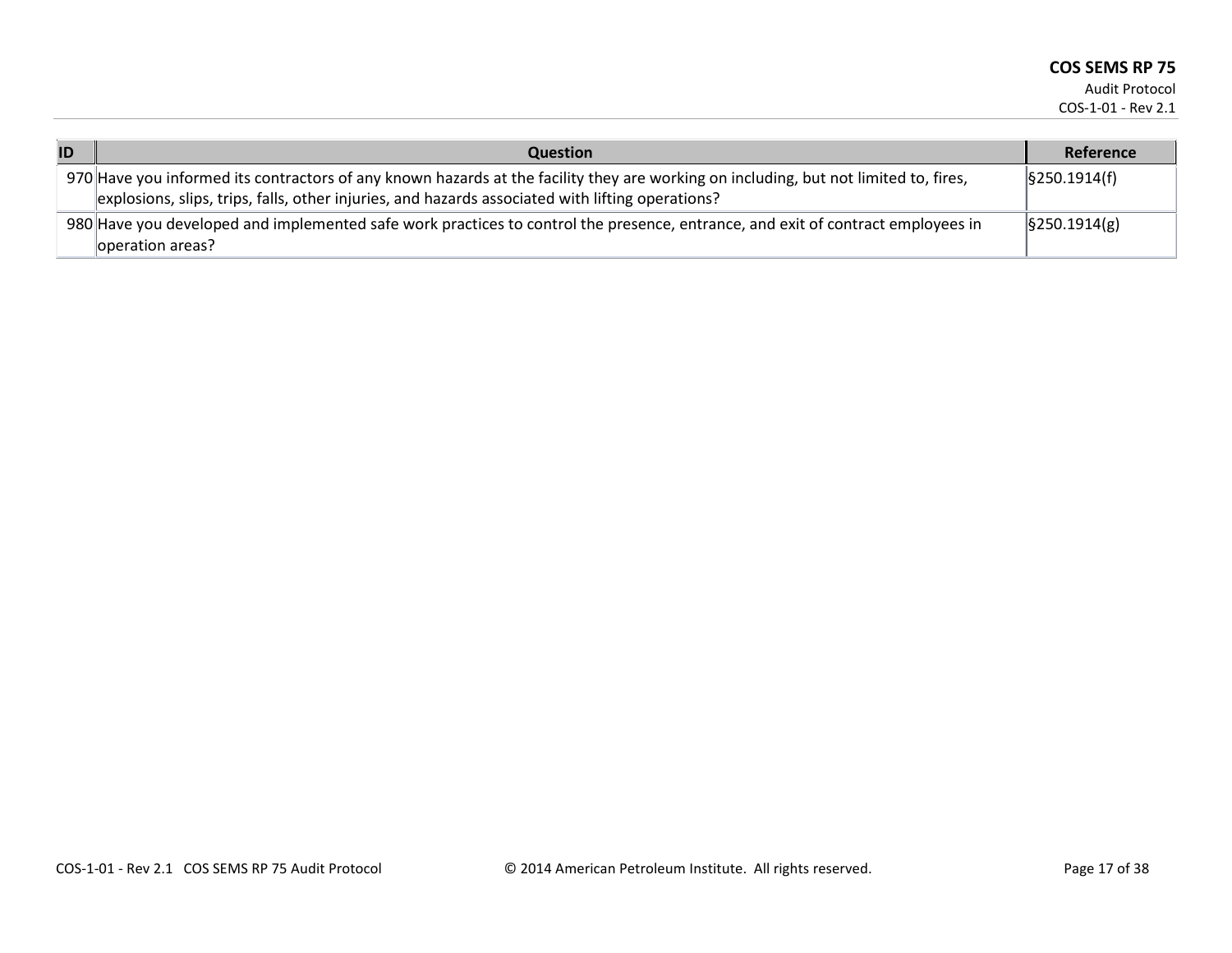### *Element VII: Training*

| ID | <b>Question</b>                                                                                                                                                                                                                                                                                                                                                                                                                                                                                                                                                                                                                                                                                                                                                                                                                                                    | Reference                                 |
|----|--------------------------------------------------------------------------------------------------------------------------------------------------------------------------------------------------------------------------------------------------------------------------------------------------------------------------------------------------------------------------------------------------------------------------------------------------------------------------------------------------------------------------------------------------------------------------------------------------------------------------------------------------------------------------------------------------------------------------------------------------------------------------------------------------------------------------------------------------------------------|-------------------------------------------|
|    | 990 Does the SEMS program establish and implement a training program so that all personnel are trained in accordance with their duties RP 75 7 - 7.1<br>and responsibilities to work safely and are aware of potential environmental impacts?                                                                                                                                                                                                                                                                                                                                                                                                                                                                                                                                                                                                                      | §250.1915<br>250.1911(c)                  |
|    | 1000 Does the training program address:<br>(a) operating procedures (§ 250.1913)? $Y \ N \ N/A$<br>(b) safe work practices (§ 250.1914)? Y_N_N/A_<br>(c) emergency response and control measures (§ 250.1918)? $Y \ N$ N/A<br>(d) SWA (§ 250.1930)? Y__N__N/A__<br>(e) UWA (§ 250.1931)? Y__N__N/A__<br>(f) EPP (§ 250.1932)? Y__N__N/A__<br>(g) reporting of unsafe working conditions (§ 250.1933)? $Y_N N/N_A$<br>(h) how to recognize and identify hazards and how to construct and implement JSAs<br>(§ 250.1911)?   Y__N__N/A__                                                                                                                                                                                                                                                                                                                              | RP 75 7 - 7.1<br>§250.1915<br>250.1911(c) |
|    | 1010 Are the qualifications of all instructors conducting training documented?                                                                                                                                                                                                                                                                                                                                                                                                                                                                                                                                                                                                                                                                                                                                                                                     | RP 75 7 - 7.1<br>§250.1915                |
|    | 1020 Has applicable training been documented?                                                                                                                                                                                                                                                                                                                                                                                                                                                                                                                                                                                                                                                                                                                                                                                                                      | RP 75 7 - 7.1                             |
|    | 1030 Does the SEMS program address each of the following:<br>(a) initial training for the basic wellbeing of personnel and protection of the environment,<br>to ensure that persons assigned to operate and maintain the facility possess the required<br>knowledge and skills to carry out their duties and responsibilities, including startup and<br>shutdown? Y N N/A<br>$(6)$ periodic training to maintain understanding of, and adherence to, the current operating<br>procedures, using periodic drills, to verify adequate retention of the required knowledge and<br>skills? Y N N/A<br>communication requirements to ensure that personnel will be informed of and trained as outlined in this section [§ 250.1915]<br>whenever a change is made in any of the areas in your SEMS program that impacts their ability to properly understand and perform | RP 75 7 - 7.1, 7.4<br>§250.1915(a-c)      |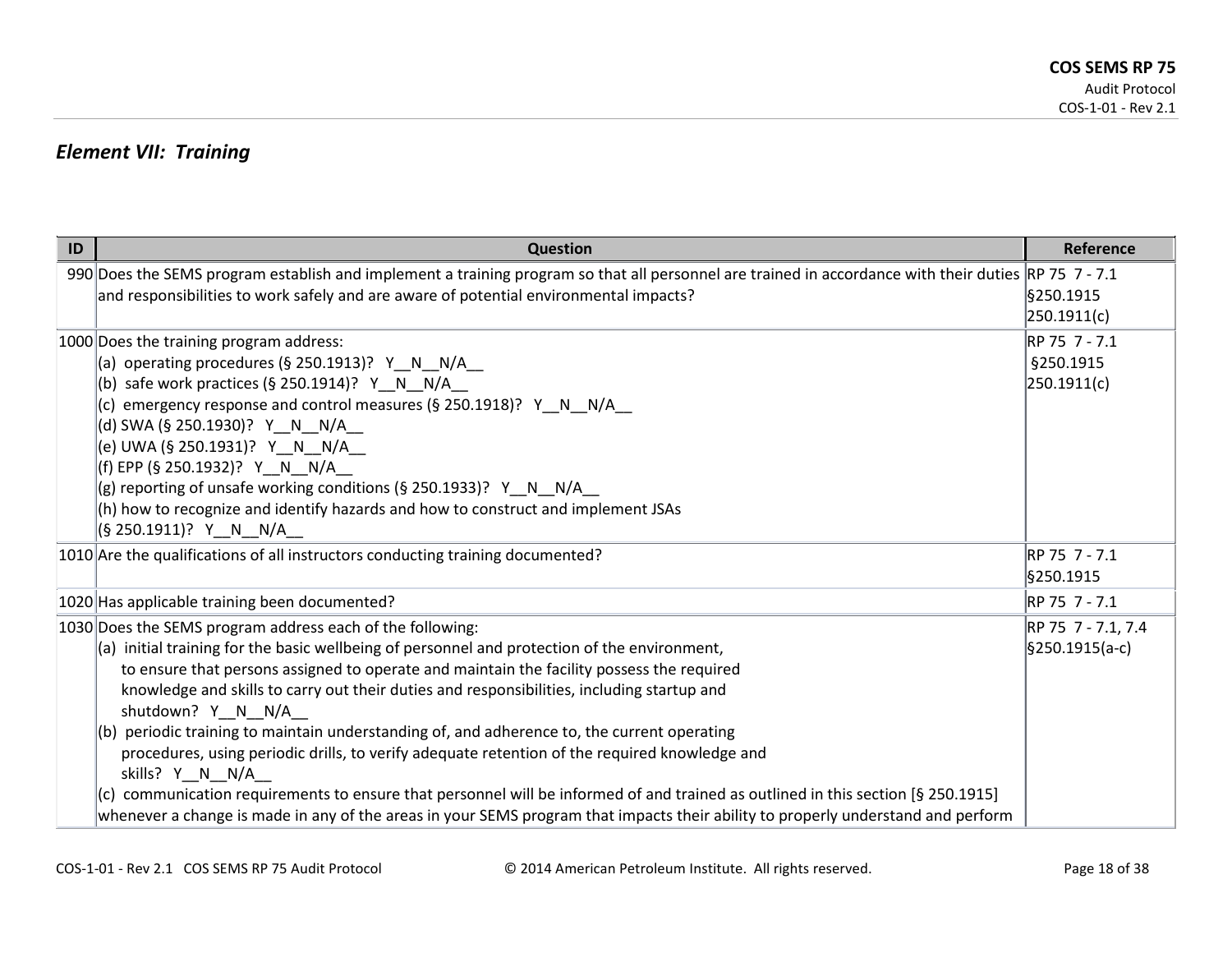Audit Protocol

COS-1-01 - Rev 2.1

| ID | <b>Question</b>                                                                                                                                                                                                                                                                                                                                                                                                                                                                                                                                                                                                                                                                                                                                                                                                                                                                                                                                                                                                                                                                                                                                                                                                                                                                                                                            | Reference                     |
|----|--------------------------------------------------------------------------------------------------------------------------------------------------------------------------------------------------------------------------------------------------------------------------------------------------------------------------------------------------------------------------------------------------------------------------------------------------------------------------------------------------------------------------------------------------------------------------------------------------------------------------------------------------------------------------------------------------------------------------------------------------------------------------------------------------------------------------------------------------------------------------------------------------------------------------------------------------------------------------------------------------------------------------------------------------------------------------------------------------------------------------------------------------------------------------------------------------------------------------------------------------------------------------------------------------------------------------------------------|-------------------------------|
|    | their duties and responsibilities? Y_N_N/A_<br>(d) Has training and/or notice of change been given before personnel are expected to operate the facility?                                                                                                                                                                                                                                                                                                                                                                                                                                                                                                                                                                                                                                                                                                                                                                                                                                                                                                                                                                                                                                                                                                                                                                                  |                               |
|    | 1040 Does the SEMS plan address how you verify that contractors are trained in the work practices necessary to understand and perform<br>their jobs in a safe and environmentally sound manner, in accordance with the provisions of § 250.1915?                                                                                                                                                                                                                                                                                                                                                                                                                                                                                                                                                                                                                                                                                                                                                                                                                                                                                                                                                                                                                                                                                           | RP 75 7 - 7.5<br>§250.1915(d) |
|    | 1050 Is the following training provided for the basic well-being of personnel and protection of the environment:<br>orientation training for all personnel per API RP T-1, Recommended Practice for Orientation<br>Program for Personnel Going Offshore for the First Time (latest edition) or the equivalent,<br>prior to their first work assignment offshore? Y N N/A<br>for all personnel regularly assigned offshore, training, as applicable, in non-operating<br>(b)<br>emergencies per API RP T-4, Recommended Practice for Training of Offshore Personnel in<br>Non-Operating Emergencies (latest edition), rescue of persons in the water per API RP T-7,<br>Recommended Practice for Training of Personnel in Rescue of Persons in Water (latest<br>edition), and fire fighting per API RP 14G, Recommended Practice for Fire Prevention and<br>Control on Open Type Offshore Production Platforms? Y_N_N/A_<br>for appropriate personnel, regularly or occasionally assigned as required by the<br>circumstances, training in safe work practices (e.g., hot work, hot tapping, safe entry,<br>lockout/tagout), simultaneous operations planning, and hazards communication?<br>$Y \tN N/A$<br>(d) for all regularly assigned offshore personnel, training as appropriate per applicable<br>governmental regulations? Y_N_N/A_ | RP 75 7 - 7.2.1               |
|    | 1060 Does the SEMS program require that qualification criteria be developed and implemented for operating and maintenance<br>personnel?                                                                                                                                                                                                                                                                                                                                                                                                                                                                                                                                                                                                                                                                                                                                                                                                                                                                                                                                                                                                                                                                                                                                                                                                    | RP 75 7 - 7.2.2               |
|    | 1070 Have procedures been developed to evaluate whether persons assigned to operate and maintain the facility possess the required<br>knowledge and skills to carry out their duties and responsibilities, including startup and shutdown?                                                                                                                                                                                                                                                                                                                                                                                                                                                                                                                                                                                                                                                                                                                                                                                                                                                                                                                                                                                                                                                                                                 | RP 75 7 - 7.2.2               |
|    | 1080 If hydrogen sulfide is present at levels that require training, are all personnel and visitors trained?                                                                                                                                                                                                                                                                                                                                                                                                                                                                                                                                                                                                                                                                                                                                                                                                                                                                                                                                                                                                                                                                                                                                                                                                                               | RP 75 7 - 7.2.2(e)            |
|    | 1090 Do all regularly assigned personnel receive training in environmental protection and pollution control?                                                                                                                                                                                                                                                                                                                                                                                                                                                                                                                                                                                                                                                                                                                                                                                                                                                                                                                                                                                                                                                                                                                                                                                                                               | RP 75 7 - 7.2.2 (f)           |
|    | 1100 Is refresher training provided to maintain understanding of and adherence to the current operating procedures?                                                                                                                                                                                                                                                                                                                                                                                                                                                                                                                                                                                                                                                                                                                                                                                                                                                                                                                                                                                                                                                                                                                                                                                                                        | RP 75 7 - 7.3                 |
|    | 1110 Have procedures been established, such as periodic drills, to verify adequate retention of the required knowledge and skills?                                                                                                                                                                                                                                                                                                                                                                                                                                                                                                                                                                                                                                                                                                                                                                                                                                                                                                                                                                                                                                                                                                                                                                                                         | RP 75 7 - 7.3                 |
|    | 1120 Does the training provided to contract personnel include applicable site-specific safety and environmental procedures and rules<br>pertaining to the facility and the applicable provisions of emergency action plans?                                                                                                                                                                                                                                                                                                                                                                                                                                                                                                                                                                                                                                                                                                                                                                                                                                                                                                                                                                                                                                                                                                                | RP 75 7 - 7.5                 |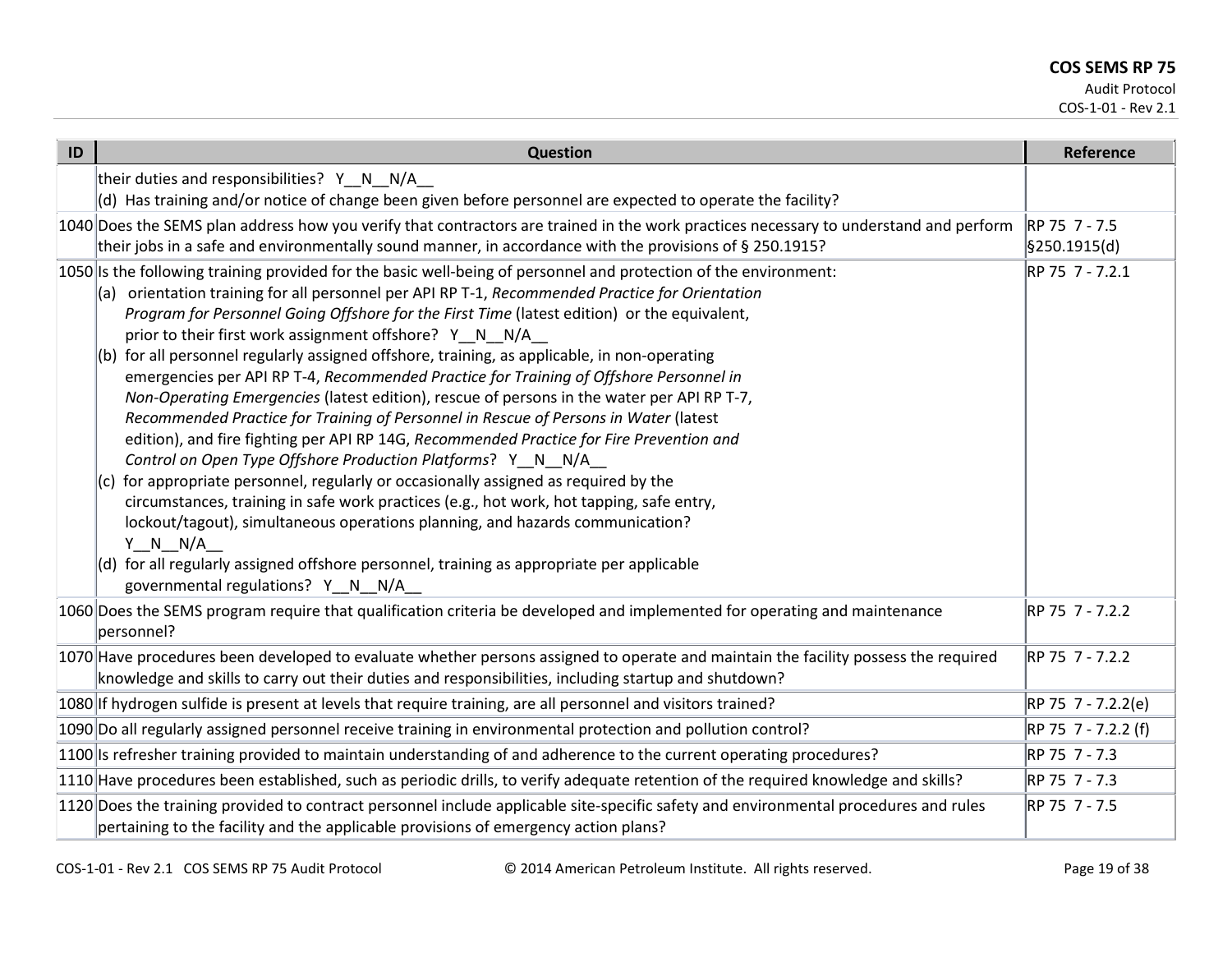| ID | <b>Question</b>                                                                                                                                                                                            | Reference     |
|----|------------------------------------------------------------------------------------------------------------------------------------------------------------------------------------------------------------|---------------|
|    | 1130 Do contractors providing incidental services receive training in transportation safety, emergency evacuation and other applicable<br>safety and environmental procedures?                             | RP 75 7 - 7.5 |
|    | 1140 Do you verify contractor training using audits of the contractor's environmental, health and safety training programs, observation of RP 75 7 - 7.5<br>contractor work performance, or other methods? |               |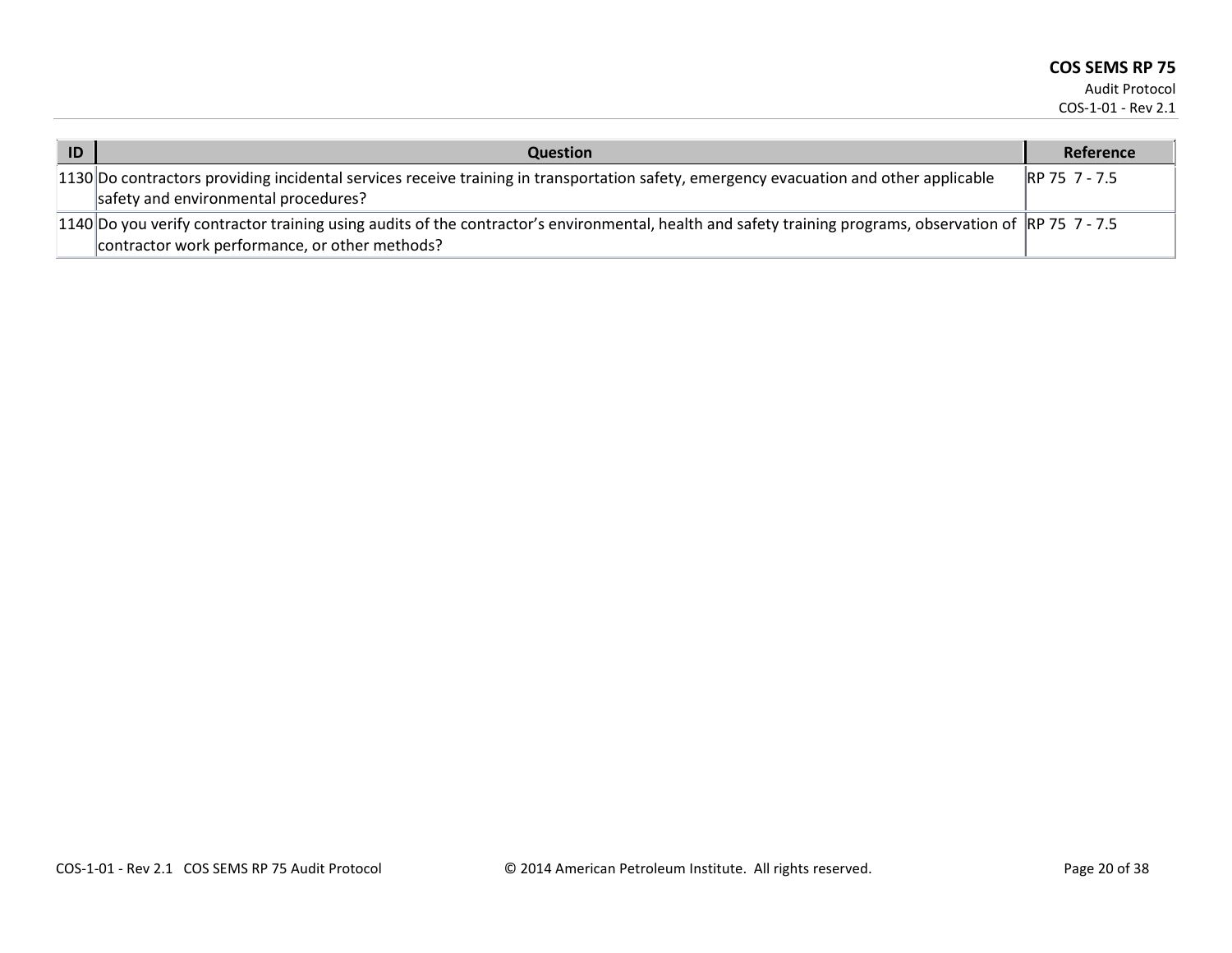### *Element VIII: Mechanical Integrity*

| ID | Question                                                                                                                                                                                                                                                                                                                                                                                                                                                         | Reference                          |
|----|------------------------------------------------------------------------------------------------------------------------------------------------------------------------------------------------------------------------------------------------------------------------------------------------------------------------------------------------------------------------------------------------------------------------------------------------------------------|------------------------------------|
|    | 1150 Does the SEMS program require that procedures be in place and implemented so that<br>(a) critical equipment for the facility is designed, procured, fabricated, installed, tested, inspected,<br>monitored, and maintained in a manner consistent with appropriate service requirements,<br>manufacturer's recommendations, or industry standards? Y_N_N/A_<br>contractors have programs in place to address their own critical equipment? $Y \cap N = N/A$ | RP 75 8 - 8.1<br>§250.1916(a)      |
|    | 1160 Is there a mechanical integrity program which encompass all equipment and systems used to prevent or mitigate uncontrolled<br>releases of hydrocarbons, toxic substances, or other materials that may cause environmental or safety consequences?                                                                                                                                                                                                           | §250.1916                          |
|    | 1170 Do the mechanical integrity procedures address training of each employee involved in maintaining equipment and systems so that<br>employees can implement the mechanical integrity program?                                                                                                                                                                                                                                                                 | $RP 75 8 - 8.5(b)$<br>§250.1916(b) |
|    | 1180 Do the mechanical integrity procedures address the frequency of inspections and tests of equipment and systems?                                                                                                                                                                                                                                                                                                                                             | \$250.1916(c)                      |
|    | 1190 Is the frequency of inspections and tests in accordance with BSEE regulations and does it meet the manufacturer's<br>recommendations?                                                                                                                                                                                                                                                                                                                       | \$250.1916(c)                      |
|    | 1200 Do the mechanical integrity procedures address the documentation of each inspection and test that has been performed on<br>equipment and systems? $Y \ N \ N/A$                                                                                                                                                                                                                                                                                             | \$250.1916(d)                      |
|    | Does the documentation include:                                                                                                                                                                                                                                                                                                                                                                                                                                  |                                    |
|    | (a) the date of the inspection or test? $Y \ N \ N$                                                                                                                                                                                                                                                                                                                                                                                                              |                                    |
|    | $(b)$ the name, position, and signature of the person who performed the inspection<br>or test? Y_N_N/A_                                                                                                                                                                                                                                                                                                                                                          |                                    |
|    | (c) the serial number or other identifier of the equipment on which the inspection or test was<br>performed? Y_N_N/A__                                                                                                                                                                                                                                                                                                                                           |                                    |
|    | $\vert$ (d) a description of the inspection or test performed? Y_N_N/A_                                                                                                                                                                                                                                                                                                                                                                                          |                                    |
|    | (e) the results of the inspection test? $Y \ N \ N/A$                                                                                                                                                                                                                                                                                                                                                                                                            |                                    |
|    | 1210 Do the mechanical integrity procedures address the correction of deficiencies associated with equipment and systems that are<br>outside the manufacturer's recommended limits and are corrections made before further use of the equipment and systems?                                                                                                                                                                                                     | $RP 75 8 - 8.6(d)$<br>§250.1916(e) |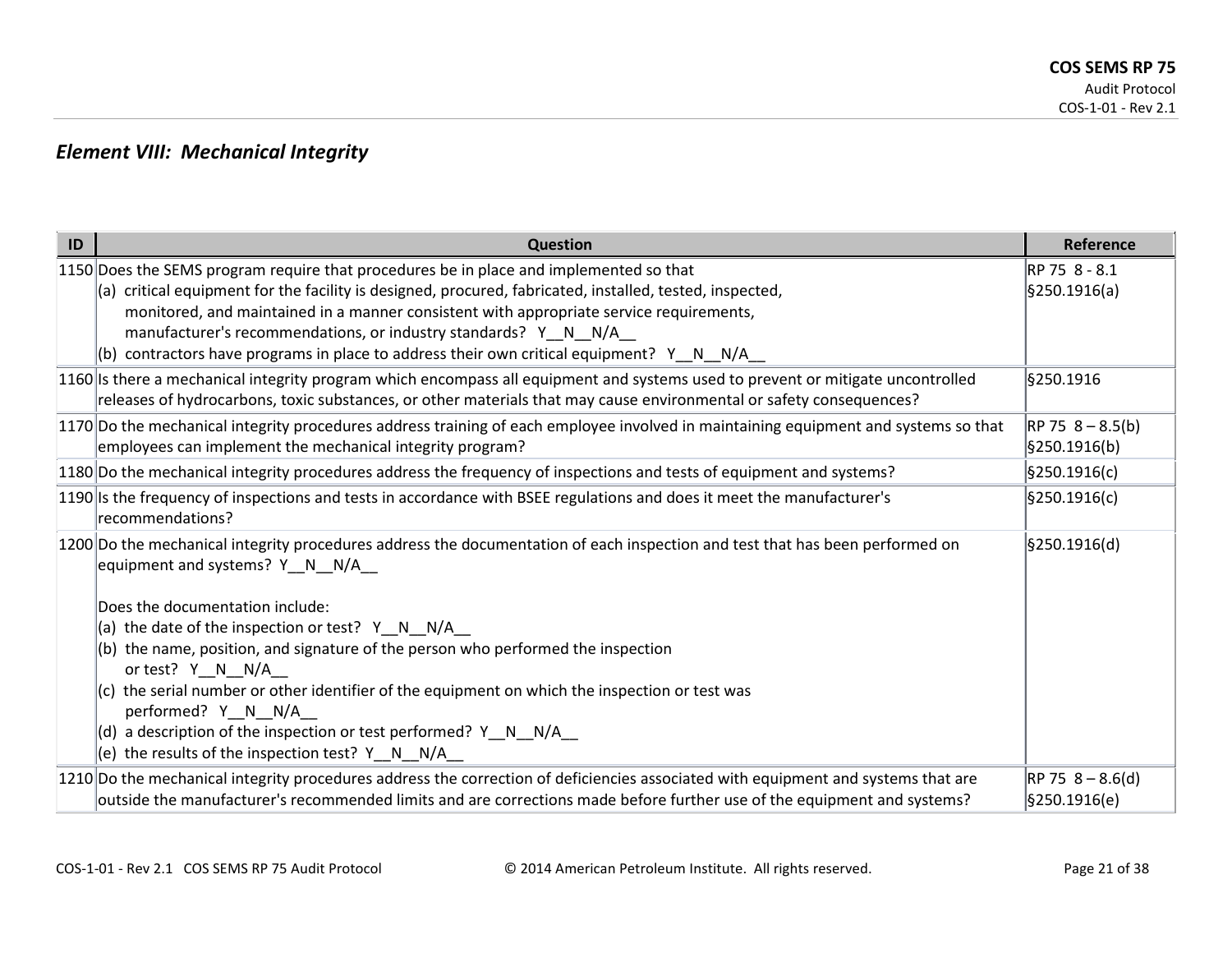| ID | <b>Question</b>                                                                                                                                                                                                                                                                                                                                                                                                                                                                                                                                                     | Reference                          |
|----|---------------------------------------------------------------------------------------------------------------------------------------------------------------------------------------------------------------------------------------------------------------------------------------------------------------------------------------------------------------------------------------------------------------------------------------------------------------------------------------------------------------------------------------------------------------------|------------------------------------|
|    | 1220 Do the mechanical integrity procedures address the installation of new equipment and constructing systems and the application for<br>which they will be used?                                                                                                                                                                                                                                                                                                                                                                                                  | $RP 75 8 - 8.4$<br>\$250.1916(f)   |
|    | 1230 Do the mechanical integrity procedures address the modification of existing equipment and systems and ensure that they are<br>modified for the application for which they will be used?                                                                                                                                                                                                                                                                                                                                                                        | $\frac{1}{2}$ \$250.1916(g)        |
|    | 1240 Do the mechanical integrity procedures address the verification that inspections and tests are being performed?                                                                                                                                                                                                                                                                                                                                                                                                                                                | §250.1916(h)                       |
|    | 1250 Are the mechanical integrity procedures appropriate to ensure that equipment and systems are installed consistent with design<br>specifications and the manufacturer's instructions?                                                                                                                                                                                                                                                                                                                                                                           | §250.1916(h)                       |
|    | 1260 Do the mechanical integrity procedures address the assurance that maintenance materials, spare parts and equipment are suitable<br>for the applications for which they will be used?                                                                                                                                                                                                                                                                                                                                                                           | $RP 75 8 - 8.5(c)$<br>§250.1916(i) |
|    | 1270 Have human factors been considered, particularly regarding equipment accessibility for operation, maintenance and testing?                                                                                                                                                                                                                                                                                                                                                                                                                                     | RP 75 8 - 8.1                      |
|    | 1280 Is there a quality assurance program to require conformance to specifications/requirements developed at the beginning of the<br>project and did it become a part of the overall project execution plan and maintenance program?                                                                                                                                                                                                                                                                                                                                | RP 75 8 - 8.1                      |
|    | 1290 Does the quality assurance strategy carry over into the operating and maintenance procedures and management of change?                                                                                                                                                                                                                                                                                                                                                                                                                                         | RP 75 8 - 8.1                      |
|    | 1300 Have written procedures for procurement of critical equipment been developed as part of the overall quality and mechanical<br>integrity assurance program to verify equipment compliance with applicable design and material specifications?                                                                                                                                                                                                                                                                                                                   | RP 75 8 - 8.2<br>§250.1916(a)      |
|    | 1310 Have written quality control procedures and specifications for critical equipment been established and implemented to confirm that RP 75 8 - 8.3<br>materials and construction, during the fabrication stage, are in accordance with design specifications?                                                                                                                                                                                                                                                                                                    | \$250.1916(a)                      |
|    | 1320 Have appropriate checks and inspection procedures been established and implemented before startup to verify that installation of<br>critical equipment is consistent with design specifications and manufacturer's instructions?                                                                                                                                                                                                                                                                                                                               | RP 75 8 - 8.4<br>\$250.1916(a)     |
|    | 1330 Have maintenance programs that include appropriate inspection and testing been established and implemented for critical<br>equipment to sustain ongoing mechanical integrity, enhance safety and protect the environment?                                                                                                                                                                                                                                                                                                                                      | RP 75 8 - 8.5<br>§250.1916(a)      |
|    | 1340 Does the maintenance program include the following provisions:<br>(a) procedures and work practices to maintain the mechanical integrity of equipment?<br>$Y \tN N/A$<br>(b) training of maintenance personnel in the application of the procedures, relevant hazards<br>and safe work practices? (NOTE: maintenance personnel includes both operator and contract<br>employees involved in maintenance) Y N N/A<br>$(c)$ quality control procedures to verify that maintenance materials and spare equipment and<br>parts meet design specifications? Y_N_N/A | RP 75 8 - 8.5                      |
|    | $(d)$ procedures to review all changes in facilities in accordance with Management of Change?                                                                                                                                                                                                                                                                                                                                                                                                                                                                       |                                    |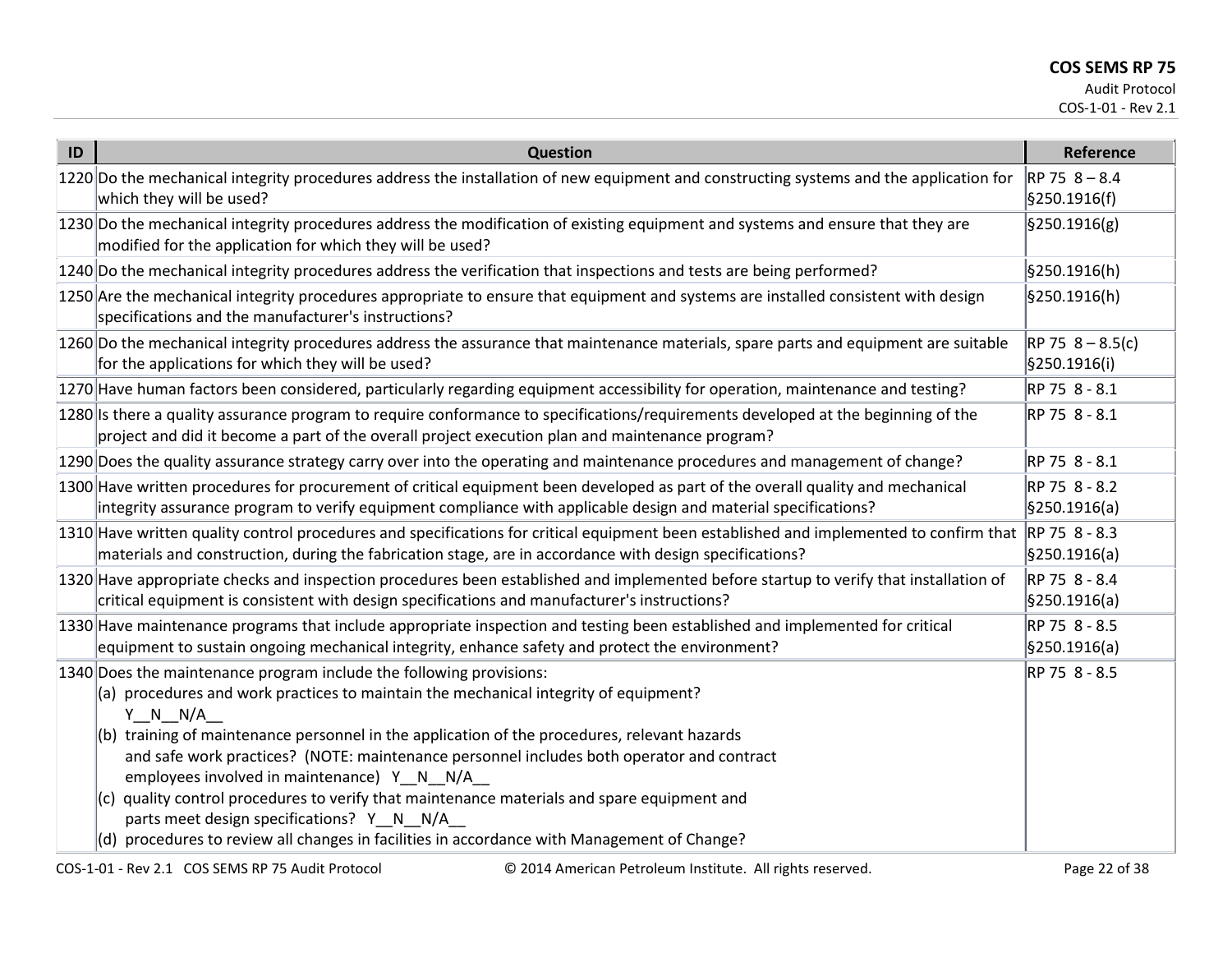| ID | Question                                                                                                                                                                                                                                                                                                                                                                                                                                                                                                                                                                                           | Reference     |
|----|----------------------------------------------------------------------------------------------------------------------------------------------------------------------------------------------------------------------------------------------------------------------------------------------------------------------------------------------------------------------------------------------------------------------------------------------------------------------------------------------------------------------------------------------------------------------------------------------------|---------------|
|    | $Y_N_N_N/A$                                                                                                                                                                                                                                                                                                                                                                                                                                                                                                                                                                                        |               |
|    | 1350 Does the management plan document the technologies utilized and measurement systems used for compliance with the testing,<br>inspection, calibration and monitoring programs for critical equipment?                                                                                                                                                                                                                                                                                                                                                                                          | RP 75 8 - 8.6 |
|    | 1360 Do the testing, inspection, calibration and monitoring programs for critical equipment include the following items:<br>$(a)$ list of critical equipment and systems subject to inspection and testing? Does the list specify<br>the method and interval of testing and inspection, acceptable limits, and criteria for passing<br>the test or inspection? $Y \cap N / A$                                                                                                                                                                                                                      | RP 75 8 - 8.6 |
|    | do the testing and inspection procedures follow commonly accepted codes and standards?<br>l(b)<br>Y N N/A<br>$(c)$ documentation of completed testing and inspection? (NOTE: Pressure vessel testing and<br>inspection documentation must be retained for the life of the equipment. All other<br>documentation must be retained for a minimum of 2 years or as needed to determine any<br>changes that may be needed in frequency of testing, inspection, and preventive maintenance,<br>or as required by regulatory agencies or for the preparation or revision of hazards analyses)<br>Y N N/A |               |
|    | (d) procedures to document and correct critical equipment deficiencies of operations that are<br>outside acceptable limits? Y_N_N/A_<br>a system for reviewing and authorizing changes in tests and inspections? $Y \cap N = N/A$<br>(e)<br>do the testing, inspection and monitoring programs include appropriate auditing procedures<br>l(†)<br>to ensure compliance with the program? $Y \ N \ N/A$                                                                                                                                                                                             |               |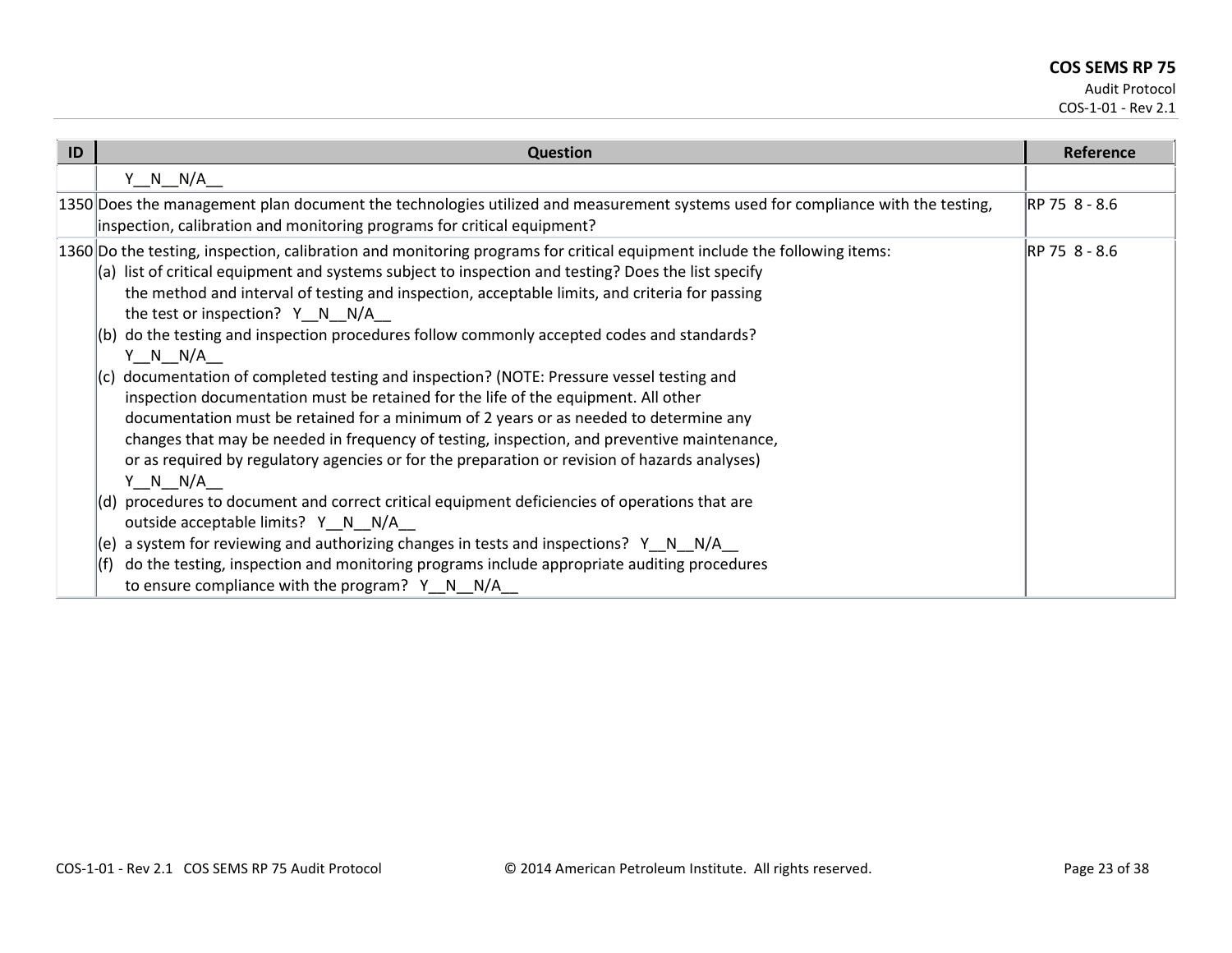### *Element IX: Pre-startup Review*

| ID | <b>Question</b>                                                                                                                     | <b>Reference</b> |
|----|-------------------------------------------------------------------------------------------------------------------------------------|------------------|
|    | 1370 Does the SEMS program require that the commissioning process include a pre-startup safety and environmental review for new and | RP 75 9 - 9.1    |
|    | significantly modified facilities to confirm that the following criteria are met:                                                   | §250.1917        |
|    | $(a)$ construction and equipment are in accordance with applicable specifications? Y_N_N/A_                                         |                  |
|    | $\vert$ (b) safety, environmental, operating, maintenance, and emergency procedures are in place and                                |                  |
|    | are adequate? $Y \ N \ N/A$                                                                                                         |                  |
|    | $ c $ safety and environmental information is current? Y N N/A                                                                      |                  |
|    | (d) hazards analysis recommendations have been implemented as appropriate? Y _N _N/A _                                              |                  |
|    | $\vert$ (e) training of operating personnel has been completed? Y N N/A                                                             |                  |
|    | programs to address management of change and other elements of this publication are in                                              |                  |
|    | place? Y N N/A                                                                                                                      |                  |
|    | $ (g)$ safe work practices are in place? Y N N/A                                                                                    |                  |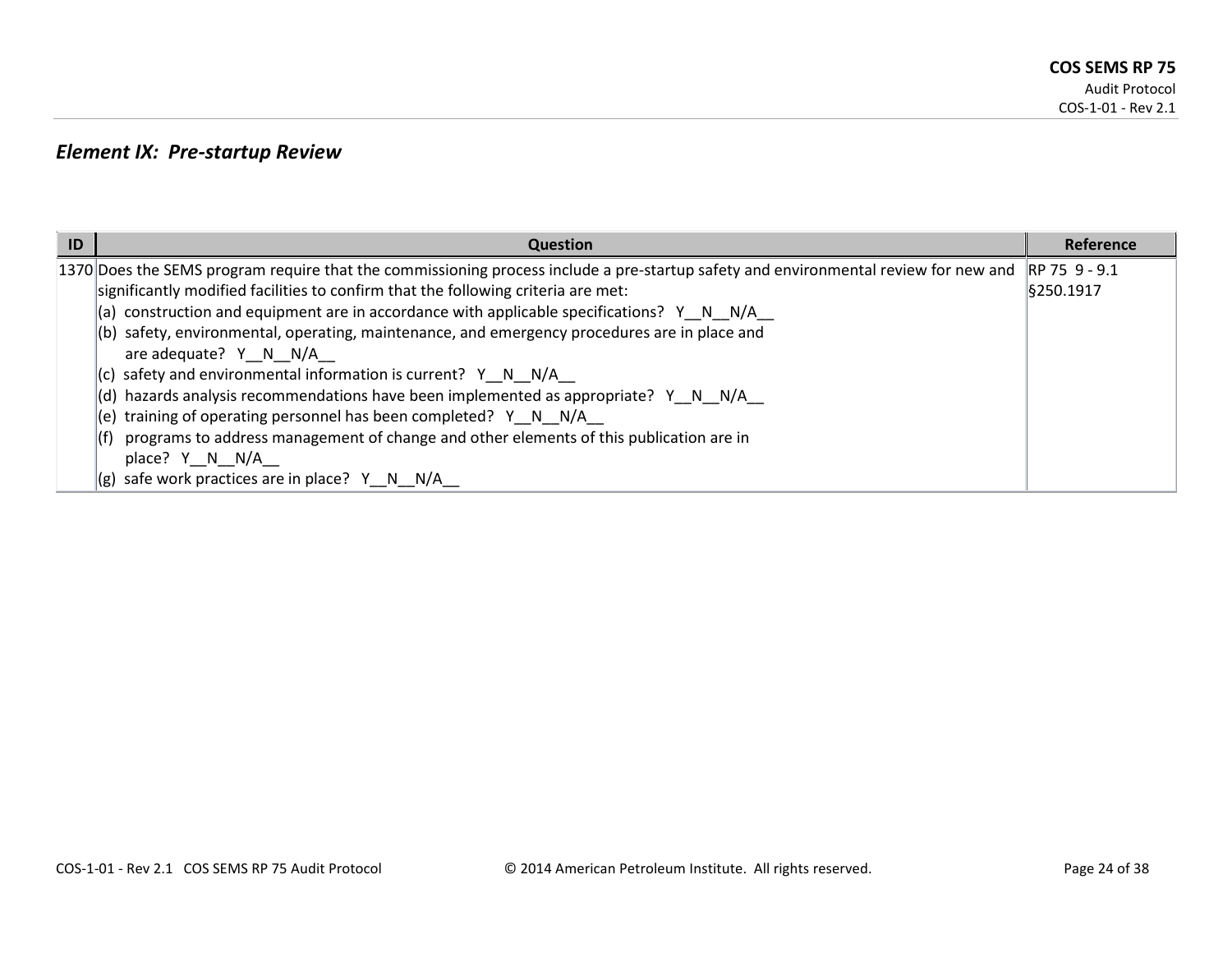## *Element X: Emergency Response and Control*

| ID | <b>Question</b>                                                                                                                                                                                                                                                                                                                                                                                                                                                                                              | <b>Reference</b>                 |
|----|--------------------------------------------------------------------------------------------------------------------------------------------------------------------------------------------------------------------------------------------------------------------------------------------------------------------------------------------------------------------------------------------------------------------------------------------------------------------------------------------------------------|----------------------------------|
|    | 1380 Does the SEMS require that emergency response and control plans be in place and ready for immediate implementation?                                                                                                                                                                                                                                                                                                                                                                                     | RP 75 10 - 10.1<br>§250.1918     |
|    | 1390 Are emergency response plans validated by drills and carried out to a schedule in accordance with the SEMS training program?                                                                                                                                                                                                                                                                                                                                                                            | RP 75 10 - 10.1<br>\$250.1918    |
|    | 1400 Do the drills address personnel readiness and their interaction with equipment?                                                                                                                                                                                                                                                                                                                                                                                                                         | RP 75 10 - 10.1                  |
|    | $1410$ Are written action plans established to assign authority to appropriately qualified person(s) for initiating effective emergency<br>response and control?                                                                                                                                                                                                                                                                                                                                             | RP 75 10 - 10.2<br>\$250.1918(a) |
|    | 1420 Does the Emergency Action Plan address emergency reporting and response requirements and compliance with all applicable<br>governmental regulations?                                                                                                                                                                                                                                                                                                                                                    | RP 75 10 - 10.2<br>\$250.1918(a) |
|    | 1430 Has an emergency control center(s) been designated for each facility?                                                                                                                                                                                                                                                                                                                                                                                                                                   | RP 75 10 - 10.3<br>\$250.1918(b) |
|    | 1440 Does the emergency control center have access to<br>(a) emergency action plans that address: $Y_N = N - N/A$<br>(1) spills of hazardous substance<br>(2) collision, and<br>(3) fire and/or blowouts?<br>(b) oil spill contingency plan? $Y \ N \ N/A$<br>(c) other safety and environmental info as referenced in 30 CFR 250.1910? Y N N/A<br>(1) information that provides the basis for implementing all SEMS program elements<br>(2) process design information<br>(3) mechanical design information | RP 75 10 - 10.3<br>§250.1918(b)  |
|    | 1450 Are training and drills, incorporating emergency response and evacuation procedures, conducted periodically for all personnel,<br>including contractors, as required by the SEMS training program (30 CFR 250.1915)?<br>(a) initial training? Y_N_N/A_<br>(b) periodic training? Y N N/A<br>(c) communication requirements? Y_N_N/A_                                                                                                                                                                    | RP 75 10 - 10.4<br>\$250.1918(c) |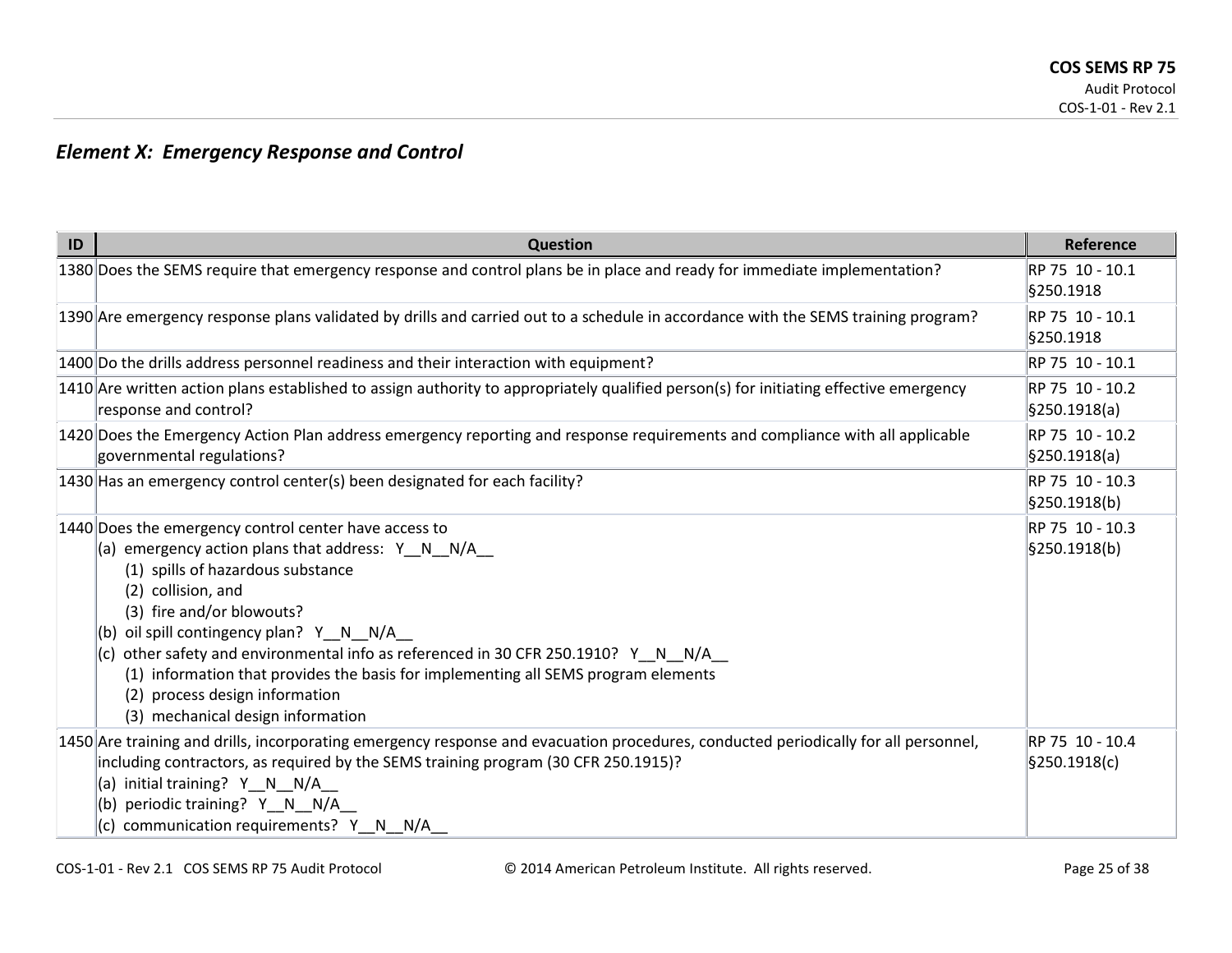| ID | <b>Question</b>                                                                                                                 | Reference                                      |
|----|---------------------------------------------------------------------------------------------------------------------------------|------------------------------------------------|
|    | $\vert$ (d) contractor training verification? Y N N/A                                                                           |                                                |
|    | 1460 Are drills based on realistic scenarios and conducted periodically to exercise elements of the area emergency action plan? | RP 75 10 - 10.4<br>$\frac{1}{2}$ \$250.1918(c) |
|    | $ 1470 $ is an analysis and critique of each drill conducted to identify and correct weaknesses?                                | RP 75 10 - 10.4<br>$\frac{1}{2}$ \$250.1918(c) |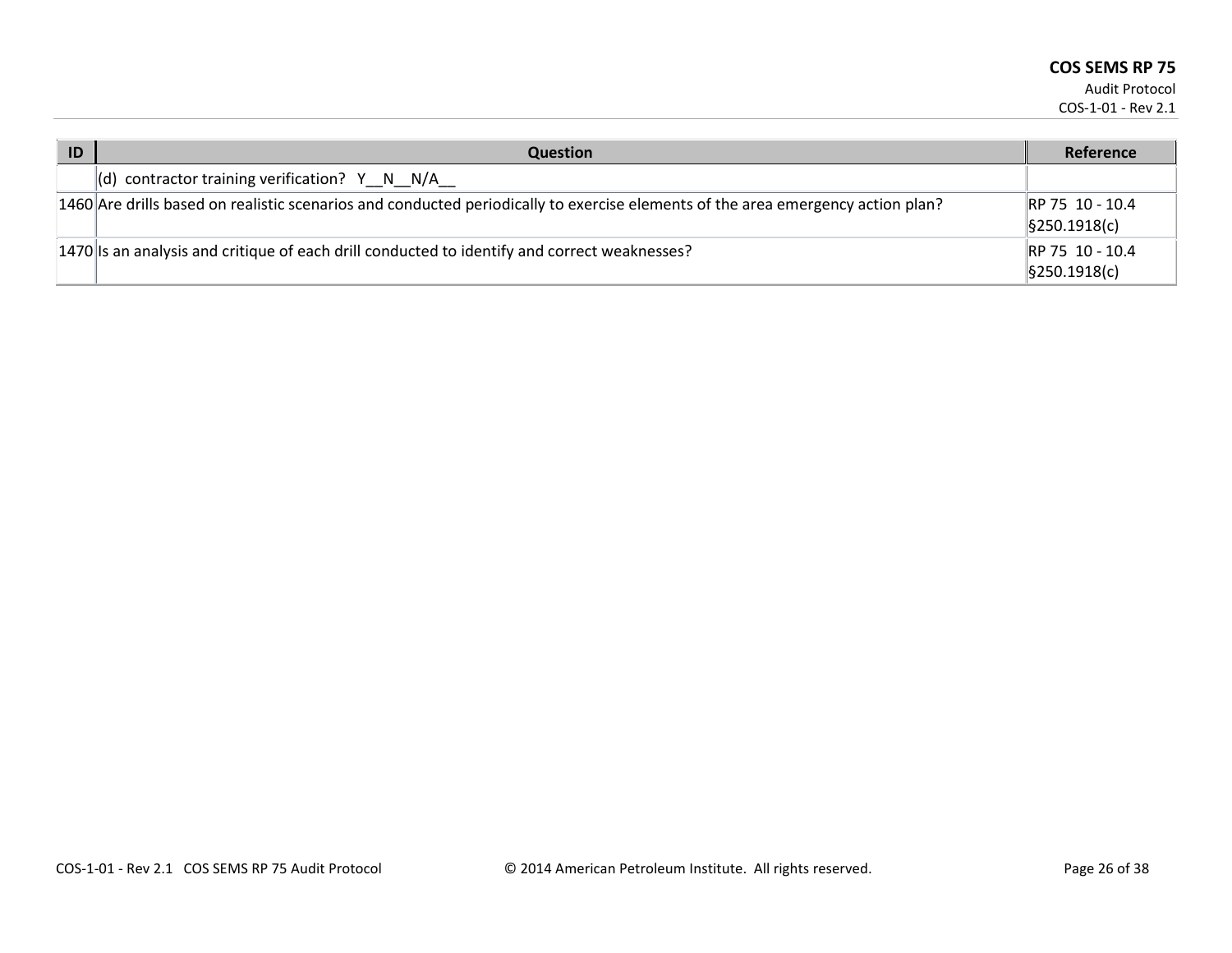## *Element XI: Investigation of Incidents*

| ID | <b>Question</b>                                                                                                                                                                                                                                                                                                                                                                                                                                                                                                                                     | <b>Reference</b>                 |
|----|-----------------------------------------------------------------------------------------------------------------------------------------------------------------------------------------------------------------------------------------------------------------------------------------------------------------------------------------------------------------------------------------------------------------------------------------------------------------------------------------------------------------------------------------------------|----------------------------------|
|    | 1480 Does the SEMS establish procedures for investigation of all incidents with serious safety or environmental consequences?                                                                                                                                                                                                                                                                                                                                                                                                                       | RP 75 11 - 11.1<br>250.1919      |
|    | 1490 Does the SEMS require investigation of incidents that are determined by facility management or BSEE to have possessed the<br>potential for serious safety or environmental consequences?                                                                                                                                                                                                                                                                                                                                                       | RP 75 11 - 11.1<br>250.1919      |
|    | 1500 Are incident investigations initiated as promptly as possible, with due regard for the necessity of securing the incident scene and<br>protecting people and the environment?                                                                                                                                                                                                                                                                                                                                                                  | RP 75 11 - 11.1<br>§250.1919     |
|    | 1510 Are incidents investigated by personnel designated by you to be knowledgeable in the process involved, investigation techniques,<br>and other specialties that are viewed as relevant or necessary?                                                                                                                                                                                                                                                                                                                                            | RP 75 11 - 11.1<br>§250.1919     |
|    | 1520 Do the incident investigations address the following:<br>(a) nature of the incident? $Y \ N \ N/A$<br>(b) factors (human or other) that contributed to the initiation of the incident and its<br>escalation/control? Y_N_N/A_<br>$(c)$ recommended changes identified as a result of the investigation? Y N N/A                                                                                                                                                                                                                                | RP 75 11 - 11.2<br>\$250.1919(a) |
|    | 1530 Has a corrective action program been established based on the findings of the investigation in order to analyze incidents for<br>common root causes?                                                                                                                                                                                                                                                                                                                                                                                           | RP 75 11 - 11.1<br>§250.1919(b)  |
|    | 1540 Does the corrective action program<br>(a) retain the findings of investigations for use in the next hazard analysis update or audit, or<br>for a minimum of 2 years, whichever is greater? $Y \ N \ N/A$<br>$ $ (b) determine and document the response to each finding to ensure that corrective actions<br>are completed in a timely manner? Y_N_N/A_<br>implement a system whereby conclusions of investigations are distributed to similar facilities<br>$\vert\vert$ (C)<br>and appropriate personnel within their organization? Y_N_N/A_ | RP 75 11 - 11.3<br>\$250.1919(b) |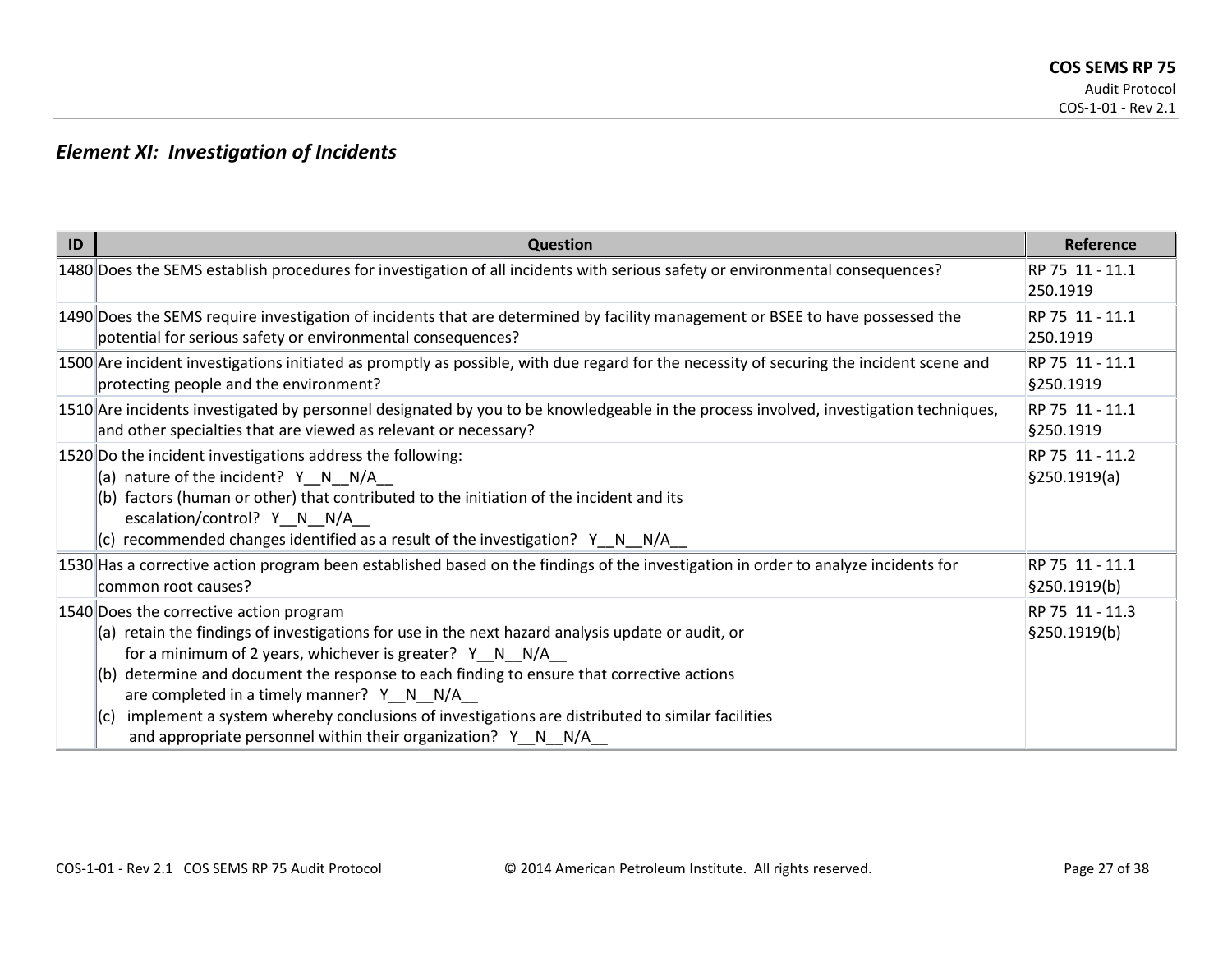### *Element XII: Auditing*

| ID | Question                                                                                                                                                                                                                                                                                                                                                                                                                                                                                                                                                                                                                                                                                                                                                                                | Reference       |
|----|-----------------------------------------------------------------------------------------------------------------------------------------------------------------------------------------------------------------------------------------------------------------------------------------------------------------------------------------------------------------------------------------------------------------------------------------------------------------------------------------------------------------------------------------------------------------------------------------------------------------------------------------------------------------------------------------------------------------------------------------------------------------------------------------|-----------------|
|    | 1550 Have you implemented and maintained an audit program and procedures for the periodic audit of the safety and environmental<br>management program in order to determine if the program elements have been properly implemented? $Y \quad N \quad N/A$                                                                                                                                                                                                                                                                                                                                                                                                                                                                                                                               | RP 75 12 - 12.1 |
|    | Has information on the results of the audit program been reported to management? $Y \cap N$ N/A                                                                                                                                                                                                                                                                                                                                                                                                                                                                                                                                                                                                                                                                                         |                 |
|    | 1560 Have sufficient resources been committed by management to the audit in order to meet its intended scope?                                                                                                                                                                                                                                                                                                                                                                                                                                                                                                                                                                                                                                                                           | RP 75 12 - 12.1 |
|    | 1570 Does the SEMS program require an audit by an accredited ASP according to the requirements of 30 CFR 250 Subpart S and API RP 75, RP 75 12<br>Section 12? Y__N__N/A__                                                                                                                                                                                                                                                                                                                                                                                                                                                                                                                                                                                                               | \$250.1920(a)   |
|    | 1575 Does the SEMS audit plan process:<br>(a) meet or exceed the criteria in sections 9.1 through 9.8 of Requirements for Third-party SEMS Auditing and Certification of<br>Deepwater Operations COS-2-03 (incorporated by reference as specified in § 250.198) or its equivalent? Y N N/A<br>(b) require a comprehensive audit including all elements of the SEMS program, including identifying safety and environmental<br>performance deficiencies? Y__N__N/A__<br>(c) require that the audit team lead must be an employee, representative, or agent of the ASP, and must not have any affiliation with<br>you and that the remaining team members may be chosen from <i>[operator]</i> personnel and those of the ASP?                                                            | §250.1920(a)    |
|    | 1580 When selecting facilities to audit, was consideration given to common features (e.g., field supervisors, regulatory districts, facility<br>design, systems and equipment, office management, etc.) to obtain a cross-section of practices for the facilities operated?                                                                                                                                                                                                                                                                                                                                                                                                                                                                                                             | RP 75 12 - 12.3 |
|    | 1590 Does the audit coverage provide for<br>$(a)$ a testing system based on interviews and inspections conducted at fields that differ<br>significantly (e.g., oil vs. dry gas), rather than at each facility? Y N N/A<br>(b) assessment of a sufficient number of facilities to evaluate management's commitment<br>to API RP 75 Section 12.2 a, b, and $c$ ? Y N N/A<br>$(c)$ audit of at least fifteen percent (15%) of the facilities operated, with a minimum of one facility,<br>being audited? Y N N/A<br>(d) exclusion of facilities included in the previous audit? $Y \ N \ N/A$<br>(e) expansion of the sample test size when sufficient deficiencies were identified in the<br>effectiveness of any SEMS element? Y N N/A<br>1600 REMOVED AND RESERVED - NO QUESTIONS ADDED | RP 75 12 - 12.3 |
|    | 1610 Does the audit plan and procedures meet or exceed all recommendations included in API RP 75 section 12 (as specified in                                                                                                                                                                                                                                                                                                                                                                                                                                                                                                                                                                                                                                                            | RP 75 12 - 12.4 |
|    | §250.198)and include information on how recommendations are addressed, such as:                                                                                                                                                                                                                                                                                                                                                                                                                                                                                                                                                                                                                                                                                                         | §250.1920(b)    |
|    | COS-1-01 - Rev 2.1 COS SEMS RP 75 Audit Protocol<br>© 2014 American Petroleum Institute. All rights reserved.                                                                                                                                                                                                                                                                                                                                                                                                                                                                                                                                                                                                                                                                           | Page 28 of 38   |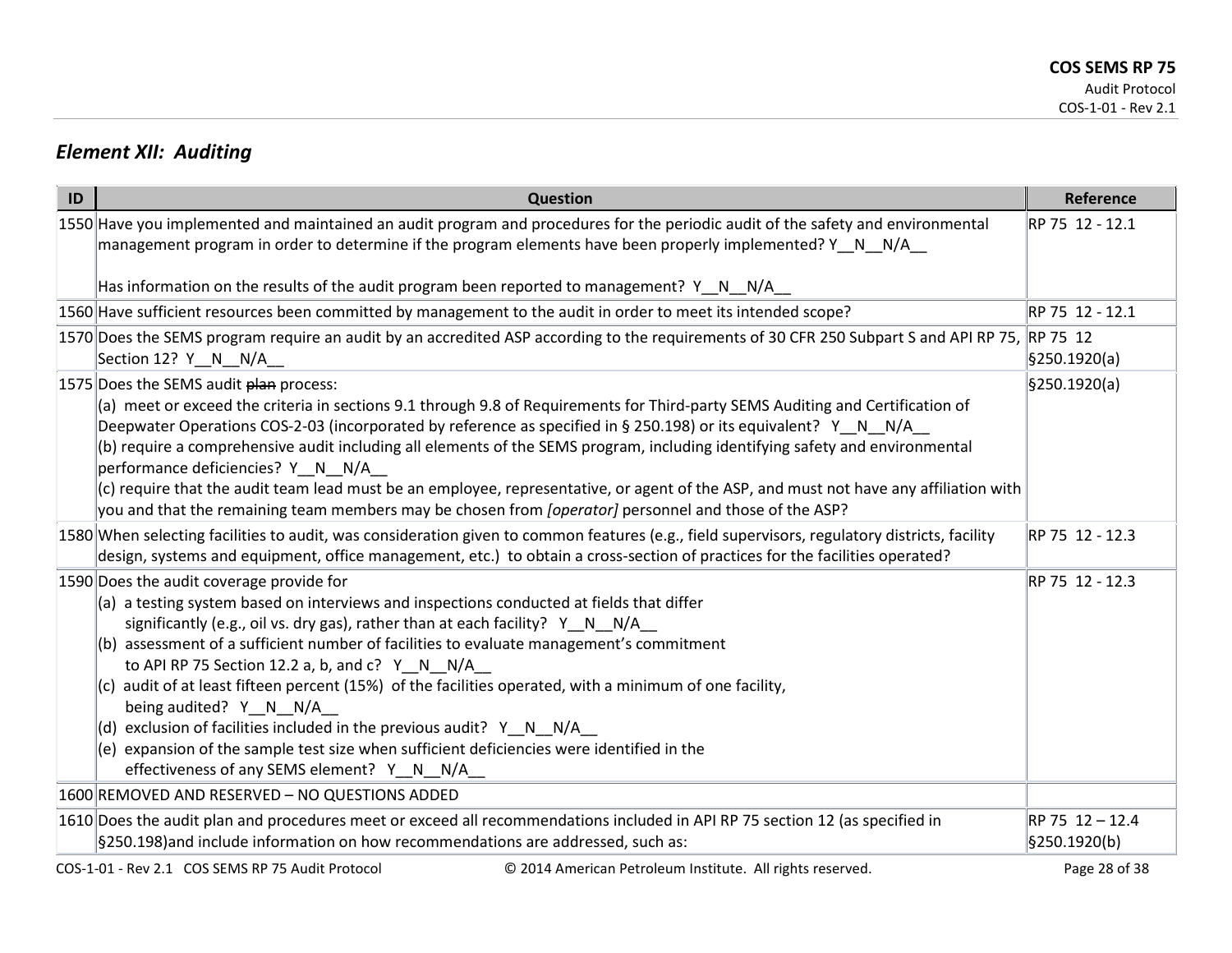| ID | Question                                                                                                                                                                                                                                                                                                                                                                                                                                                                                                                                                                                                                                     | <b>Reference</b>              |
|----|----------------------------------------------------------------------------------------------------------------------------------------------------------------------------------------------------------------------------------------------------------------------------------------------------------------------------------------------------------------------------------------------------------------------------------------------------------------------------------------------------------------------------------------------------------------------------------------------------------------------------------------------|-------------------------------|
|    | (a) Section 12.1 General? Y_N_N/A_<br>(b) Section 12.2 Scope? Y N N/A<br>(c) Section 12.3 Audit Coverage? Y N N/A<br>(d) Section 12.4 Audit Plan? Y N N/A<br>(e) Section 12.5 Audit Frequency? Y N N/A<br>(f) Section 12.6 Audit Team? $Y \tN N/A$                                                                                                                                                                                                                                                                                                                                                                                           |                               |
|    | 1620 Was a written Audit Plan submitted to BSEE at least 30 days before the audit and the facility listing revised if required by BSEE?                                                                                                                                                                                                                                                                                                                                                                                                                                                                                                      | $\frac{1}{2}$ 9250.1920(b)(4) |
|    | 1625 Was the start date for the current SEMS audit 3 years or less from the completion date of the previous SEMS audit?                                                                                                                                                                                                                                                                                                                                                                                                                                                                                                                      | §250.1920(b)(5)               |
|    | 1630 Was the audit submitted to BSEE performed by an ASP as described in § 250.1921?                                                                                                                                                                                                                                                                                                                                                                                                                                                                                                                                                         | §250.1920(b)(6)               |
|    | 1635 Were ASP qualifications included in audit plan submitted to BSEE?                                                                                                                                                                                                                                                                                                                                                                                                                                                                                                                                                                       | \$250.1920(b)(6)              |
|    | 1640 Does the scope of the audit include<br>(a) determination of whether the SEMS elements of Section 2 -11 are in place? $Y \cap N = N/A$<br>(b) determination of whether the SEMS elements incorporated the required components?<br>$Y \quad N \quad N/A$<br>$ c $ a testing system to evaluate the effectiveness of the SEMS? Y N N/A<br>(1) does the testing system include a review of the records and documentation as discussed<br>in Section 13,<br>(2) private interviews of various levels and disciplines of personnel, and<br>(3) facility inspections<br>(d) identify areas of potential improvement in the SEMS? $Y \ N \ N/A$ | RP 75 12 - 12.2               |
|    | 1650 Did the audit plan include the following elements to the extent they are applicable to the specific audit:<br>audit objectives and scope? Y N N/A<br>(a)<br>audit criteria? Y N N/A<br>(b)<br>identification of the audit team? Y_N_N/A_<br>(c)<br>identification of the facilities to be audited? Y_N_N/A_<br>(d)<br>identification of the program elements to be audited? Y N N/A<br>(e)<br>procedures to be used in the audit? Y_N_N/A_<br>(f)<br>confidentiality requirements? Y_N_N/A_<br>report contents and format, expected date of issue and distribution of the audit report?<br>(h)<br>$Y_N_N_N/A$                           | RP 75 12 - 12.4               |
|    | 1660 Did the audit team prepare an audit report considering the topics determined in the audit plan?                                                                                                                                                                                                                                                                                                                                                                                                                                                                                                                                         | RP 75 12 - 12.7               |
|    |                                                                                                                                                                                                                                                                                                                                                                                                                                                                                                                                                                                                                                              | $\sim$ $\sim$                 |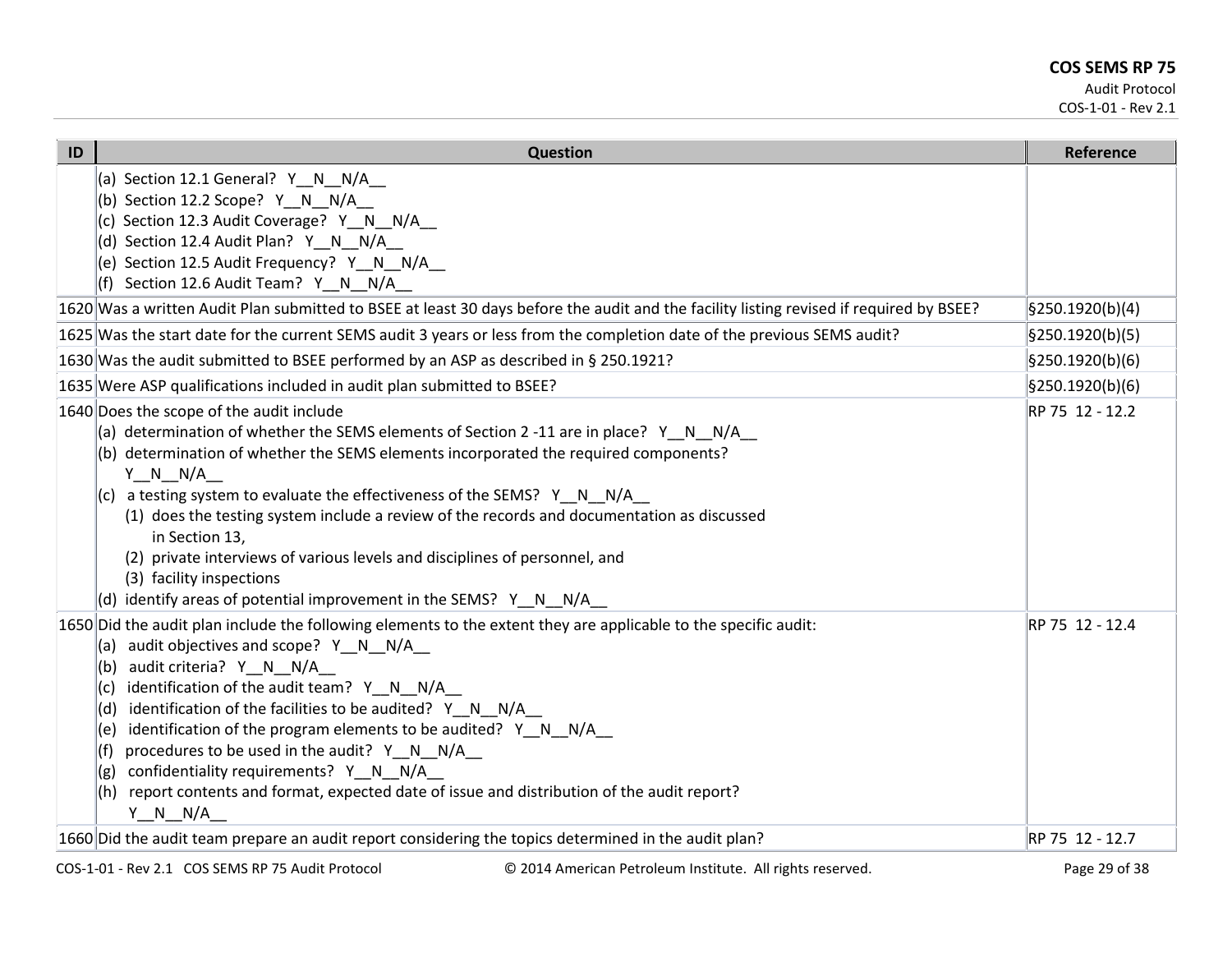| ID | <b>Question</b>                                                                                                                                                                                    | Reference                   |
|----|----------------------------------------------------------------------------------------------------------------------------------------------------------------------------------------------------|-----------------------------|
|    | Did the audit report include:<br>audit findings? Y N N/A<br>l(a) I<br>(b) date and signatures of the audit team? $Y \tN N/A$                                                                       |                             |
|    | 1670 Were the findings and conclusions of the audit provided to the management personnel responsible for the SEMS?                                                                                 | RP 75 12 - 12.7             |
|    | 1680 Did management establish a system to determine and document the appropriate response to the findings and to assure satisfactory<br>resolution?                                                | RP 75 12 - 12.7             |
|    | 1690 Was the audit report retained so that it could be a reference until the completion of the next audit?                                                                                         | RP 75 12 - 12.7             |
|    | 1700 Does the audit plan require submitting an audit report of the audit findings, observations, deficiencies identified, and conclusions to<br>BSEE within 60 days of the audit completion date?  | $\frac{1}{2}$ [§250.1920(c) |
|    | 1710 REMOVED AND RESERVED - NO QUESTIONS ADDED                                                                                                                                                     |                             |
|    | 1720 Does the audit plan require a Corrective Action Plan (CAP) for addressing the deficiencies identified in the audit be provided to BSEE<br>within 60 days of completion of the audit?          | $\frac{1}{2}$ [§250.1920(d) |
|    | 1730 Does the audit plan require the Corrective Action Plan (CAP) to include the name and job title of the personnel responsible for<br>correcting the identified deficiency(ies)?<br>Y N N/A      | §250.1920(d)                |
|    | 1740 Were there procedures to avoid conflicts of interest related to the development of the SEMS program and the independent third<br>party auditor and/or the designated and qualified personnel? | §250.1926(b)                |
|    | §250.1921 - INFORMATIONAL - NO QUESTIONS ADDED                                                                                                                                                     |                             |
|    | §250.1922 - INFORMATIONAL - NO QUESTIONS ADDED                                                                                                                                                     |                             |
|    | §250.1923 - RESERVED - NO QUESTIONS ADDED                                                                                                                                                          |                             |
|    | §250.1924 - INFORMATIONAL - NO QUESTIONS ADDED                                                                                                                                                     |                             |
|    | §250.1925 - INFORMATIONAL - NO QUESTIONS ADDED                                                                                                                                                     |                             |
|    | §250.1926 - REMOVED AND RESERVED - NO QUESTIONS ADDED                                                                                                                                              |                             |
|    | §250.1927 - INFORMATIONAL - NO QUESTIONS ADDED                                                                                                                                                     |                             |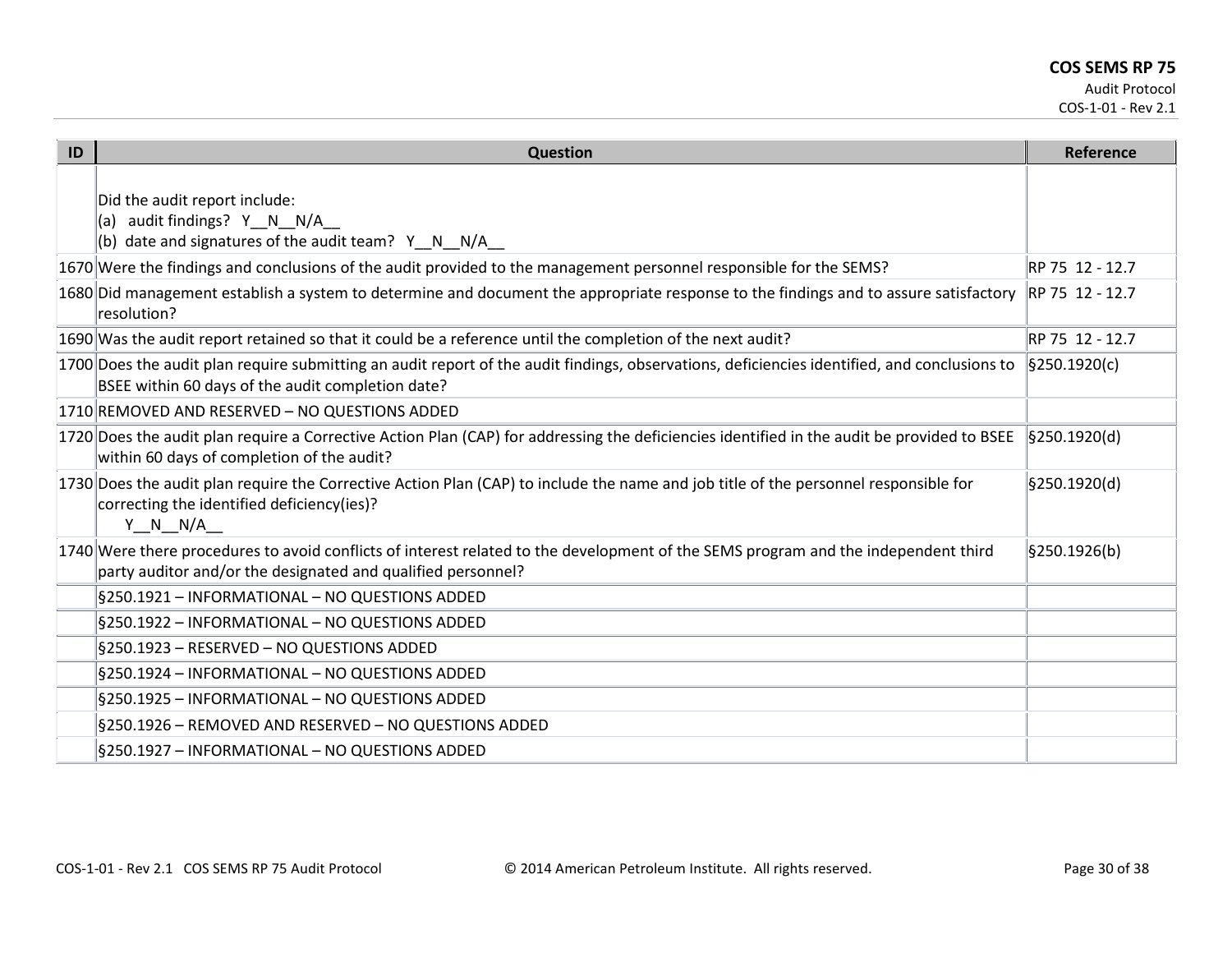# *Element XIII: Recordkeeping*

| ID | <b>Question</b>                                                                                                                                                                                                                                                                                                                                                                                                        | Reference                                        |
|----|------------------------------------------------------------------------------------------------------------------------------------------------------------------------------------------------------------------------------------------------------------------------------------------------------------------------------------------------------------------------------------------------------------------------|--------------------------------------------------|
|    | 1750 Have SEMS program audit records been maintained for 6 years?                                                                                                                                                                                                                                                                                                                                                      | RP 75 13 - 13.5(f)<br>\$250.1928(a)              |
|    | 1760 Does the SEMS program require that copies of program documents be maintained at an onshore location?                                                                                                                                                                                                                                                                                                              | RP 75 13 - 13.5(f)<br>\$250.1928(a)              |
|    | 1770 Have the results of JSAs been documented in writing by the person in charge of the activity?                                                                                                                                                                                                                                                                                                                      | RP 75 13 - 13.5(f)<br>\$250.1928(b)              |
|    | 1780 Have the documented JSA results been maintained on site for 30 days? Or, in the case of a MODU, on site for 30 days or until MODU<br>is released, whichever comes first?                                                                                                                                                                                                                                          | RP 75 13 - 13.5(f)<br>§250.1928(b)               |
|    | 1790 Have the documented results of JSAs and JSA records been maintained and made available on request for two years?                                                                                                                                                                                                                                                                                                  | RP 75 13 - 13.5(f)<br>$\frac{1}{2}$ 9250.1928(b) |
|    | 1800 Have all MOC provisions been documented, dated, retained, and made available for 2 years?                                                                                                                                                                                                                                                                                                                         | RP 75 13 - 13.5(f)<br>\$250.1928(c)              |
|    | 1810 Have injury / illness logs been maintained and made available for 2 years?                                                                                                                                                                                                                                                                                                                                        | RP 75 13 - 13.5(f)<br>§250.1928(d)               |
|    | 1820 Have records of evaluations that were completed on contractor's safety policies and procedures been maintained and made<br>available for 2 years?                                                                                                                                                                                                                                                                 | RP 75 13 - 13.5(f)<br>§250.1928(e)               |
|    | 1823 Has documentation of all training and reviews of SWA, as required by §250.1930(e), been kept on site for 30 days? Or, in the case of §250.1928(f)<br>a MODU, on site for 30 days or until MODU is released, whichever comes first?                                                                                                                                                                                |                                                  |
|    | 1825 Has documentation of all training and reviews of SWA been maintained and made available on request for two years?                                                                                                                                                                                                                                                                                                 | §250.1928(f)                                     |
|    | 1827 Has employees' participation in the development and implementation of the SEMS program been documented, retained, and made<br>available for 2 years?                                                                                                                                                                                                                                                              | $\frac{1}{2}$ \$250.1928(g)                      |
|    | 1830 Are all records and documents<br>(a) kept in an orderly manner? $Y \ N \ N/A$<br>(b) readily identifiable? $Y \tN N/A$<br>(c) retrievable? Y N N/A<br>$\vert$ (d) legible? Y_N_N/A_                                                                                                                                                                                                                               | RP 75 13 - 13.5<br>§250.1928(h)                  |
|    | $\bigcirc$ $\bigcirc$ $\bigcirc$ $\bigcirc$ $\bigcirc$ $\bigcirc$ $\bigcirc$ $\bigcirc$ $\bigcirc$ $\bigcirc$ $\bigcirc$ $\bigcirc$ $\bigcirc$ $\bigcirc$ $\bigcirc$ $\bigcirc$ $\bigcirc$ $\bigcirc$ $\bigcirc$ $\bigcirc$ $\bigcirc$ $\bigcirc$ $\bigcirc$ $\bigcirc$ $\bigcirc$ $\bigcirc$ $\bigcirc$ $\bigcirc$ $\bigcirc$ $\bigcirc$ $\bigcirc$ $\bigcirc$ $\bigcirc$ $\bigcirc$ $\bigcirc$ $\bigcirc$ $\bigcirc$ |                                                  |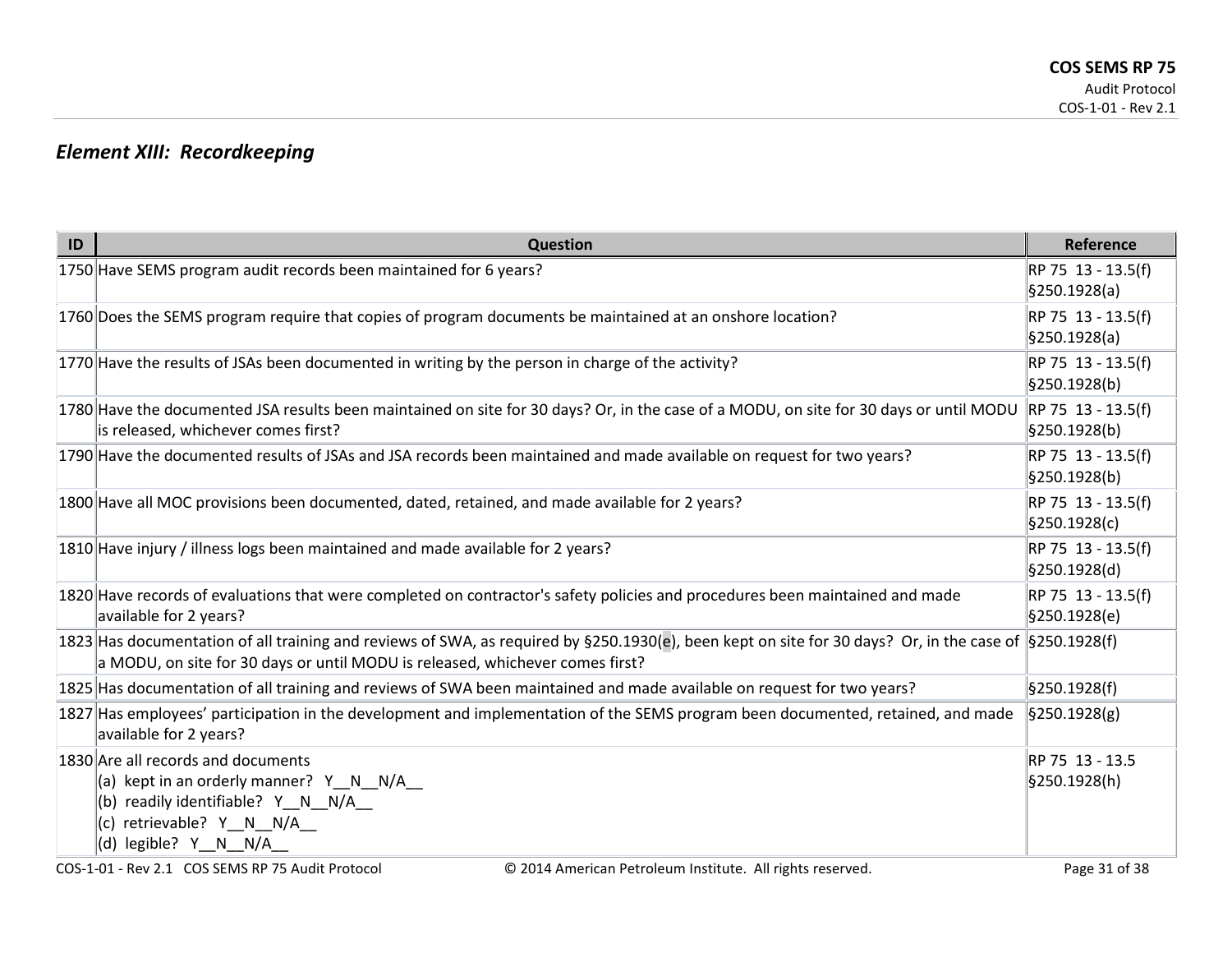Audit Protocol

COS-1-01 - Rev 2.1

| ID | <b>Question</b>                                                                                                                                                                                                                                                                                                                                                                                                                                                                                                                                                                                                                                                         | Reference        |
|----|-------------------------------------------------------------------------------------------------------------------------------------------------------------------------------------------------------------------------------------------------------------------------------------------------------------------------------------------------------------------------------------------------------------------------------------------------------------------------------------------------------------------------------------------------------------------------------------------------------------------------------------------------------------------------|------------------|
|    | (e) identified with the date of any and all revisions? $Y \ N \ N/A$                                                                                                                                                                                                                                                                                                                                                                                                                                                                                                                                                                                                    |                  |
|    | 1840 Has a documentation control system been established and implemented to ensure that records and documents are maintained in a<br>manner sufficient to implement and support the SEMS?                                                                                                                                                                                                                                                                                                                                                                                                                                                                               | IRP 75 13 - 13.1 |
|    | 1850 Is the SEMS documentation sufficient to describe the core program elements and the interaction between the elements?                                                                                                                                                                                                                                                                                                                                                                                                                                                                                                                                               | RP 75 13 - 13.2  |
|    | 1860 Do the maintained records include, as applicable:<br>(a) information on applicable regulations or other information? $Y \tN N/A$<br>(b) complaint records? Y_N_N/A_<br>training records? Y N N/A<br>(c)<br>(d) process information? Y N N/A<br>product information? Y N N/A<br>(e)<br>inspection, maintenance and calibration records? Y N N/A<br>pertinent contractor and supplier information? Y_N_N/A_<br>(g)<br>incident reports? $Y \ N \ N/A$<br>(h)<br>information on emergency preparedness and response? $Y \ N \ N/A$<br>information on significant environmental aspects? $Y \ N \ N/A$<br>audit reports? Y N N/A<br>(k)<br>management reviews? Y N N/A | RP 75 13 - 13.3  |
|    | 1870 Have you considered establishing and implementing procedures for controlling documents and records?                                                                                                                                                                                                                                                                                                                                                                                                                                                                                                                                                                | RP 75 13 - 13.5  |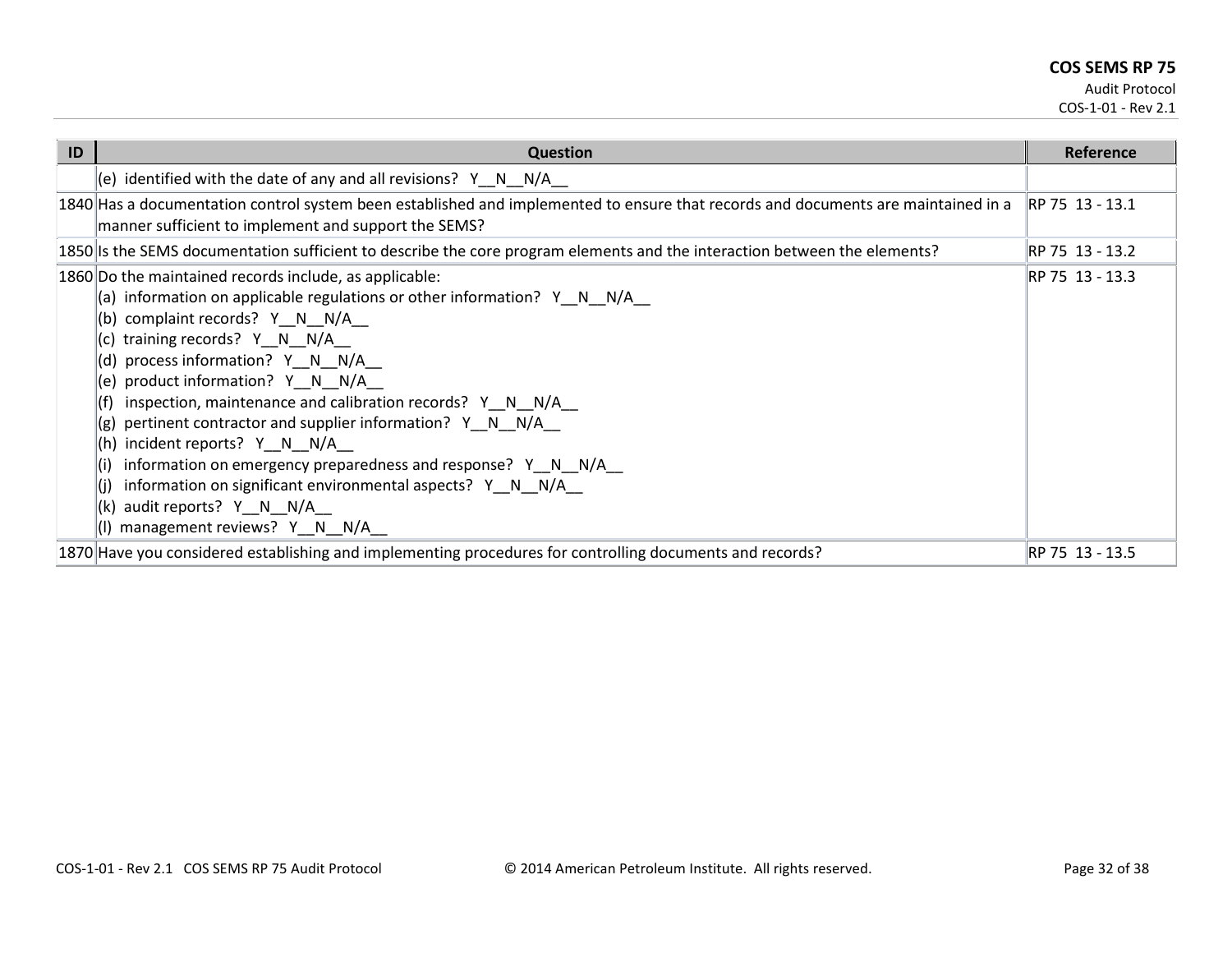### *Element XIV: Stop Work Authority*

| ID | <b>Question</b>                                                                                                                                                                                            | Reference    |
|----|------------------------------------------------------------------------------------------------------------------------------------------------------------------------------------------------------------|--------------|
|    | 1880 Does your SEMS program have SWA procedures that ensure the capability to immediately stop work that is creating imminent risk or 250.1930 (a)<br>danger?                                              |              |
|    | NOTE: Imminent risk or danger means any condition, activity, or practice in the workplace that could reasonably be expected to<br>cause:                                                                   |              |
|    | $(1)$ Death or serious physical harm; or<br>$(2)$ Significant environmental harm to:<br>(i) Land;<br>(ii) Air; or<br>(iii) Mineral deposits, marine, coastal, or human environment.                        |              |
|    | 1890 Do your SWA procedures grant all personnel the responsibility and authority, without fear of reprisal, to stop work or decline to<br>perform an assigned task when an imminent risk or danger exists? | 250.1930 (a) |
|    | 1900 Do your SWA procedures make the person in charge of the conducted work responsible for ensuring the work is stopped in an<br>orderly and safe manner?                                                 | 250.1930(b)  |
|    | 1910 Do your SWA procedures require that individuals who receive a notification to stop work must comply with that direction<br>immediately?                                                               | 250.1930(b)  |
|    | 1920 Do your SWA procedures specify that work may be resumed when the individual on the facility with UWA determines that the<br>imminent risk or danger does not exist or no longer exists?               | 250.1930(c)  |
|    | 1930 Do your SWA procedures specify that decisions by the UWA to resume activities are documented in writing as soon as practicable?                                                                       | 250.1930 (c) |
|    | 1940 Does your SEMS program require you to include SWA procedures and expectations as a standard statement in all JSAs?                                                                                    | 250.1930(d)  |
|    | 1950 Does your SEMS program require you to conduct training on your SWA procedures as part of orientations for all new personnel who<br>perform activities on the OCS?                                     | 250.1930(e)  |
|    | 1960 Does your SEMS program require that SWA procedures must be reviewed during all meetings focusing on safety on facilities subject<br>to this subpart?                                                  | 250.1930(e)  |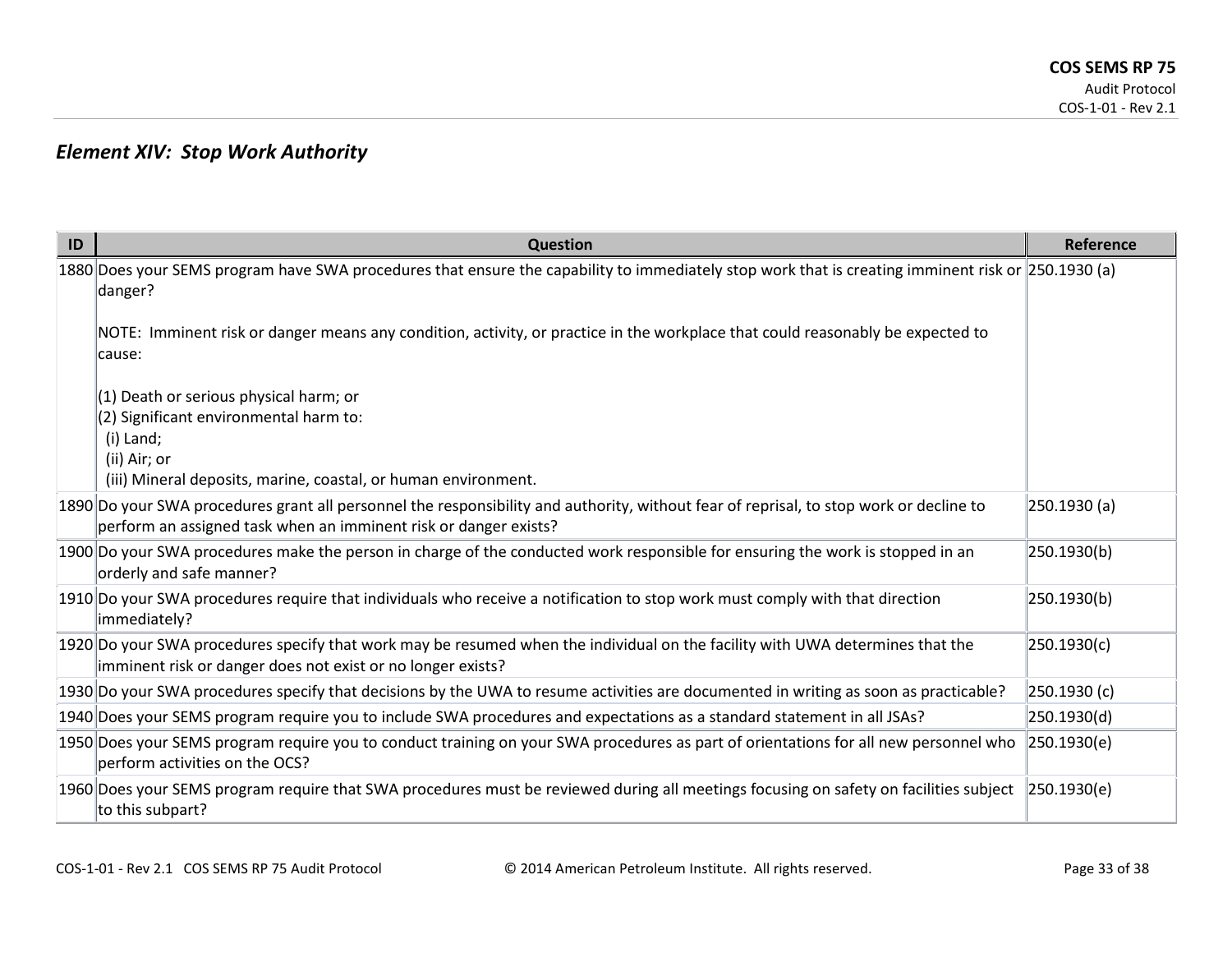### *Element XV: Ultimate Work Authority*

| ID | <b>Question</b>                                                                                                                                                                                                                                                                                                                                                                                                                   | Reference   |
|----|-----------------------------------------------------------------------------------------------------------------------------------------------------------------------------------------------------------------------------------------------------------------------------------------------------------------------------------------------------------------------------------------------------------------------------------|-------------|
|    | 1970 Does your SEMS program have a UWA process to identify the individual with the UWA on your facility(ies)?                                                                                                                                                                                                                                                                                                                     | 250.1931(a) |
|    | 1980 Does your UWA process designate this individual taking into account all applicable USCG regulations that deal with designating a<br>person in charge of an OCS facility?                                                                                                                                                                                                                                                     | 250.1931(a) |
|    | 1990 Does your SEMS program clearly define who is in charge at all times?                                                                                                                                                                                                                                                                                                                                                         | 250.1931(a) |
|    | 2000 In the event that multiple facilities, including a MODU, are attached and working together or in close proximity to one another to<br>perform an OCS operation, does your SEMS program identify the individual with the UWA over the entire operation, including all<br>facilities?                                                                                                                                          | 250.1931(a) |
|    | 2010 Does your SEMS program ensure that all personnel clearly know who has UWA and who is in charge of a specific operation or activity 250.1931(b)<br>at all times, including when that responsibility shifts to a different individual?                                                                                                                                                                                         |             |
|    | 2020 Does your SEMS program provide that if an emergency occurs that creates an imminent risk or danger to the health or safety of an<br>individual, the public, or to the environment (as specified in § 250.1930(a)), the individual with the UWA is authorized to pursue the<br>most effective action necessary in that individual's judgment for mitigating and abating the conditions or practices causing the<br>emergency? | 250.1931(c) |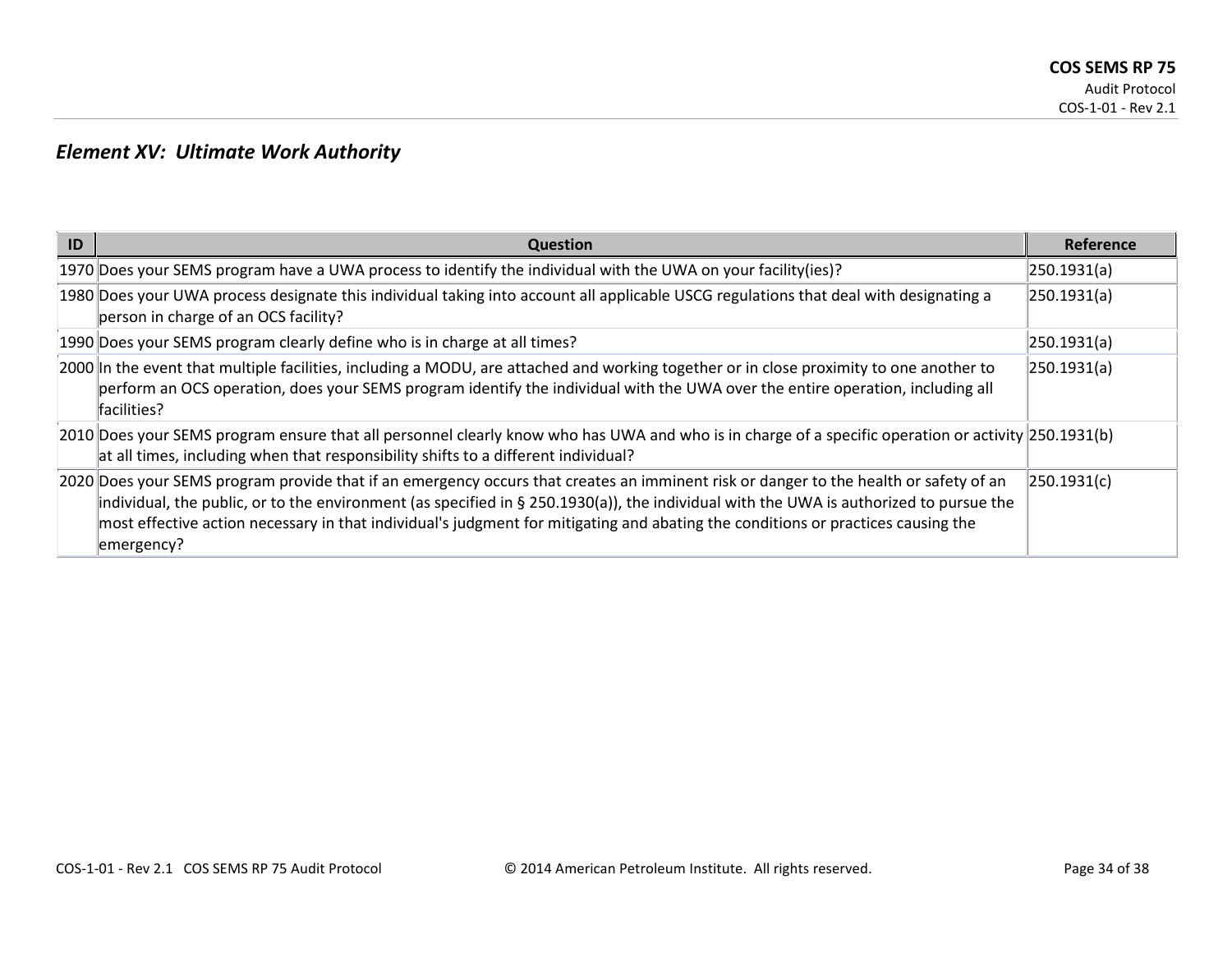## *Element XVI: Employee Participation Plan*

| -ID | <b>Question</b>                                                                                                                                                                                                                                               | Reference   |
|-----|---------------------------------------------------------------------------------------------------------------------------------------------------------------------------------------------------------------------------------------------------------------|-------------|
|     | 2030 Does your EPP require your management consult with their employees on the development, implementation, and modification of<br>your SEMS program?                                                                                                         | 250.1932(a) |
|     | 2040 Does your EPP require your management develop a written plan of action regarding how your appropriate employees, in both your<br>offices and those working on offshore facilities, will participate in your SEMS program development and implementation? | 250.1932(b) |
|     | 2050 Does your EPP require your management to ensure that employees have access to sections of your SEMS program that are relevant<br>to their jobs?                                                                                                          | 250.1932(c) |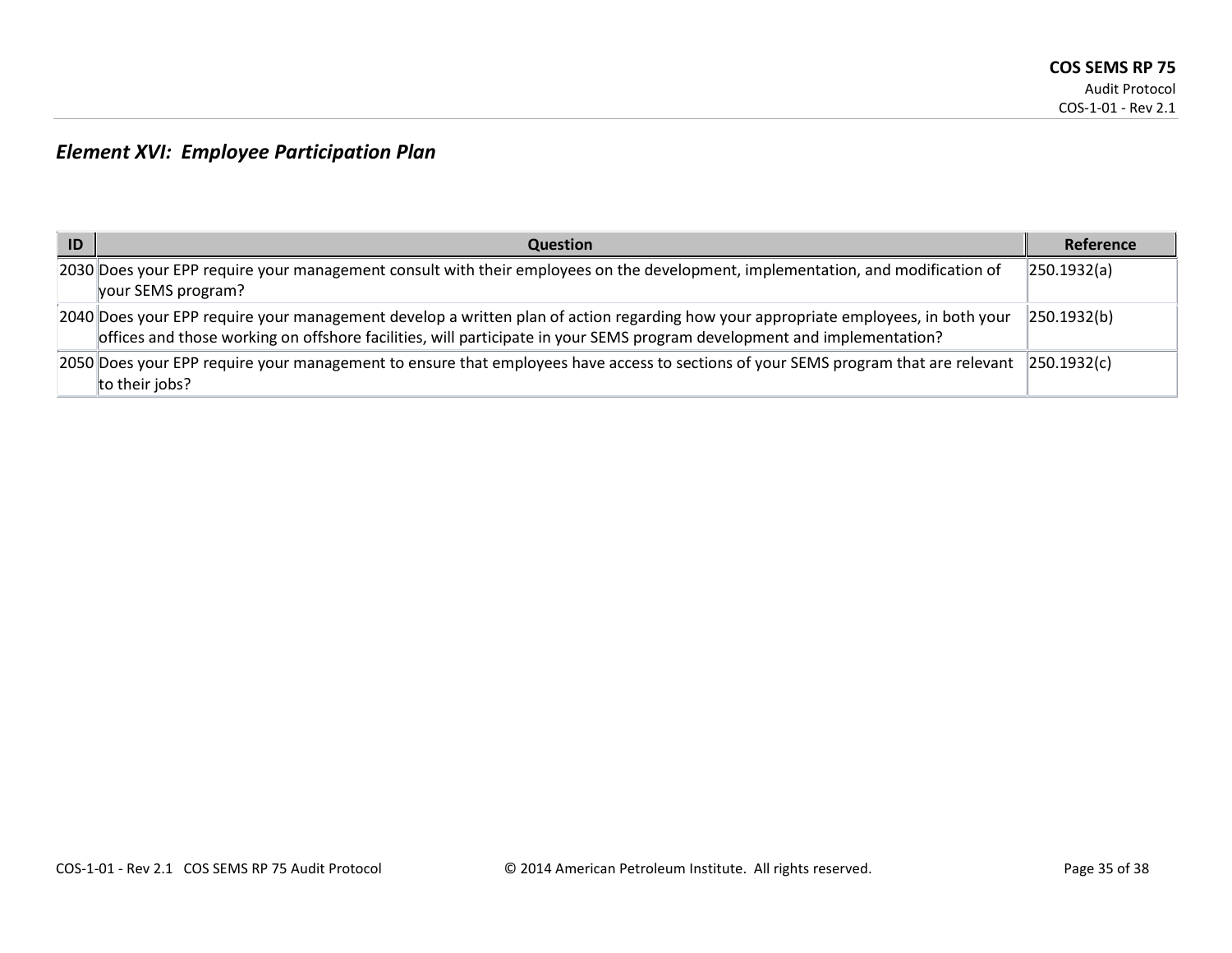## *Element XVII: Reporting Unsafe Working Conditions*

| ID | <b>Question</b>                                                                                                                                                                  | Reference   |
|----|----------------------------------------------------------------------------------------------------------------------------------------------------------------------------------|-------------|
|    | [2060] Does your SEMS program include procedures for all personnel to report unsafe working conditions in accordance with § 250.193?                                             | 250.1933(a) |
|    | 2070 Do your procedures for reporting unsafe working conditions take into account applicable USCG reporting requirements for unsafe<br>working conditions?                       | 250.1933(a) |
|    | [2080] [Is a notice posted at the place of employment in a visible location frequently visited by personnel that contains the reporting<br>$\parallel$ information in § 250.193? | 250.1933(b) |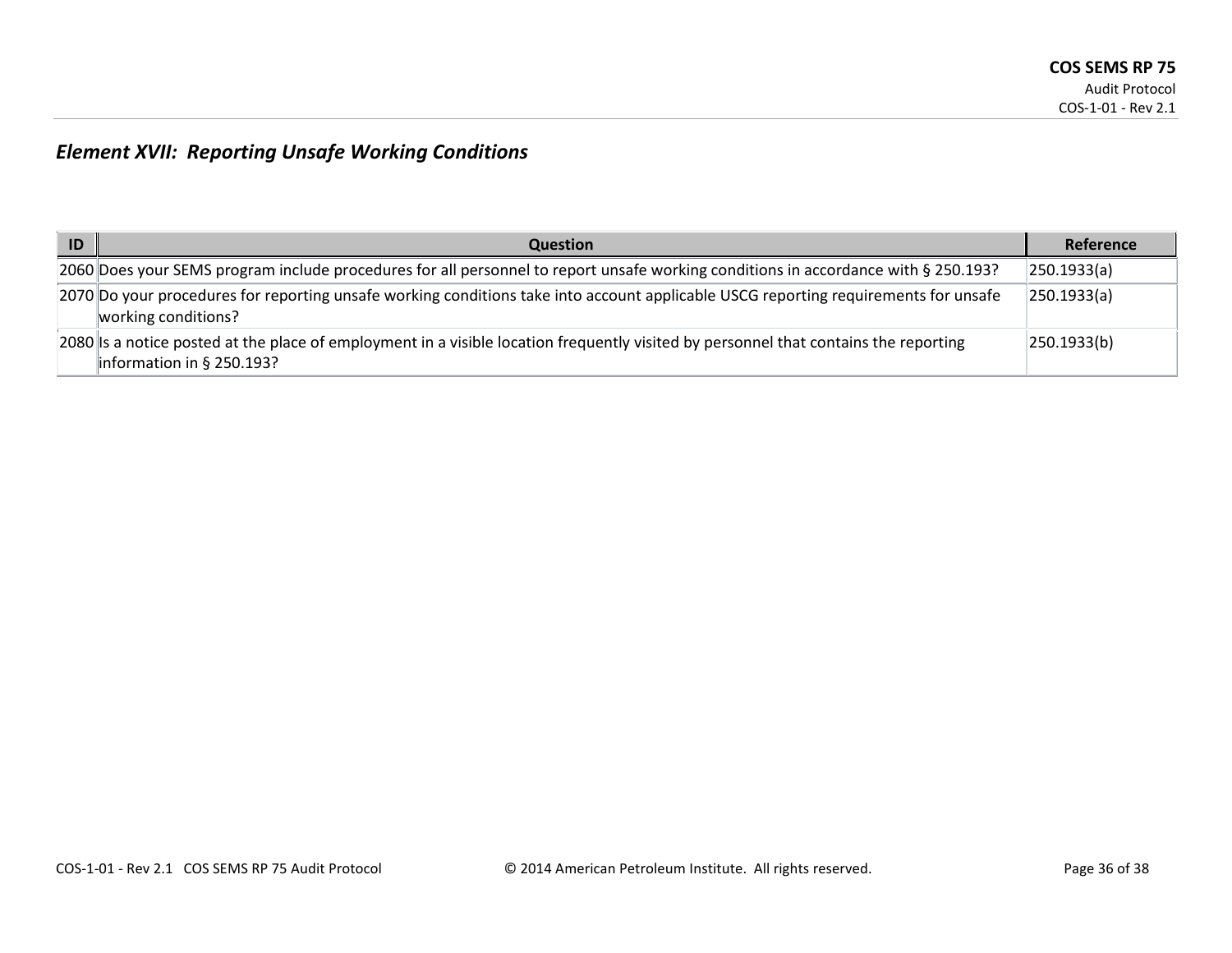#### <span id="page-36-1"></span><span id="page-36-0"></span>*Disclaimer*

The Code of Federal Register 30 CFR Part 250 - Oil and Gas and Sulphur Operations in the Outer Continental Shelf-Safety and Environmental Management Systems Final Rule (SEMS) requires each "operator (a lessee, the owner or operating rights, or the designated operator)"[3](#page-36-0) on the Outer Continental Shelf of the US to develop and implement a SEMS plan. SEMS clearly states that operators will be held accountable for complying with this new requlat operators cannot do this alone. Contractors, defined in SEMS as "anyone performing work for the lessee."<sup>[4](#page-36-1)</sup> must also be aware of the regulation and be prepared to support operators in their efforts.

The purpose of this document is to assist operators and contractors in assessing readiness to meet SEMS requirements including the required contents of an operator's SEMS plan. This tool represents the collective view of p and gas industry that have reviewed the SEMS rule and identifies where contractors / facility owners need to take specific actions and/or supply documents or records in support of an operator's SEMS plan.

DISCLAIMER: Because each operator's SEMS plan will be different, these documents are generalized and are published to facilitate the broad variety of possible approaches. The formulation and publication of these documents any way to inhibit anyone from using any other practices. Users of these documents should not rely exclusively on the information contained in the COS SEMS Toolkit. Sound business, scientific, engineering, safety and legal in employing the information contained herein, and these documents cannot provide specific guidance or assure compliance with any given operator's SEMS plan.

The following additional disclaimers are provided:

- These documents do not constitute legal advice. Consult with your own company counsel for advice on compliance with all applicable state and federal regulations.
- Neither COS, API nor any of COS's or API's employees, subcontractors, consultants, committees, or other assignees make any warranty or representation, either express or implied, with respect to the accuracy, completeness, of the information contained herein, or assume any liability or responsibility for any use, or the results of such use, of any information or process disclosed in this publication. COS AND API DISCLAIM ALL OTHER WARRANTIES OR IMPLIED INCLUDING, WITHOUT LIMITATION, ANY WARRANTIES OF MERCHANTABILITY OR FITNESS FOR A PARTICULAR PURPOSE. Taking actions suggested in these documents does not guarantee that an operator or contractor will be in compliance with SEMS. Ultimately every company is responsible for determining the applicability of each section of SEMS to its own operations.
- Each operator's SEMS plan will be different. Mapping safety and environmental management policies, procedures, or operations using this document does not guarantee compliance with an operator's SEMS plan.
- These documents do not represent the views of any one company or organization, and are not approved or endorsed in any way by API or COS. Likewise the listing of a company or organization as providing a participant to the process does not signify that company's or organization's endorsement of this document.
- Under BSEE's SEMS requiations, an operator has responsibility for complying with SEMS. Contractors are not required to have a SEMS plan. Any references to contractor actions indicated in this document mean that the contrac participation in the SEMS process may be required to help the operator comply with SEMS.
- Not every action suggested for contractors will be required of every contractor. Subject to existing contractual obligations, contractors must determine the applicability of each suggested action to their business.
- Although a contractor may have a SEMS plan in place, 30 CFR 250 does not require contractors to have a SEMS plan.

The developers of these documents invite contractors and operators alike to use them as tools for helping with evaluation of a company's readiness to assess SEMS requirements. They may also assist in identifying gaps in a policies, procedures or documentation.

<sup>&</sup>lt;sup>3</sup> Federal Register/Vol. 75, No. 199/ Friday, October 15, 2010/Rules and Regulations pg. 63610/ UPDATED Federal Register/Vol.78, No. 66/Friday, April 5, 2013/Rules and Regulations pg. 20423<br><sup>4</sup> §250.1914(a) "A contractor

janitorial work, food and beverage service, laundry service, housekeeping, and similar activities."